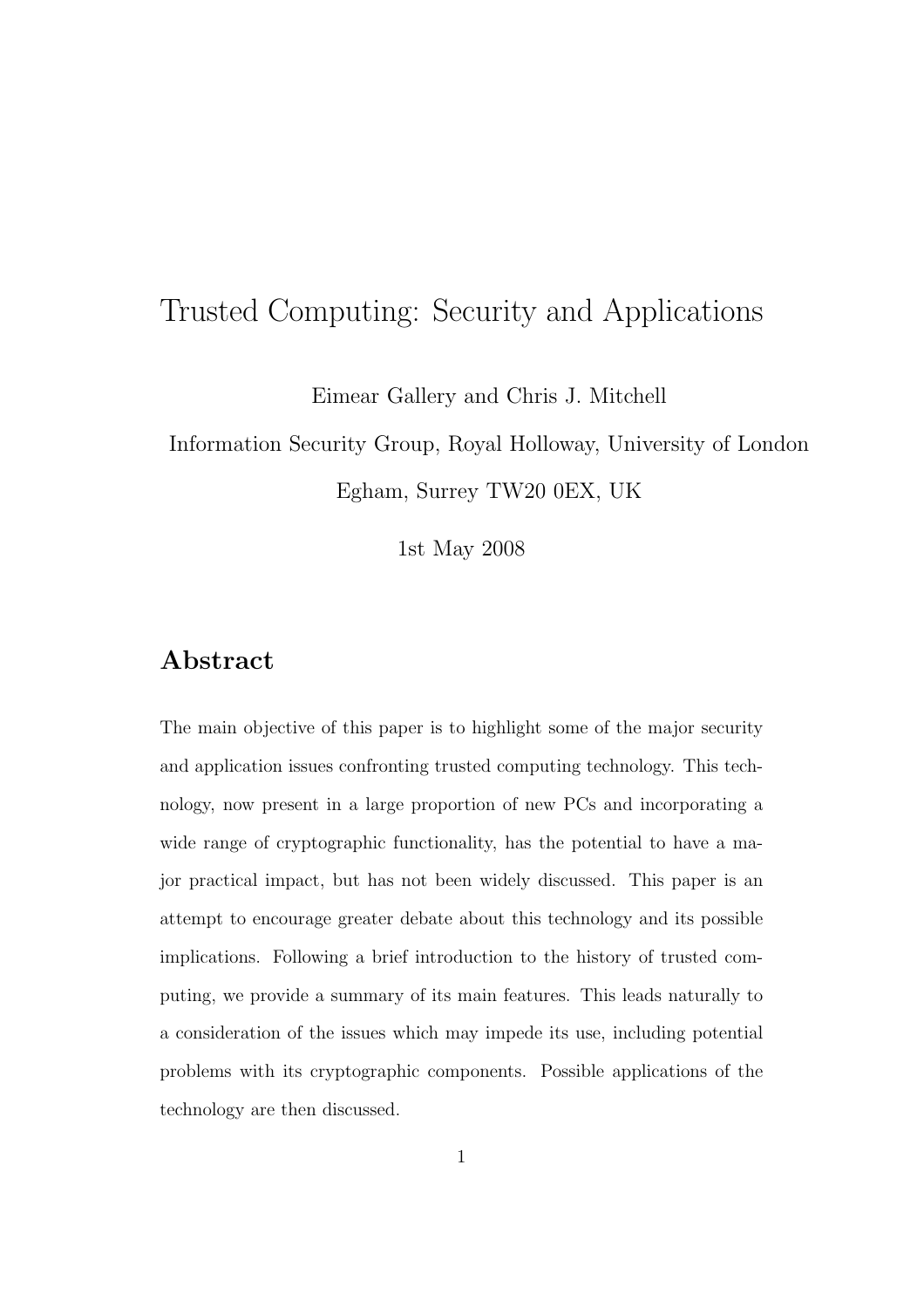Keywords: trusted computing, computer security, trust

### 1 Introduction

Trusted computing (TC) is a security technology that has become ubiquitous almost by stealth. A significant proportion of all new PCs now incorporate special-purpose hardware implementing trusted computing functionality. This hardware provides every PC with a secure environment capable of storing secret information, generating cryptographic keys, and implementing cryptographic functions such as encryption and digital signatures. This alone means that trusted computing has the potential to significantly enhance PC security. Even more importantly, trusted computing also incorporates features which enable the state of a PC to be measured and recorded, and for data to be protected so that it is only available if the PC is in a trusted state. In this paper we provide a brief introduction to trusted computing technology. We outline the main functions it provides, and consider how it achieves its goals. We then go on to review possible security issues with trusted computing. Unsurprisingly, given its high ambitions and considerable complexity, trusted computing technology has already attracted a number of criticisms. Finally, we review some of the ways in which the technology can be used.

The paper has the following main parts. Following this introductory section, in section 2 we provide a brief history of the development of trusted computing. This is followed, in section 3, by a review of the main components of trusted computing technology. Section 4 considers the core trusted com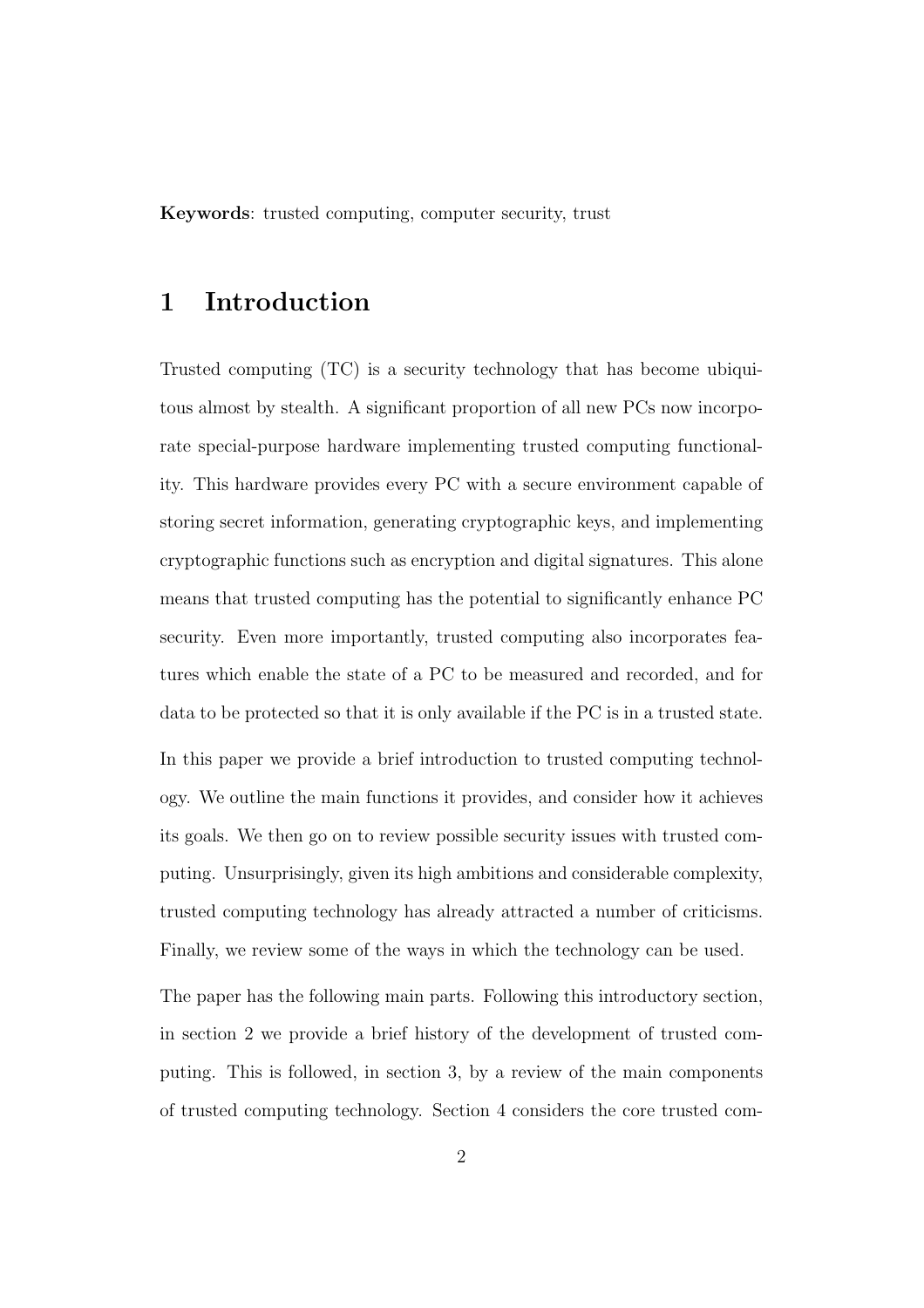puting functionality in greater detail. Security issues arising with trusted computing are considered in section 5, and possible applications of the technology are reviewed in section 6. The paper concludes in section 7 with a brief discussion of the possible future of the technology.

### 2 Trusted Computing: A Brief History

The term trusted computing, as used here, is surprisingly recent, although some of the key ideas have been around for much longer. Two of the earliest papers to explore trusted computing were published as recently as 2000 [6, 20]. As discussed by Pearson [60], the Trusted Computing Platform Alliance (TCPA), an industry alliance created to develop and standardise Trusted Platform technology, was formed in October 1999. The TCPA released the first specifications in early 2001, defining a fundamental component of a trusted platform, namely a Trusted Platform Module (TPM). A TPM is typically implemented as a chip mounted on a PC motherboard, and provides a foundation for all trusted functionality in the PC (in combination with the BIOS). The TCPA specifications are described in some detail in a book published in 2002 [59] (and summarised in [60]).

The work of the TCPA was inherited by its successor body, the Trusted Computing Group (TCG), which is continuing to develop these specifications. An analysis of privacy issues relating to trusted computing, as defined by the TCG, has been provided by Reid, Gonzaléz Nieto and Dawson [67].

The TCPA and TCG have not been the only source of developments relating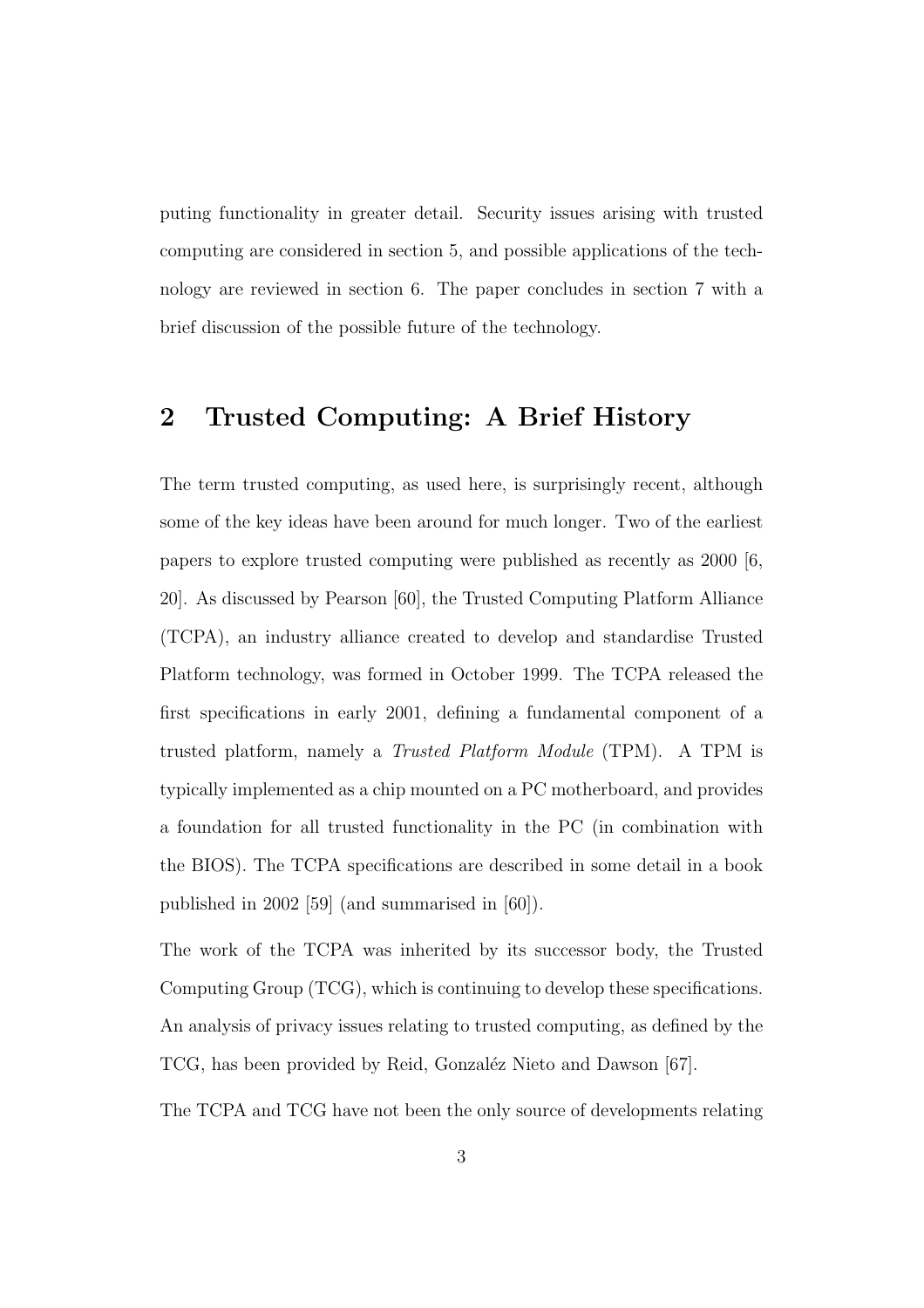to trusted computing. Probably the best known of these other developments is the set of proposals from Microsoft, initially under the name Palladium, and subsequently under the title Next Generation Secure Computing Base (NGSCB). NGSCB is a secure operating system architecture, which requires the underlying platform to have certain trusted features. These include the features that are provided by a TCG TPM, together with certain other processor and chipset enhancements. The architecture of NGSCB would appear to have changed significantly since the first announcements of Palladium. Useful background on the evolution of NGSCB is provided in [31, 32, 62].

The Terra system architecture [37], the Perseus framework [64, 71], the Open Trusted Computing architecture [44], and the European Multilaterally Secure Computing Base (EMSCB) [72], all have some similarities to the most recently published version of NGSCB. At the heart of each architecture is an isolation layer that has been designed to support the compartmentalised execution of software.

Terra is based on the notion of a Trusted Virtual Machine Monitor (TVMM) that partitions a computing platform into multiple, isolated, virtual machines. The Perseus framework and the Open Trusted Computing architecture use either a virtual machine monitor such as Xen [14] or a microkernel to provide isolated execution environments. EMSCB incorporates an L4 microkernel-based isolation layer. Each architecture also assumes the use of a trust-enhanced hardware platform which includes a TPM. The presence of chipset and processor enhancements are also pivotal to all architectures in order to enable an implementation of a high-assurance isolation layer.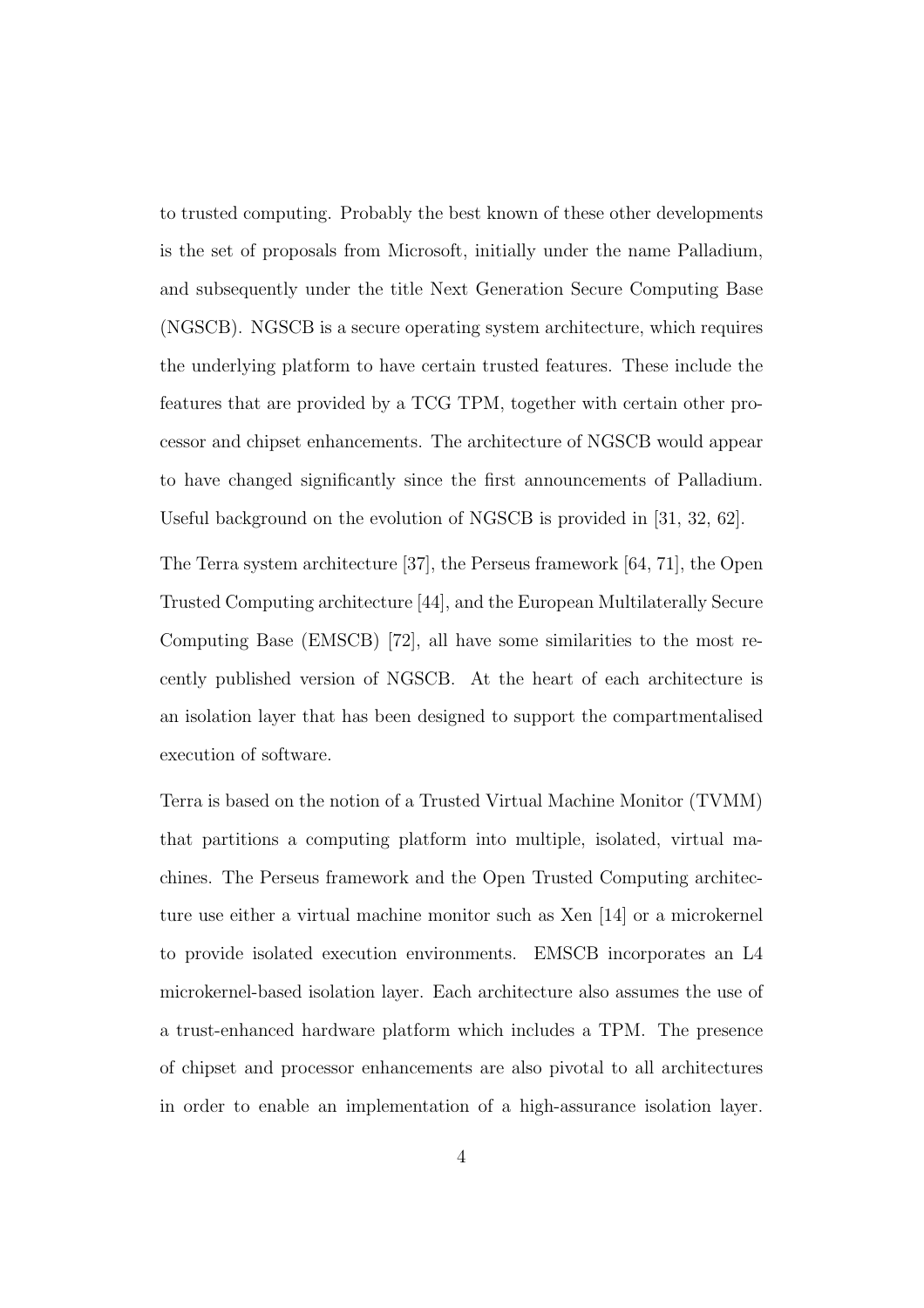Hardware manufacturers such as Intel and AMD have specified the required processor enhancements and chipset extensions under the names of LaGrande [39] and Presidio respectively.

While the execute-only memory (XOM) architecture, and the architecture for tamper evident and tamper resistant processing (AEGIS), are not strictly examples of trusted computing platforms, they also provide strong process isolation through the development of hardened processors. The XOM architecture of Lie et al. [46, 47] attempts to fulfil two fundamental objectives: preventing unauthorised execution of software and preventing software consumers from examining protected executable code. This is achieved through the provision of on-chip protection of caches and registers, protection of cache and register values during context switching and on interrupts, and confidentiality and integrity protection of application data when transferred to external memory.

The architecture for a single chip AEGIS processor bears a strong resemblance to the XOM architecture described above. "AEGIS provides users with tamper evident authenticated environments in which any physical or software tampering by an adversary is guaranteed to be detected, and private and authenticated tamper resistant environments, where, additionally, the adversary is unable to obtain any information about software and data by tampering with, or otherwise observing, system operation" [79].

The concept of a secure boot process, another key issue related to the notion of trusted computing, has been widely discussed in the literature, most no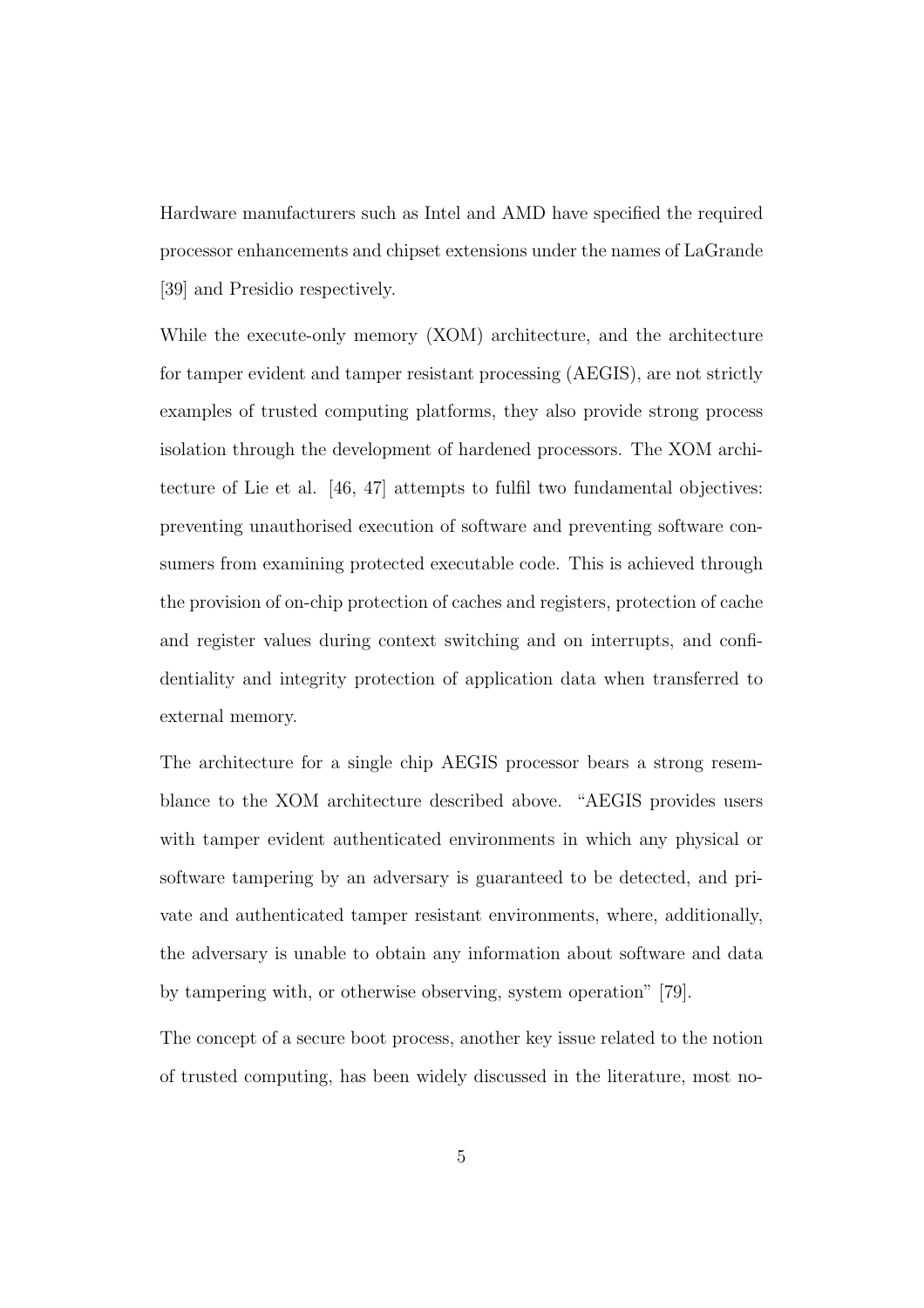tably by Tygar and Yee [90], Clark [22], Arbaugh, Farber and Smith [5] and Itoi et al. [42].

Finally we note that trusted computing has been the subject of a considerable amount of criticism. Suggestions have been made that trusted computing is both a potential threat to user privacy and a threat to the ability of the owner of a PC to use it however he or she wishes. It is outside the scope of this paper to describe all the issues raised; we simply note that some of the most outspoken criticism is due to Anderson [3] and Arbaugh [4].

# 3 Trusted Computing Components

Trusted computing, as discussed here, relates directly to the types of system proposed by the TCG. That is, for our purposes a trusted system is one that can be relied on to behave in a particular manner for a specific purpose. Since its release, trusted computing has become synonymous with three fundamental concepts:

- an authenticated boot process, which enables a platform's state to be reliably measured and recorded;
- platform attestation, which allows a platform's state to be reliably reported; and
- protected storage functionality, which enables data to be stored on a trusted platform so that it is both confidentiality and integrity protected, and so that the owner of the data can control the software state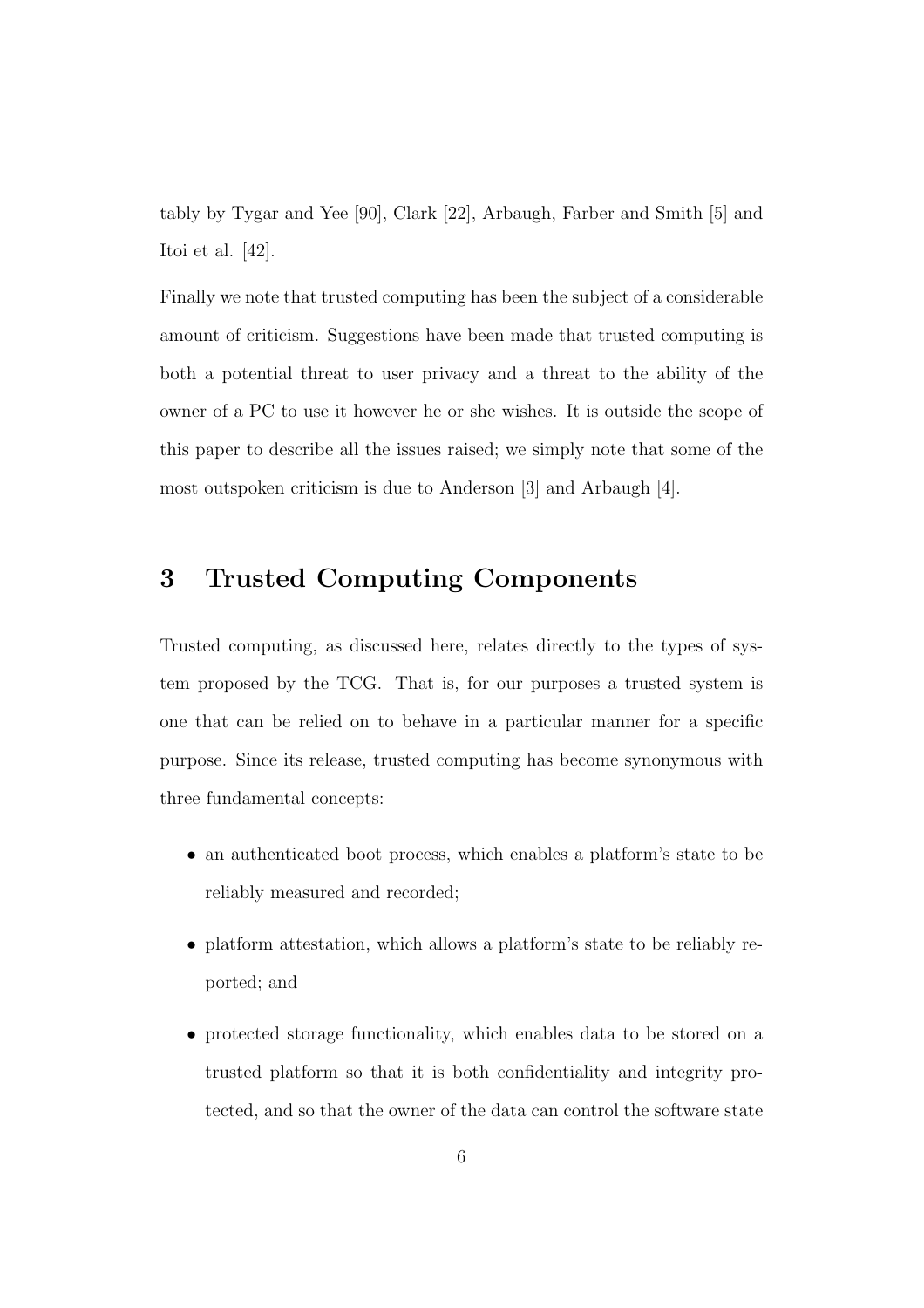that the platform must possess in order for that data to be accessible.

However, more recently, the definition of what constitutes trusted computing functionality has been revised and extended to incorporate the concepts of:

- a secure boot process, which enables a platform's state to be reliably measured, verified and recorded; and
- software isolation, which supports the unhindered execution of software safe from interference by other software running on the same platform.

In the remainder of this section we describe the basic components which must be integrated into a trusted platform in order to support these five fundamental functions, i.e. authenticated boot, platform attestation, protected storage, secure boot and software isolation. In section 4 we then examine the functionality offered by a trusted platform in greater detail.

### 3.1 The Root of Trust for Measurement

An integrity measurement is defined by Peinado, England and Chen [63] as the cryptographic digest or hash of a platform component (i.e. a piece of software executing on the platform). For example, an integrity measurement of a program can be calculated by computing a cryptographic digest of a program's instruction sequence, its initial state (i.e. the executable file), and its input. An integrity metric is defined as "a condensed value of integrity measurements" [59].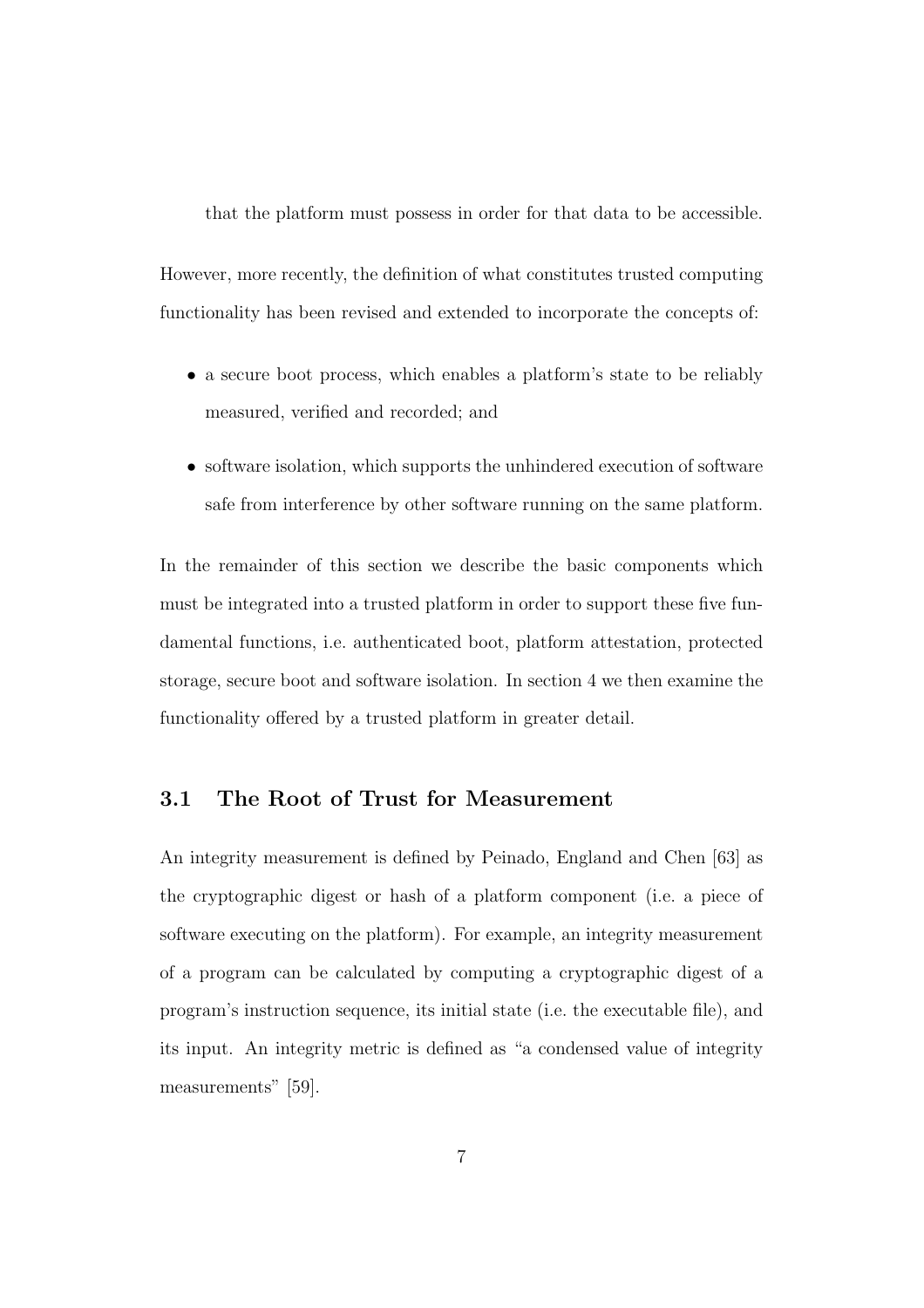The Root of Trust for Measurement (RTM) is a computing engine capable of measuring at least one platform component, and hence providing an integrity measurement. The RTM is typically implemented as the normal platform processor controlled by a particular instruction set (the so-called 'Core Root of Trust for Measurement' (CRTM)). On a PC, the CRTM may be contained within the BIOS or the BIOS Boot Block (BBB), and is executed by the platform when it is acting as the RTM. It is required by the TCG that the CRTM is protected against software attack; the CRTM must be immutable, as defined by the TCG, meaning that its replacement or modification must be under the control of the host platform manufacturer alone [81]. It is also preferable that the CRTM be physically tamper-evident [59].

### 3.2 The Root of Trust for Storage

The Root of Trust for Storage (RTS) is a collection of capabilities which must be trusted if storage of data in a platform is to be trusted [59]. The RTS is capable of maintaining an accurate summary of integrity measurements made by the RTM, i.e. condensing integrity measurements and storing the resulting integrity metrics. The RTS also provides integrity and confidentiality protection to data.

### 3.3 The Root of Trust for Reporting

In conjunction with the RTM and RTS, an additional root of trust is necessary for the implementation of platform attestation, namely the Root of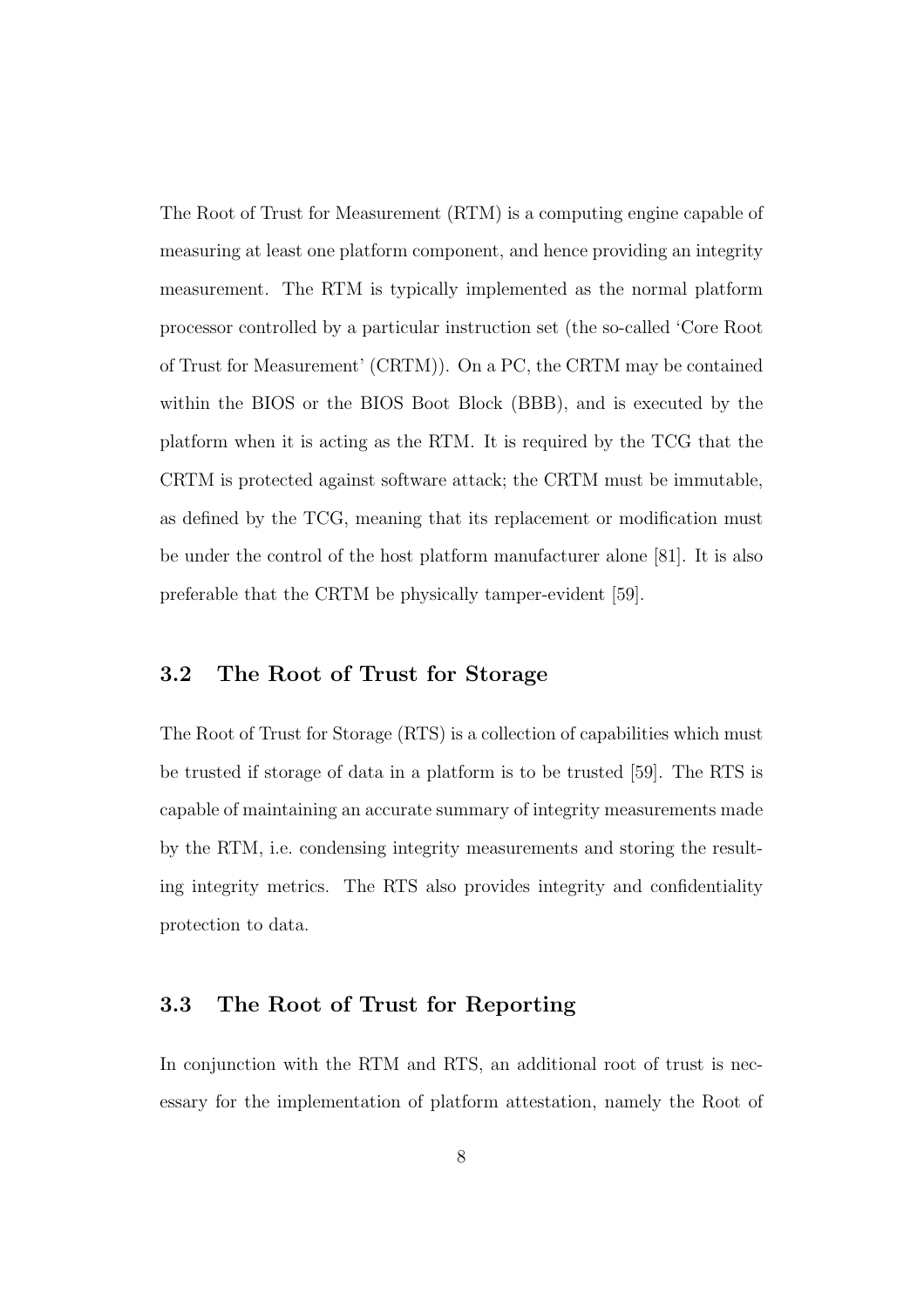Trust for Reporting (RTR). The RTR is a collection of capabilities that must be trusted if reports of integrity metrics are to be trusted (platform attestation) [59].

The RTS and the RTR constitute the minimum functionality that should be provided by a TPM [85, 86, 87]. A TPM is generally implemented as a chip which must be physically bound to a platform. In order to support RTS and RTR functionality, a TPM incorporates a number of functional components, including:

- a number of special purpose registers for recording platform state, known as Platform Configuration Registers (PCRs);
- a means of reporting this state to remote entities;
- secure volatile and non-volatile memory;
- random number generation;
- a SHA-1 hashing engine; and
- asymmetric key generation, encryption and digital signature capabilities.

The TPM must be completely protected against software attack, i.e. the RTS and RTR (in the TPM) must be immutable, which implies that the replacement or modification of RTS and RTR code must be under the control of the TPM manufacturer alone. The TPM is required to provide a limited degree of protection against physical attack (i.e. tamper-evidence) [59].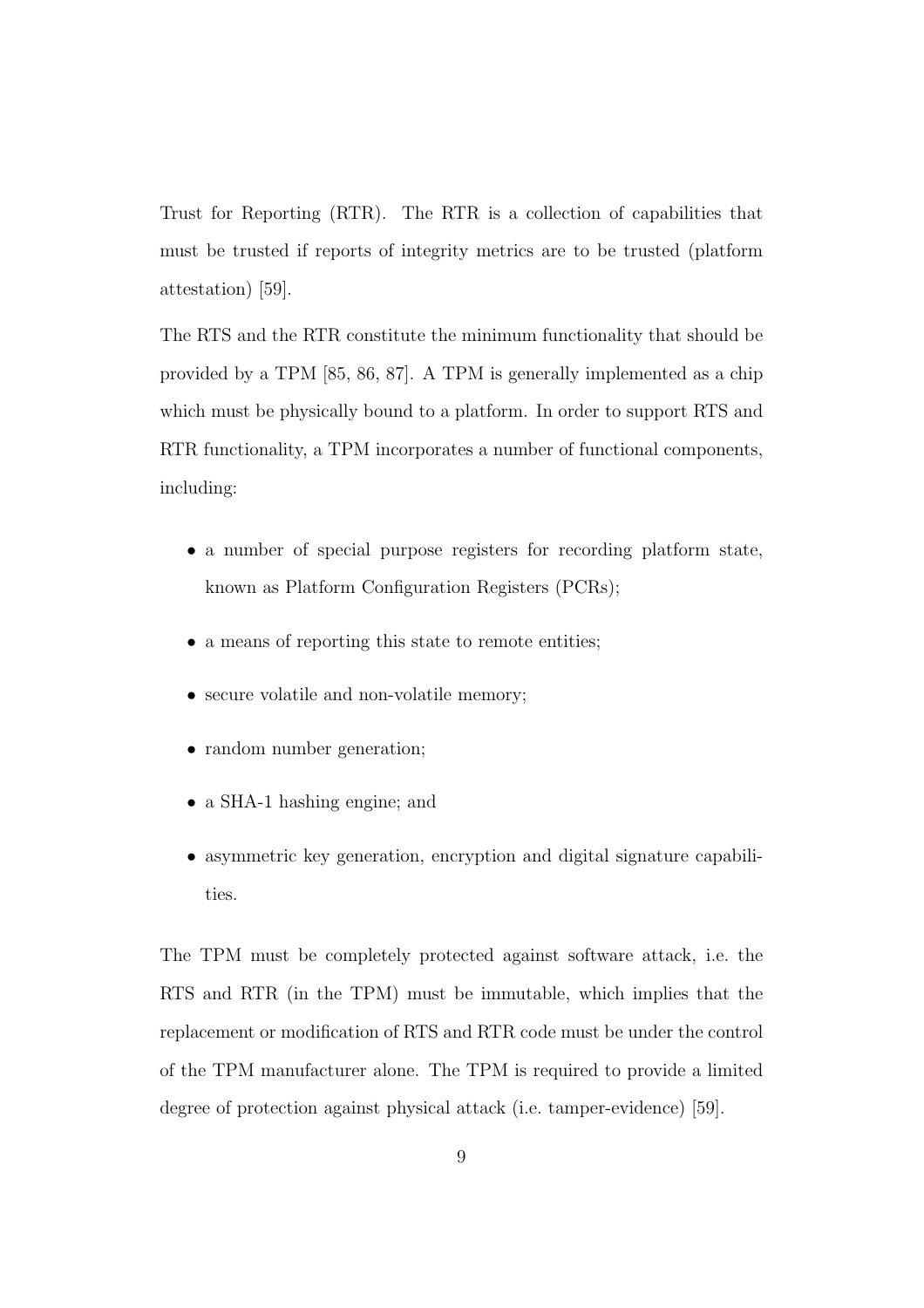### 3.4 Root of Trust for Verification

The TCG main specifications do not define the components necessary to enable a secure boot process. However, the recently released specifications for a TCG mobile trusted module [84] describe a fourth root of trust which must be incorporated into a platform if it is to offer this functionality, namely a Root of Trust for Verification (RTV). The RTV is defined as a computing engine capable of verifying at least one platform component's integrity measurement against its expected value (known as a Reference Integrity Measurement  $(RIM)$ .

### 3.5 Isolation Technology

A number of approaches have been proposed to provide software isolation, the most prominent of which we now describe. An operating system (OS) hosted Virtual Machine Monitor (VMM), such as VMWare workstation, can be used to enable software isolation. In this case, all guest OSs executing in virtual machines use the host OS device drivers. While this implies that every guest can use drivers developed for the host machine, it also means that the isolation layer essentially incorporates the VMM and the host OS, making assurance problematic [2, 63].

In a standalone virtual machine monitor, such as Terra [37], all devices are virtualised or emulated by the VMM. This means that the VMM must contain a virtual device driver for every supported device. As the set of devices used in consumer systems is often large, and as many virtual device drivers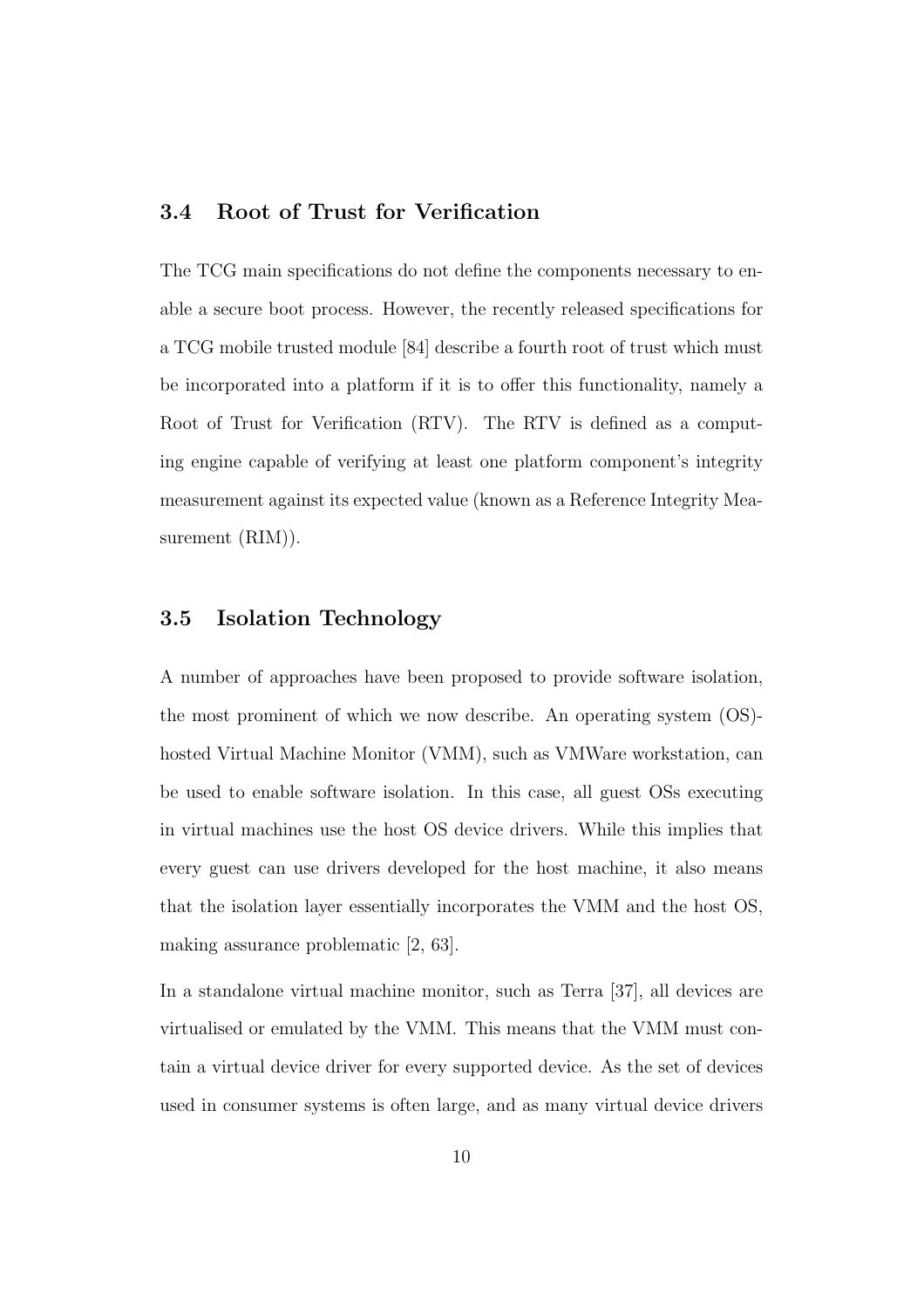are complex, the size of the VMM quickly grows at the cost of assurance. A standalone VMM exposes the original hardware interface to its guests. While this implies that legacy OSs can be supported, it also means that the VMM size is increased because of the complexity involved in virtualising the x86 CPU instruction set [63].

Isolation layers using para-virtualisation techniques, such as Xen [14], have been designed for efficiency, and try to alleviate the complexity introduced when devices are virtualised. Two common approaches used in order to para-virtualise I/O are as follows [2]. In the first case, an I/O-type-specific API for each device is integrated into the VMM, in conjunction with the device drivers [2]. This approach requires a guest OS to incorporate paravirtualised drivers which enable communication with the VMM APIs rather than the hardware device interfaces. While this gives performance gains over full virtualisation, the guest OS must be modified to communicate with the I/O-type-specific APIs. Alternatively, a service OS, which incorporates the VMM APIs and the device drivers, executes in parallel to guest OSs, which are modified to incorporate para-virtualised drivers [2]. To enable this approach, devices are exported to the service OS. While this approach means that device drivers do not have to be implemented within the isolation layer, the isolation layer may become open to attack from a guest in control of a direct memory access device which is, by default, given unrestricted access to the full physical address space of the machine.

The NGSCB isolation layer [62, 63] follows the second approach above, and was designed to take advantage of CPU and chipset extensions incorporated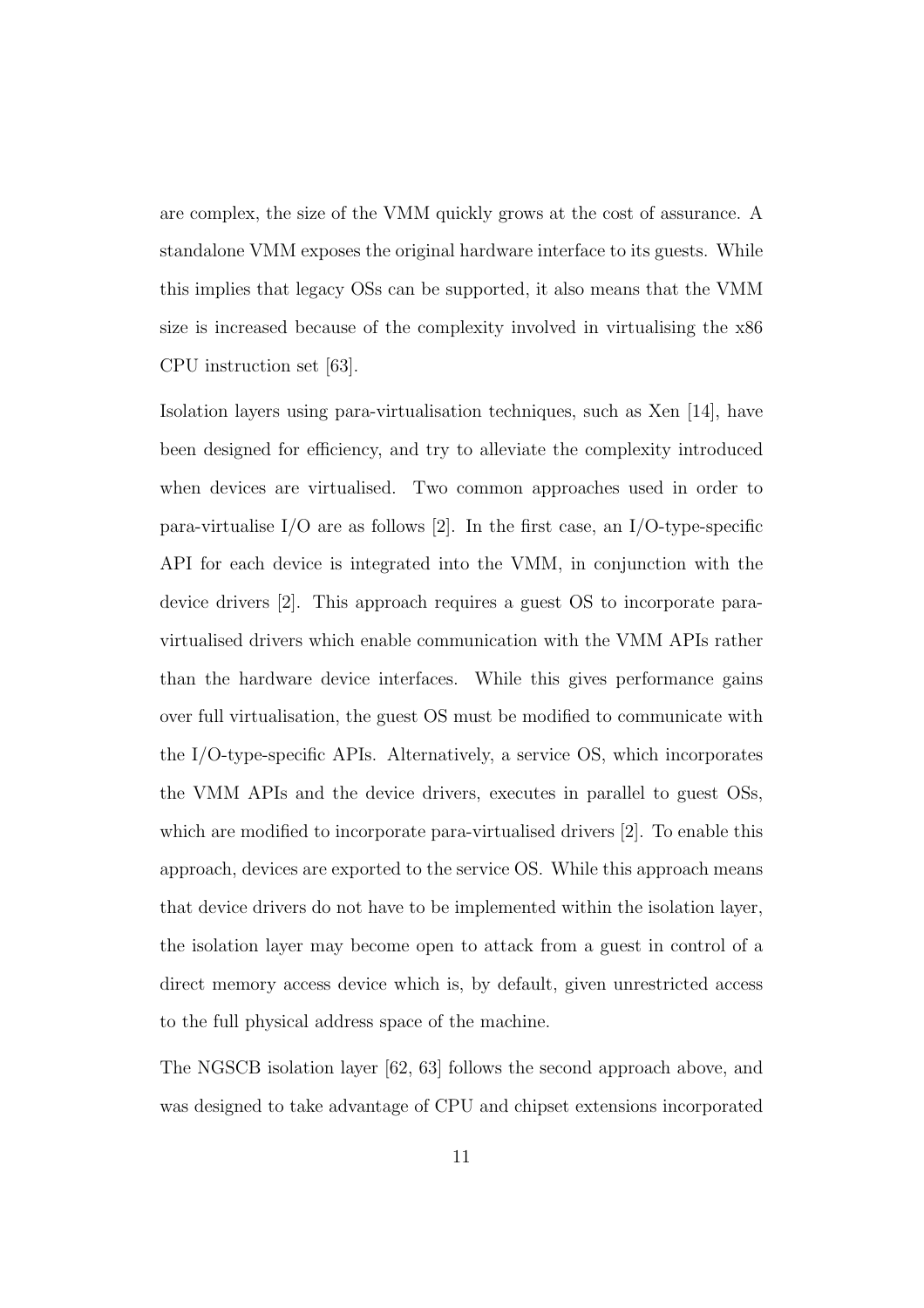in a new generation of processor hardware; such hardware is being provided, for example, by Intel's LaGrande initiative [39]. The isolation kernel has been designed to execute in a CPU mode more privileged than the existing ring 0, effectively in ring -1, which is being introduced in new versions of the x86 processors. This enables the isolation layer to operate in ring -1 and all guest OSs to execute in ring 0. Thus, complexity problems which arise when virtualising the x86 instruction set are avoided [63]. The original hardware interface is exposed to one guest OS [63]. However, rather than necessitating the virtualisation of all devices, as a VMM does, devices are exported to guest OSs which contain drivers for the devices they choose to support. Guest operating systems may then efficiently operate directly on the chosen device.

This does, however, leave the problem of uncontrolled DMA devices, which by default have access to all physical memory. In order to prevent DMA devices circumventing virtual memory-based protections provided by the isolation layer, it is necessary for the chipset manufacturers to provide certain instruction set extensions. These enable a DMA policy to be set by the isolation layer, which specifies, given the state of the system, if a particular subject (DMA device) has access (read or write) to a specified resource (physical address), [63]. The DMA policy is then read and enforced by hardware, for example the memory controller or bus bridges.

Hardware extensions required in order to support the secure implementation of the NGSCB isolation layer have been provided as part of Intel's LaGrande [39] and AMD's Presidio initiatives. Both enable the efficient and secure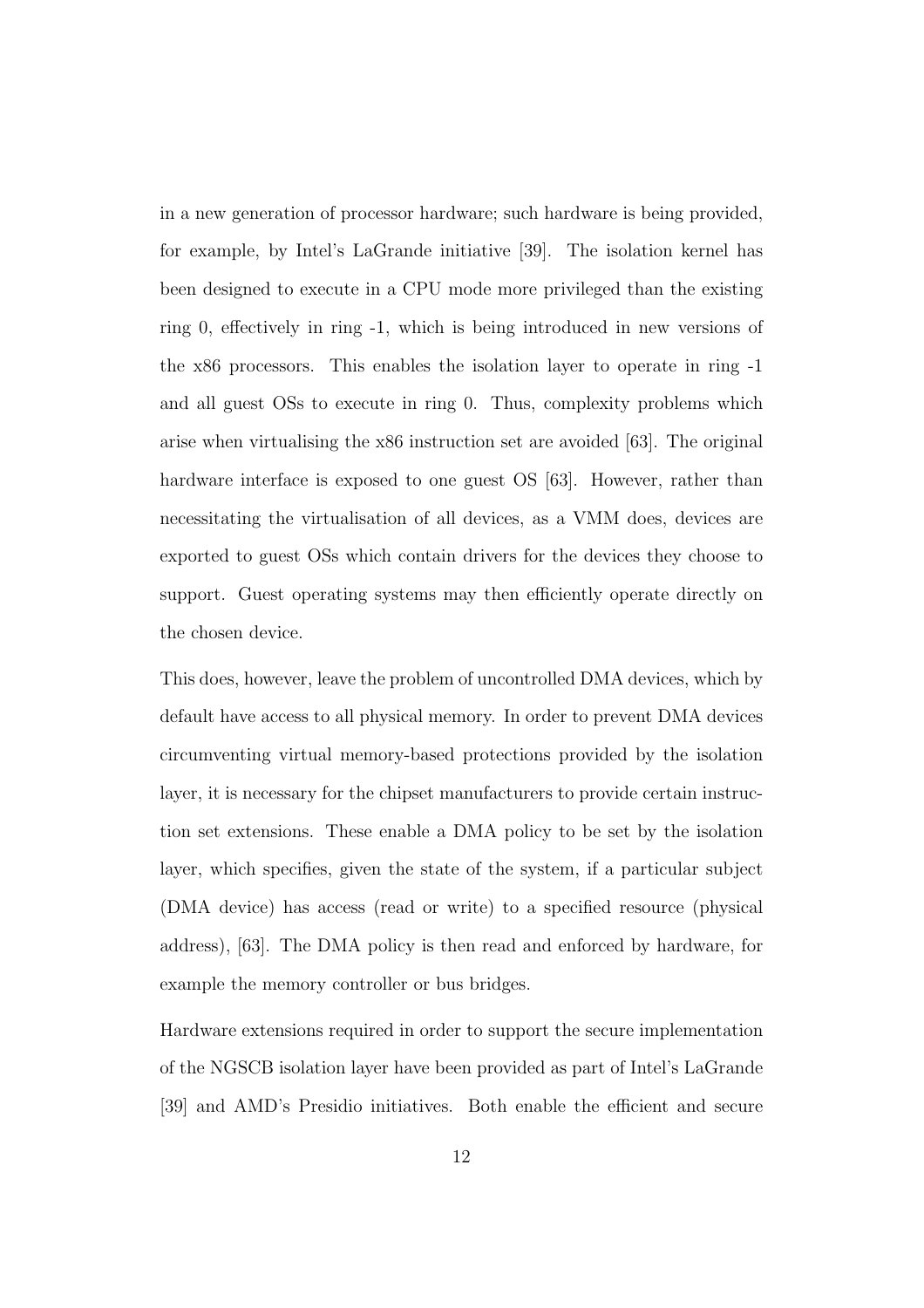implementation of the NGSCB isolation layer through CPU and chipset extensions. Both also support the establishment of trusted channels between the input and output devices and programs running within an isolated environment.

# 4 The Trusted Platform Subsystem Functionality

In this section we explore the core mechanisms synonymous with trusted computing in further detail.

### 4.1 The Authenticated Boot Process

An authenticated boot process enables the state of a platform to be reliably measured and recorded. In order to describe an authenticated boot process we first need to introduce some fundamental TPM concepts. A PCR is a 20-byte integrity-protected register present in a TPM; a TPM must contain a minimum of 16 such registers. When a component is 'measured', a 20-byte SHA-1 hash of the component is computed. The output hash value (i.e. the measurement of the component) is then stored in one of the TPM PCRs. In order to ensure that an unlimited number of measurements can be stored in the limited number of PCRs in a TPM, multiple measurements can be stored in a single PCR. This is achieved by concatenating a new measurement with the existing contents of a PCR, hashing the resulting string, and then storing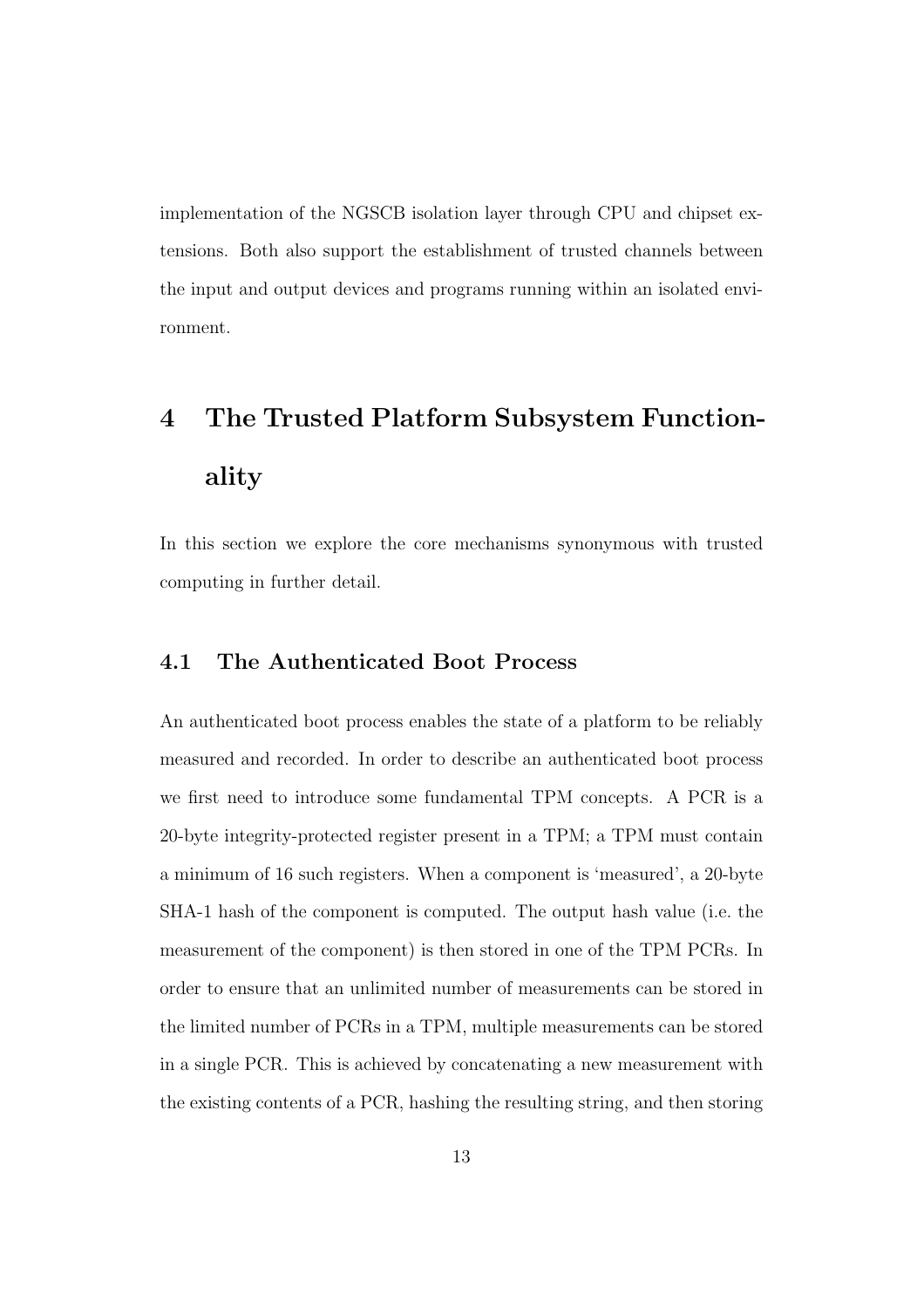the output hash code in the PCR.

A record of all measured components is stored in the Stored Measurement Log (SML), which is maintained externally to the TPM. The information in the SML is necessary to interpret the PCR values, but does not need to be integrity protected.

A simplified authenticated boot process in a PC might proceed as follows, where we assume that the CRTM is part of the BIOS Boot Block (BBB). The CRTM first measures itself and the rest of the BIOS (i.e. the POST BIOS). The computed measurements are then passed to the RTS, which condenses them and records the resulting integrity metric in the first of the 16 PCRs (PCR-0) within the TPM. Control is then passed to the POST BIOS, which measures the host platform configuration, the option ROM code and configuration, and the OS loader. The computed measurements are passed to the RTS, which condenses them and stores the resulting integrity metrics in PCRs 1-5. Control is then passed to the OS loader which measures the OS. At each stage a record of all measurements computed is stored in the SML.

This process of measuring, condensing, storing, and handing off, continues until, at the end of the boot process, the platform's state has been measured and stored. The exact measurement process is dependent on the platform; for example, the TCG specifications detail authenticated boot processes for a platform which has a 32-bit PC architecture BIOS [81], and for an Extensible Firmware Interface (EFI) platform [83].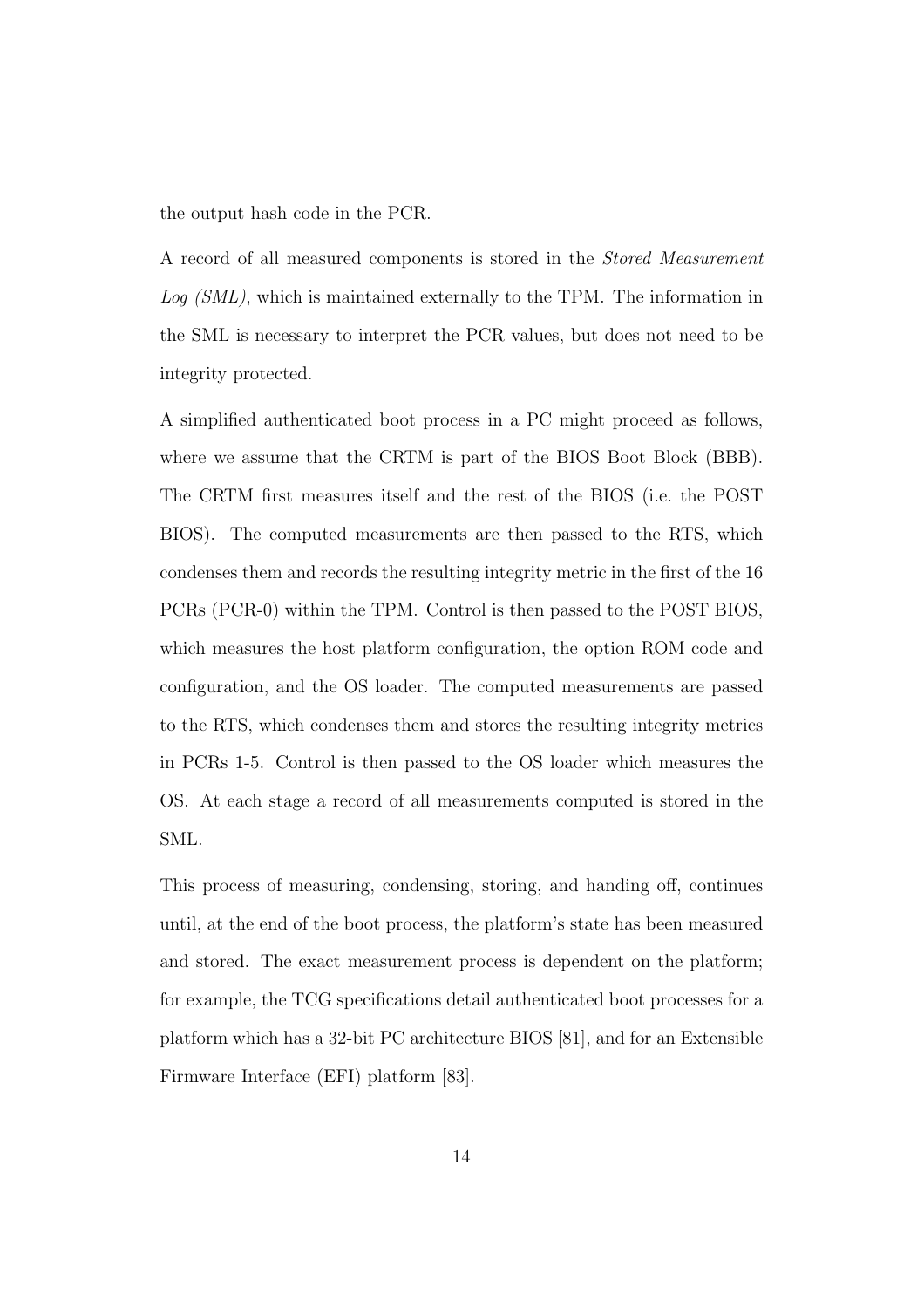### 4.2 TPM Protected Storage

The TPM provides secure ('protected') storage functionality, designed to enable an unbounded number of secrets/data to be confidentiality and integrity protected on a TP.

Each TPM contains a Storage Root Key (SRK), a 2048-bit key pair for an asymmetric encryption scheme. The private key from this key pair is permanently stored inside the TPM. This key pair is the root of the TPM protected object hierarchy. A TPM protected object in this hierarchy may be classified as either a TPM protected key object, i.e. an asymmetric key pair whose private key is encrypted using a key at a higher layer in the hierarchy, or a TPM protected data object, i.e. data or a secret key for a symmetric algorithm, which has been encrypted using a key at a higher layer of the hierarchy.

Asymmetric encryption is used to confidentiality-protect key and data objects. Encrypted storage also provides implicit integrity protection of TPMprotected objects. Data can be associated with a string of 20 bytes of authorisation data before it is encrypted. When data decryption is requested, the authorisation data must be submitted to the TPM. The submitted authorisation data is then compared to the authorisation data in the decrypted string, and the decrypted data object is only released if the values match. If the encrypted object has been tampered with, the authorisation data will most likely have been corrupted (because of the method of encryption employed) and access will not be granted even to an entity which has submitted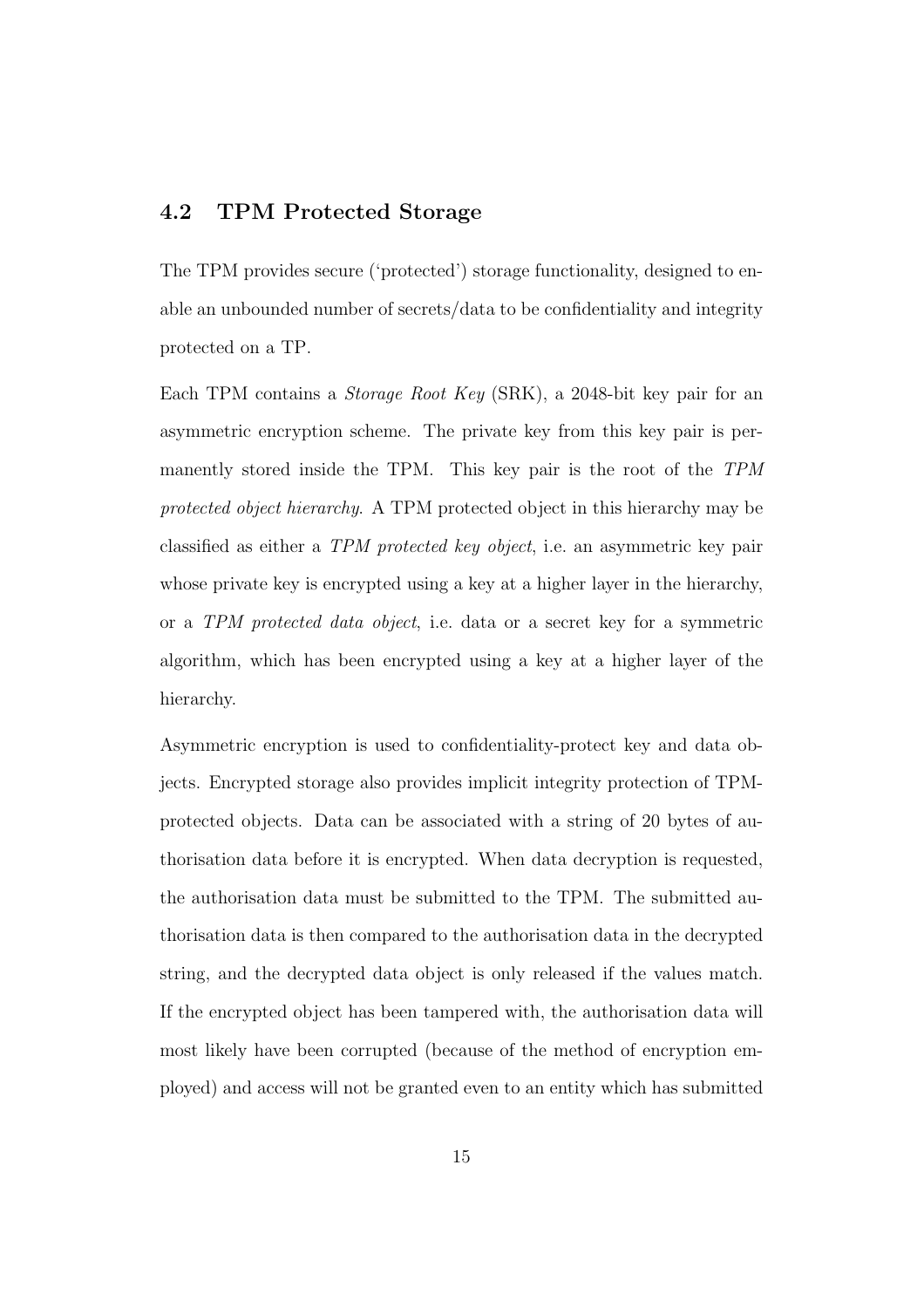the correct authorisation data. However, functionality to control how data is used on its release, or to protect data from deletion, is not provided.

The TPM protected storage functionality incorporates a key generation capability. This capability enables the generation of key pairs whose private keys can only be used on the TPM on which they were generated. An additional constraint may also be applied which prevents private key use unless the TPM host platform is in a specified state. Moreover, key pairs can be generated with the property that the private keys are never exported from the TPM in unencrypted form.

The TPM enables the encryption of keys or data outside the TPM in such a way that they can only be decrypted on a particular TPM. It also enables the encryption of keys or data so that they can only be decrypted when a particular TPM host platform is in a specified state.

Finally, sealing functionality is provided, i.e. the encryption by the TPM of data so that it can only be decrypted on that particular TPM, and only when the host platform is in a specified state. The data to be sealed is associated with two sets of integrity metrics, one which represents the state of the platform when the data was sealed (digest at creation), and one which represents the state of the platform required for the data to be unsealed (digest at release). The sealed data will only be released by the TPM if the host platform is in the state specified in the *digest at release*. Once the data has been released, the *digest at creation* can be checked in order to ensure that the data was not sealed by rogue software.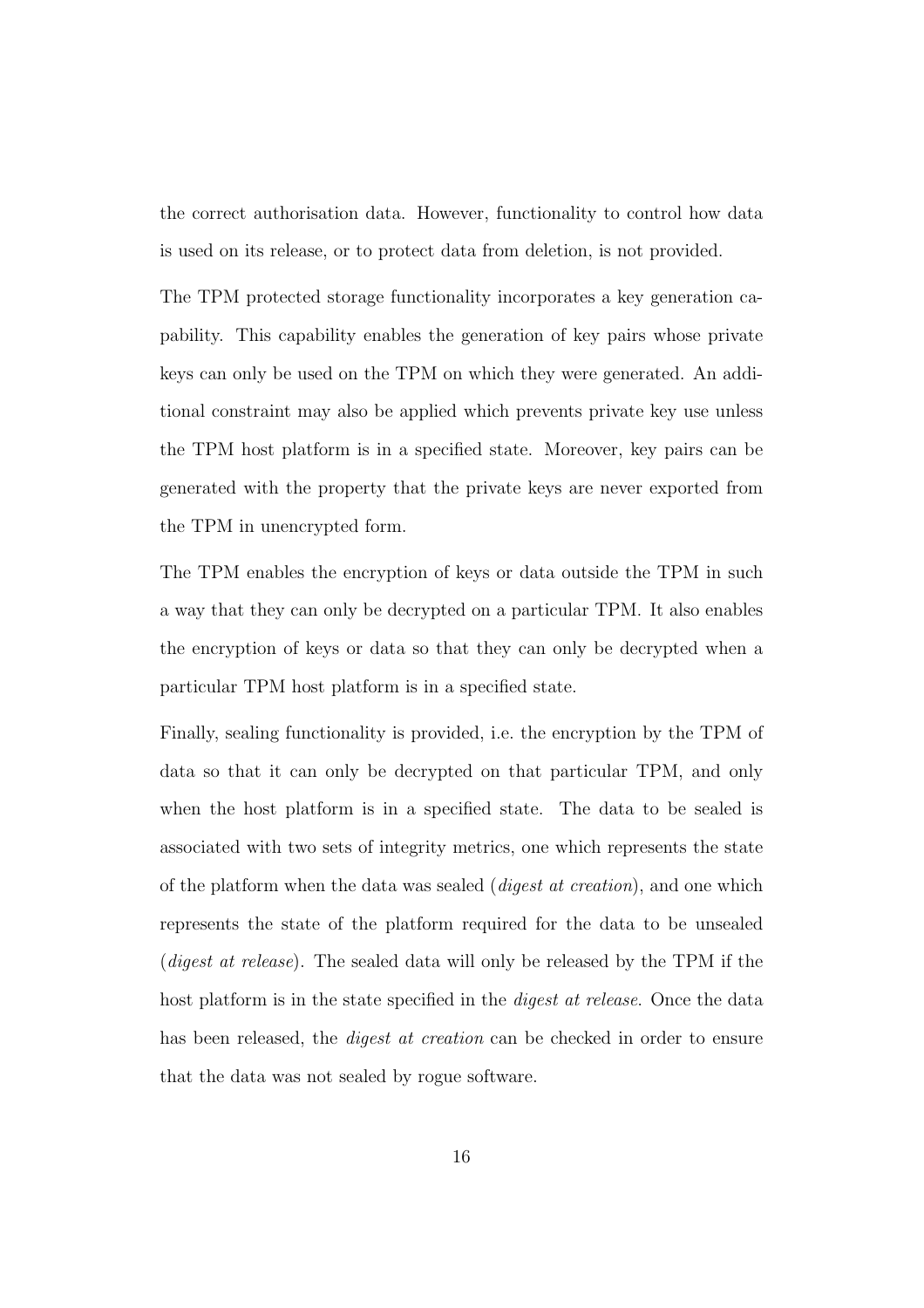### 4.3 Platform Attestation

Platform attestation enables a TPM to reliably report information about its identity and the current state of the TPM host platform. This is achieved using asymmetric cryptography, as we describe below. The procedure also uses a set of key pairs and associated credentials (certificates); this somewhat complex process is necessary in order to allow TP anonymity. We describe the key pairs and the credentials before describing the attestation process itself.

#### 4.3.1 Platform Keys and Credentials

Each TPM is associated with a unique asymmetric encryption key pair called an endorsement key pair, which is generated at the time of manufacture. The TP incorporating the TPM is further equipped with a set of credentials, i.e. data structures (certificates) signed by a variety of third parties. It is to be expected that these credentials will all be in place at the time the platform is provided to an end user.

We next briefly enumerate the three key types of credential.

- A entity known as the *trusted platform management entity* (which is likely to be the TPM manufacturer) attests to the fact that the TPM is genuine by digitally signing an endorsement credential. This certificate binds the public endorsement key to a TPM description.
- Conformance credentials are certificates that attest that a particular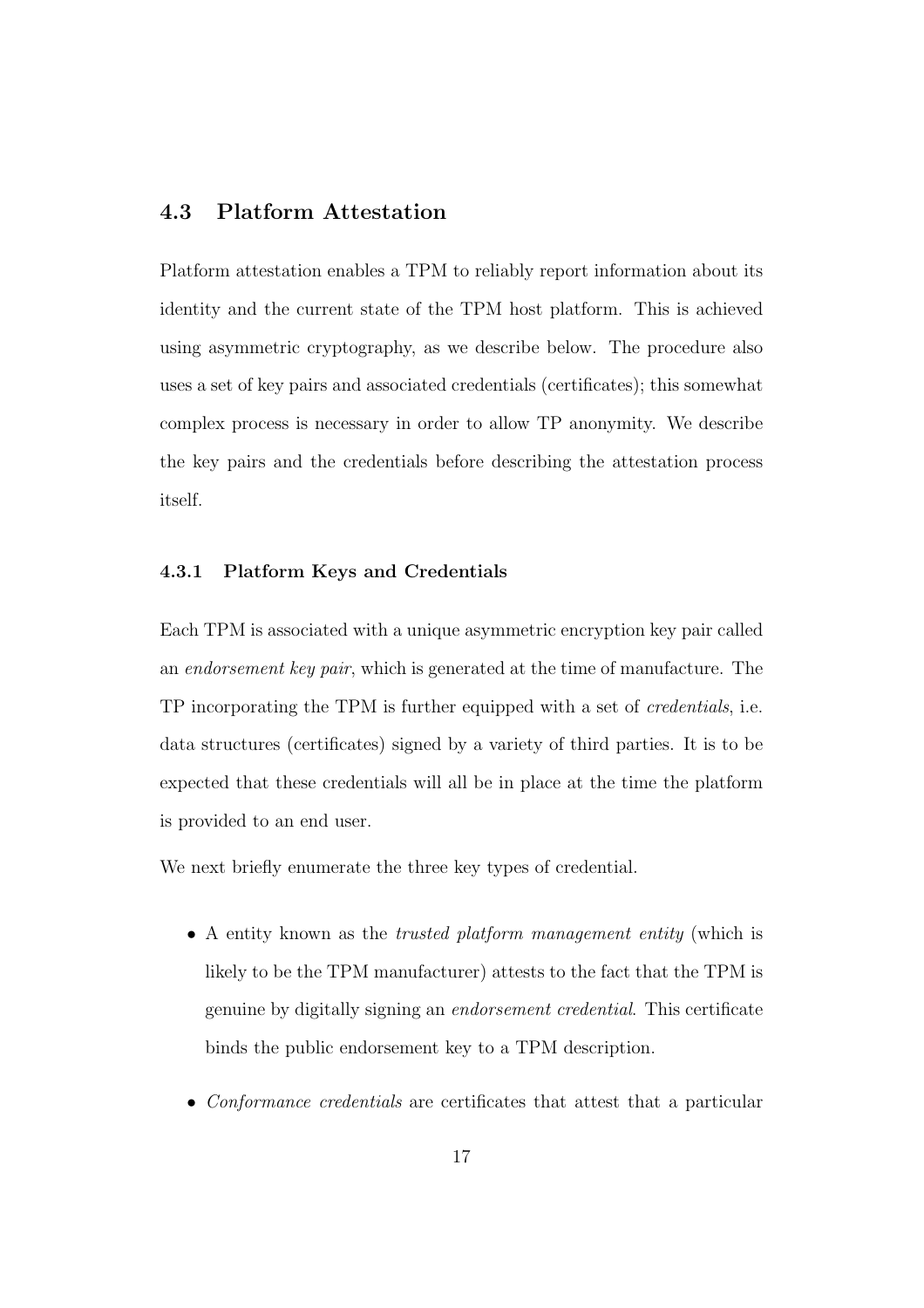part of a trusted platform, e.g. a type of TPM, an associated component such as a CRTM, the connection of a CRTM to a motherboard, and/or the connection of a TPM to a motherboard, conform to the TCG specifications. Such a certificate might be signed by a third party testing laboratory.

• A *platform entity* (typically the platform manufacturer) offers assurance in the form of a *platform credential* that a particular platform is an instantiation of a TP. In order to create a platform credential, a platform entity must examine the endorsement credential of the TPM, the conformance credentials relevant to the TP, and the platform to be certified.

Since a TPM can be uniquely identified by the public key from its endorsement key pair, this key pair is not routinely used by a platform, helping to ensure that the activities of a TP cannot be tracked. Instead, an arbitrary number of pseudonyms in the form of Attestation Identity Key (AIK) key pairs can be generated by a TPM and associated with its host TP. This can be achieved using a special type of third party known as a Privacy-Certification Authority (P-CA). A P-CA associates AIK public keys with TPs by signing certificates known as AIK credentials.

When a platform requests an AIK credential from a P-CA, it must supply the three types of TP credential listed above, as issued at the time of manufacture. The P-CA verifies the TP credentials, thereby obtaining assurance that the TP is genuine, and then creates (signs) an AIK credential bind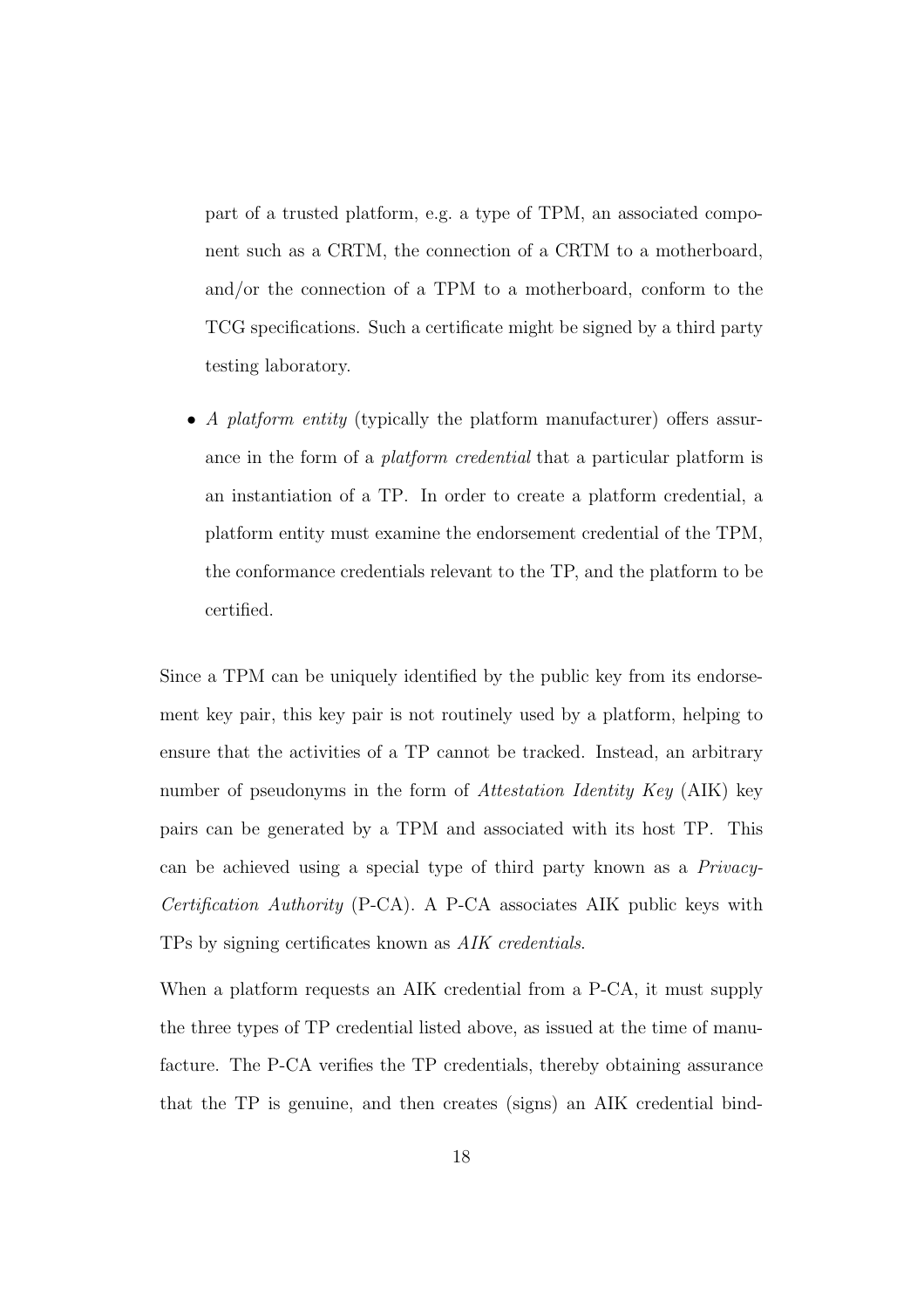ing the AIK public key to a generic description of the TP; note that this generic description should capture enough information for a verifier of the credential to have assurance in the trustworthiness of the platform, but not enough information to uniquely identify it. High-level descriptions of a TPM endorsement credential, a platform credential, an AIK credential and their relationship are shown in figure 1.



Figure 1: TP credentials [88]

The AIK private key is then used by the TPM during platform attestation. Note, the fact that a platform can generate arbitrary numbers of AIKs (and obtain associated credentials) enables a platform to obtain and use unlinkable pseudonyms, i.e. so that attestations to different third parties (or even to the same party) can be made unlinkable.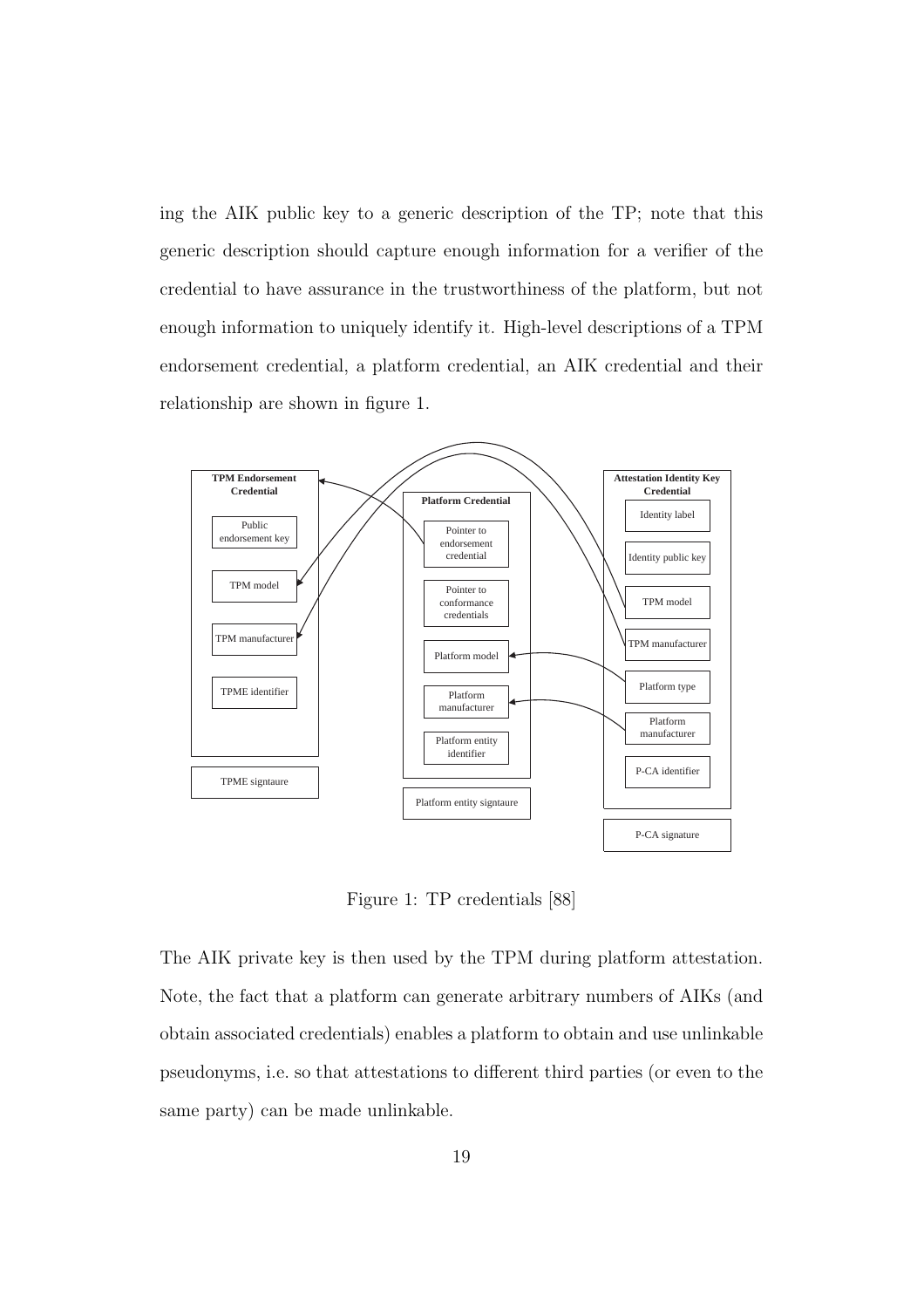### 4.3.2 Platform Attestation

As stated above, platform attestation is a process by which a platform makes a verifiable claim about its current state, as captured by the current contents of its PCRs. The process starts with the challenger, i.e. the party wishing to have assurance about the current platform state, sending a nonce to the platform. The platform then uses one of its AIK private keys to sign a combination of this nonce and integrity metrics reflecting the current state of the platform.

This signed string is returned to the challenger, along with the record of the platform components which are reflected in the integrity metrics (i.e. (a portion of) the SML), together with the appropriate AIK credential. The challenger then uses this information to determine whether it is:

- safe to trust the TP from which the statement has originated, by verifying the TPM's signature and the AIK credential; and
- safe to trust (all or part of) the software environment running on the platform; this is achieved by validating the integrity metrics received from the TP using 'trustworthy' software integrity measurements attested to by trusted third parties such as software vendors.

### 4.4 Privacy-CAs and Direct Anonymous Attestation

As discussed by Brickell, Camenisch and Chen [17], version 1.2 of the TCG specifications incorporate the Direct Anonymous Attestation (DAA) proto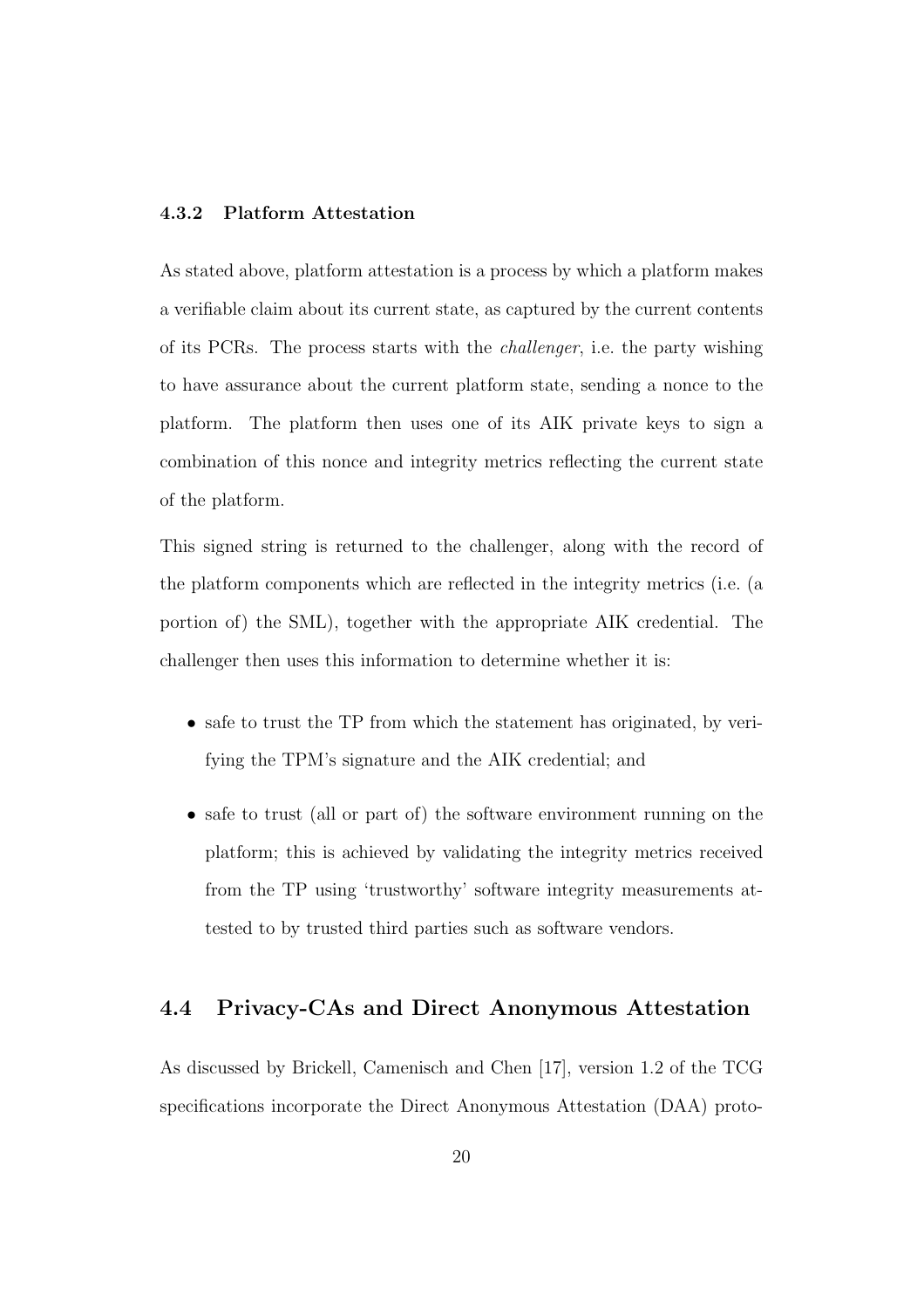col. This protocol is designed to address an anonymity issue in the previous version of the specifications. This arises from the use of AIK pairs by a TPM. Whilst a TPM can have an unlimited number of AIKs, acting as pseudonyms for the host platform, an entity which interacts with the platform needs to be given evidence that the public part of an AIK corresponds to a genuine trusted platform. As stated in the previous section, in systems conforming to the version 1.1 specifications this is achieved by using a special trusted third party called a Privacy-CA, which is responsible for generating certificates for the public AIKs. The problem with such an approach is that the Privacy-CA, when checking the credentials of a trusted platform, learns the fixed public endorsement key of a TPM, and hence has the means to link the public AIK back to a unique platform. That is, the Privacy-CA could collude with platform verifiers to break platform anonymity.

Of course, one solution to this would be for the owner of a trusted platform to choose a Privacy-CA which he/she trusts — indeed, for a corporate environment this should not be difficult to arrange. However, it was felt that this placed an unnecessary burden on the user, and for this reason the DAA protocol was introduced. This protocol enables a platform to simultaneously prove ownership of a DAA credential (provided by a DAA Issuer) and sign a message (e.g. containing the public part of an AIK). This proof of ownership does not reveal the credential, and so, even if the third party which issued the credential (the 'DAA Issuer') colludes with a verifier, it is still impossible to identify the platform.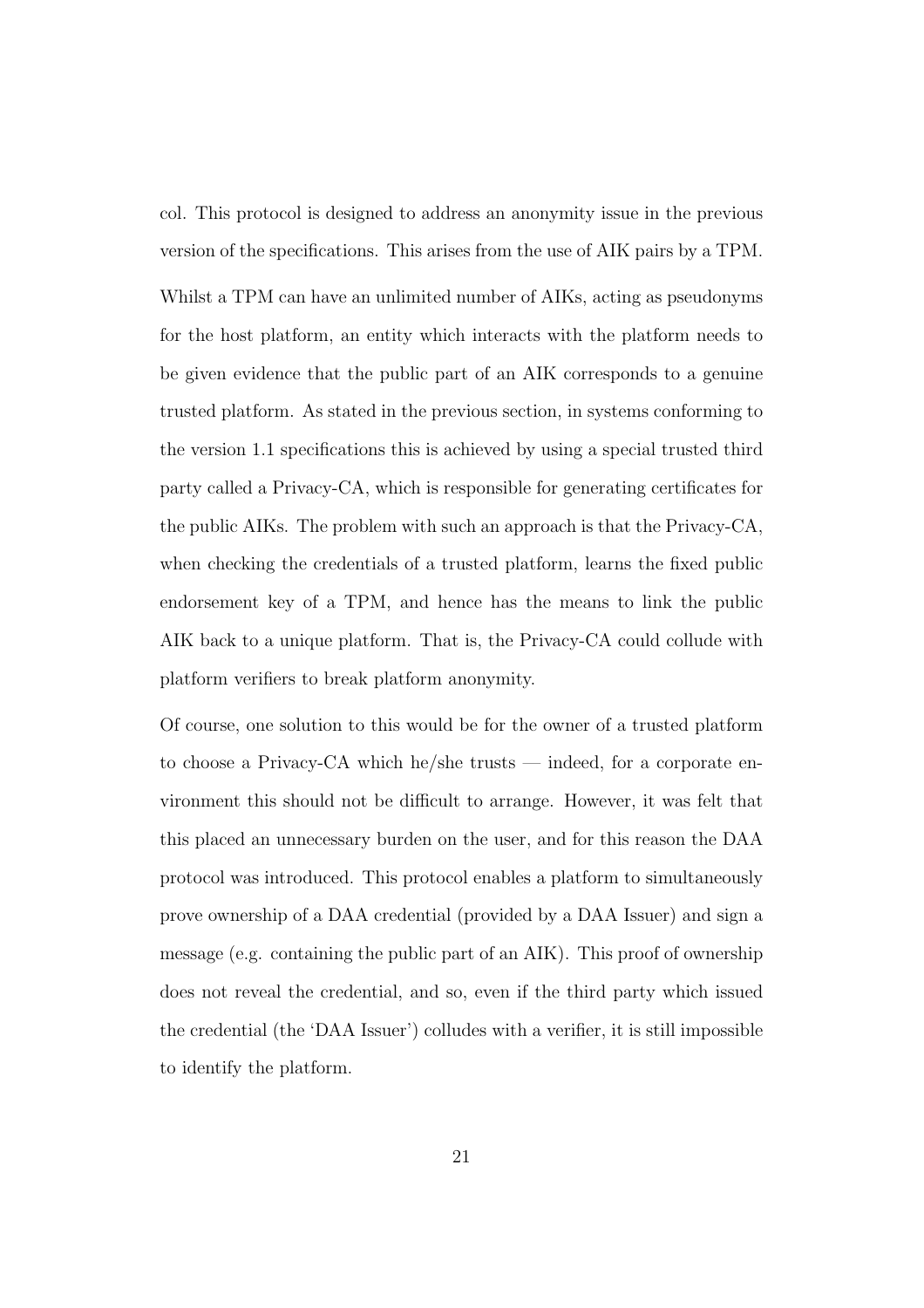However, even though DAA is a rather sophisticated protocol, which has provable security properties (see, for example, [15, 16]), possible problems remain (see also section 5.2 below). As discussed by Camenisch [18], the Privacy-CA scheme has the advantage that it makes it easier for compromised TPMs to be revoked; see also section 5.4. Camenisch also describes a means of improving the operation of DAA, which enables the identification of compromised TPMs without reducing platform privacy.

### 4.5 Isolated Execution Environments

An isolated execution environment, independent of how it is implemented, should provide the following services to hosted software [63]:

- protection of the software from external interference;
- observation of the computations and data of a program running within an isolated environment only via controlled inter-process communication;
- secure communication between programs running in independent execution environments; and
- a trusted channel between an input/output device and a program running in an isolated environment.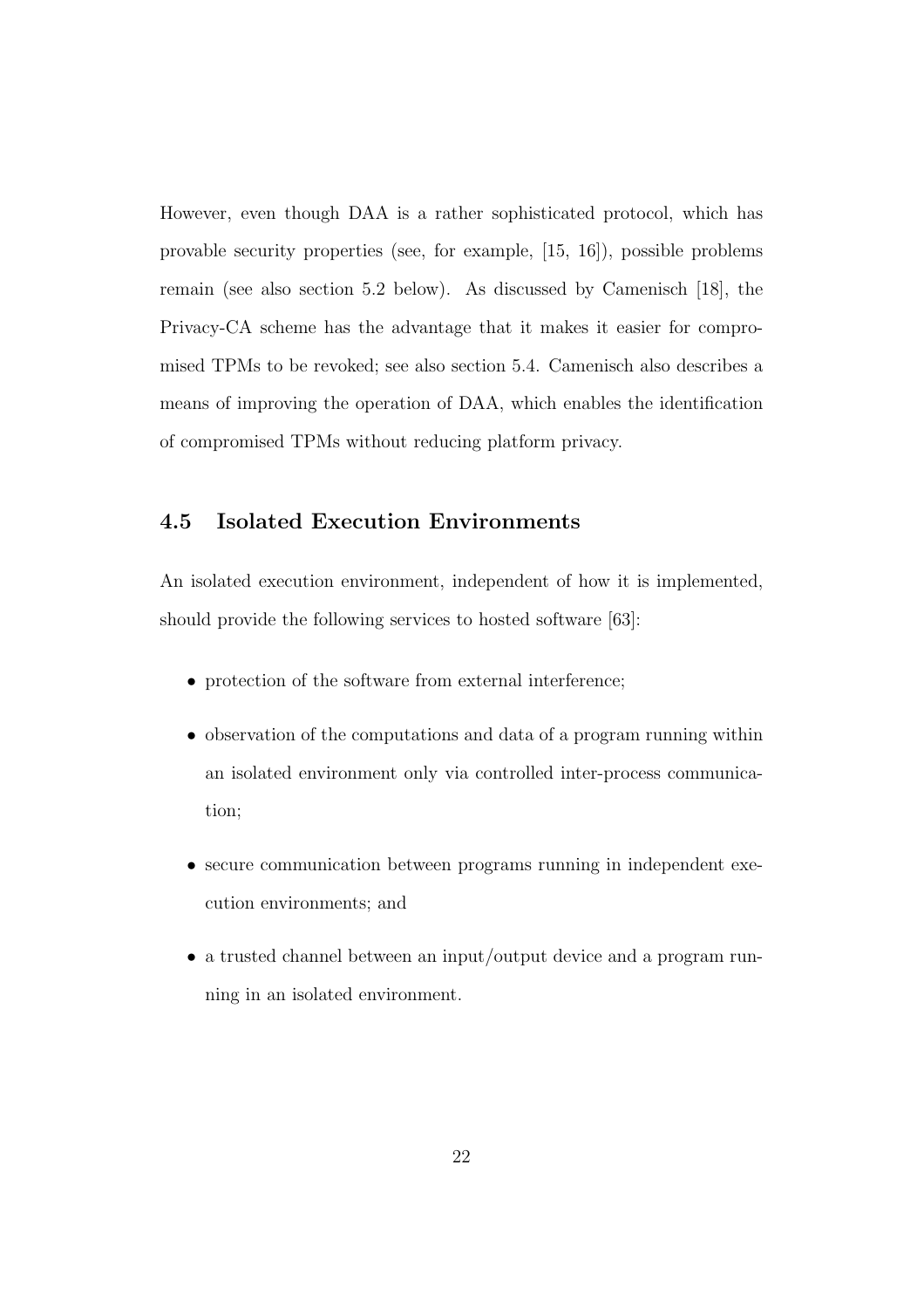### 4.6 The Secure Boot Process

A secure boot process extends the integrity measurement and storage functionality described in section 4.1. During a secure boot, a platform's state is reliably captured, compared against measurements indicative of a trustworthy platform state, and then stored. If a discrepancy is discovered between the computed measurements and the expected measurements, then the platform halts the boot process.

### 5 Security Issues

The TCG specifications for the TPM are large and complex, and as a result it seems inevitable that some security vulnerabilities will be present. In fact, given this complexity, it is rather surprising that more issues have not been identified — in any event, detailed security analysis of the TCG specifications will remain an area of considerable importance for some time to come.

In this section we review those issues that have been raised to date. In each case we briefly review the main issue, and provide a brief assessment of its seriousness.

### 5.1 Use of Cryptographic Primitives

The cryptographic primitives used in the TCG specifications are to a significant extent 'hard coded' — for example, the hash-function used to compute integrity metrics, as stored in the PCRs of a TPM, is SHA-1. This hard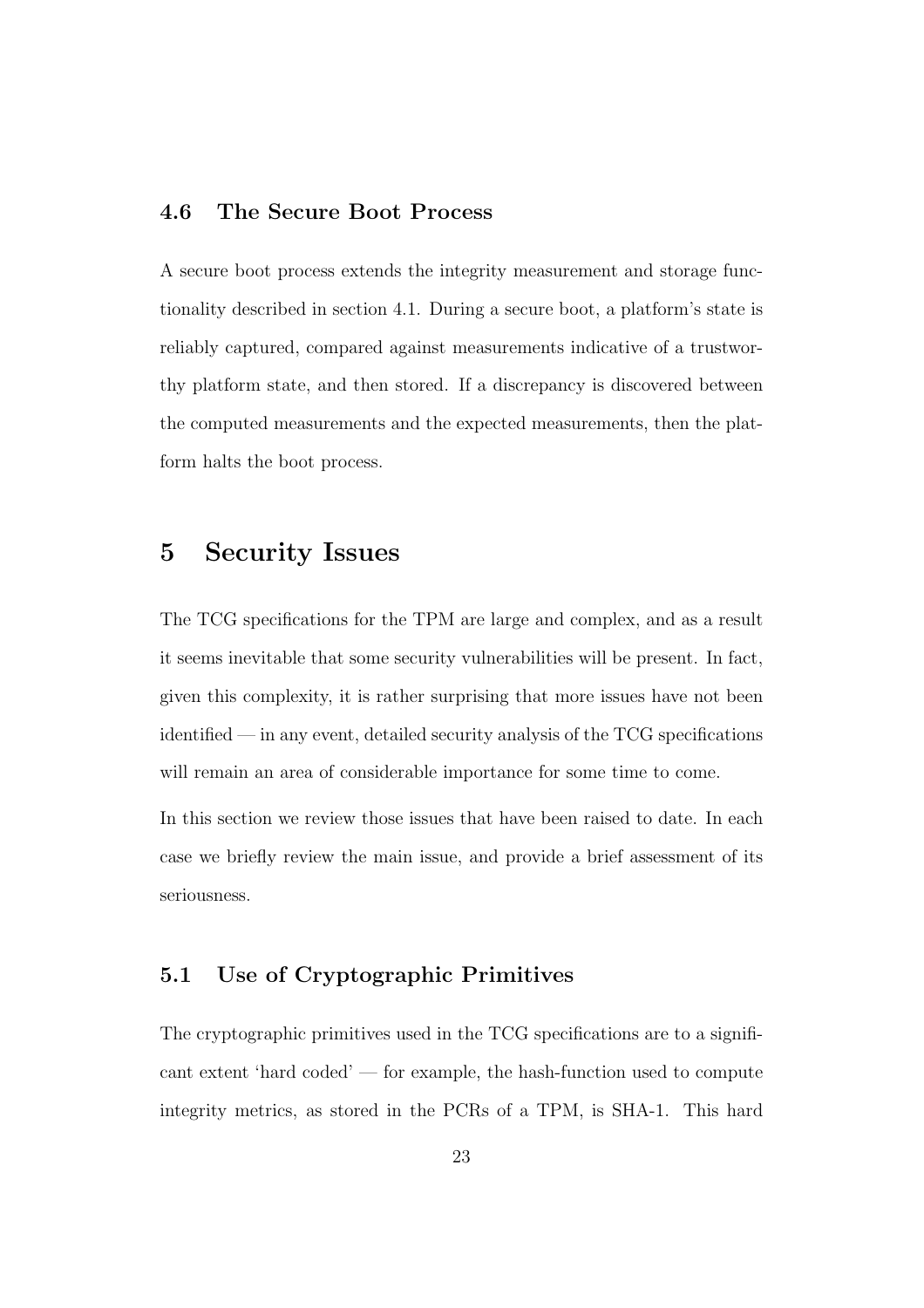coding is a problem for two main reasons.

Firstly, there is a known issue with SHA-1, namely the recent discovery of possible weaknesses [91] which indicates that collisions can be found significantly more easily than would ideally be the case. As a result, NIST has recently launched a competition to develop a new family of hash-functions [54], under the title SHA-3.

Secondly, apart from SHA-1, the use of cryptography in the TCG specifications is not in accordance with current best practice (or even the best practice at the time they were written). For example, RSA signatures and RSA encryption are not performed in provably secure ways. This contrasts with recent efforts by ISO and the IEEE to standardise best practice for asymmetric cryptography — see, for example,  $[26]$ . As a result, it would not be altogether surprising if cryptography-based attacks emerge over the next few years.

In retrospect it would almost certainly have been better to take a more generic approach to the use of cryptography, with the use of 'algorithm identifiers' to identify the algorithms employed. Moreover, it would also have been better to adopt the best practice for the use of asymmetric cryptography. It is understood that the TCG is developing a revised specification for the TPM (presumably to become version 1.3), and it is anticipated that some moves in this direction will be incorporated in these new documents.

As a side remark, it is interesting that Microsoft has chosen to compound this adoption of non-standard (and unproven) cryptographic techniques within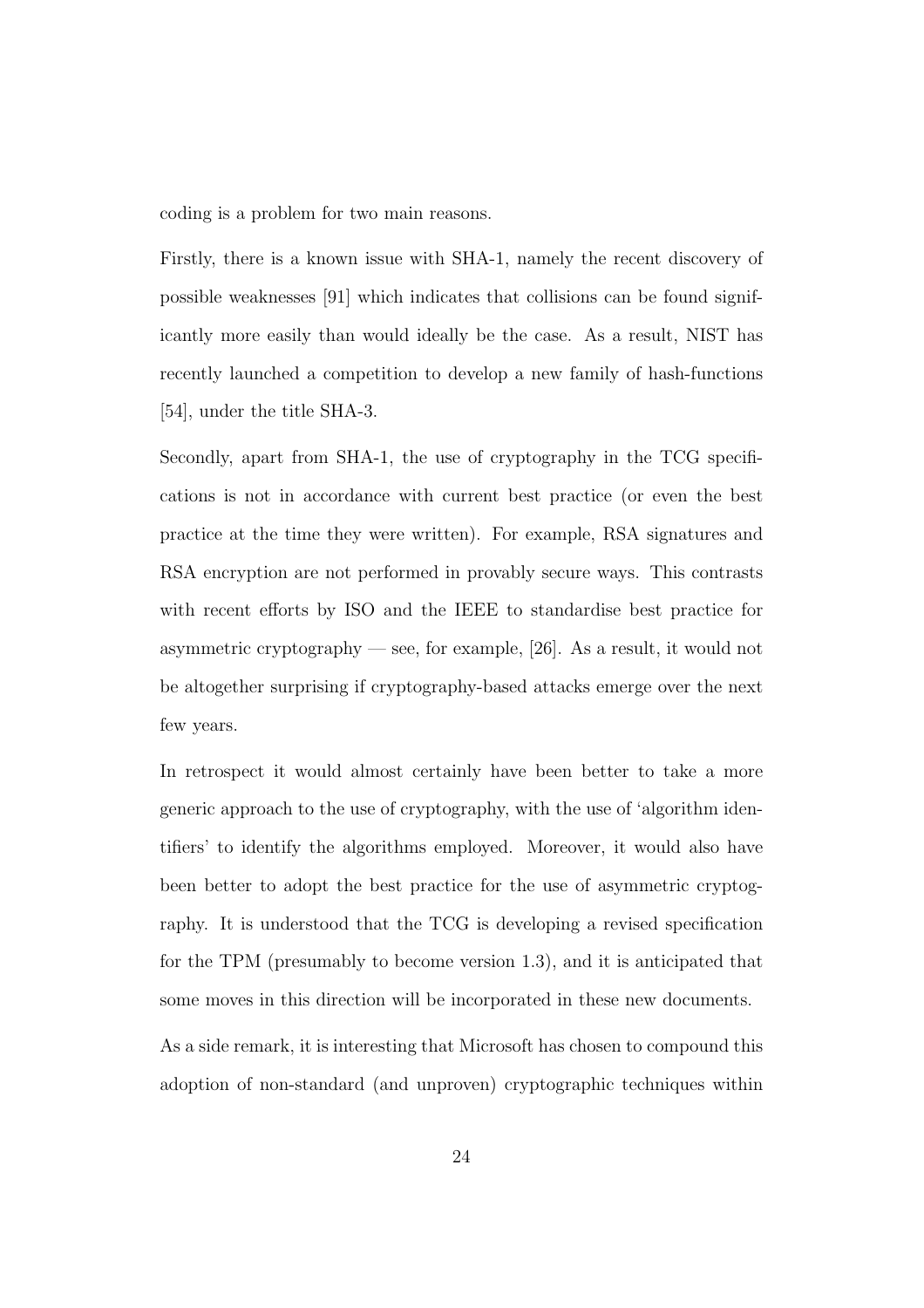the BitLocker drive encryption system, which forms part of its Vista operating system. This is of relevance here since BitLocker can exploit functionality provided by a trusted platform to provide hardware support for drive encryption. The Bitlocker scheme uses something called the 'Elephant Diffuser' in conjunction with AES encryption in CBC mode [33] to provide a degree of integrity protection for encrypted data. This scheme falls somewhat short of the level of protection provided by more widely known techniques for authenticated encryption (see, for example,  $[41]$ ) — although its ambitions are more limited, and the BitLocker application requirements rule out standard techniques since the encrypted data string must be no longer than the plaintext data.

### 5.2 An Anonymity Attack

Rudolph [68] has recently pointed out a potential problem with the way that the DAA protocol is used in the TCG specifications. This problem means that it may be possible for a malicious DAA Issuer to enable DAA Verifiers to identify the trusted platform with which they are interacting, thereby breaching the anonymity properties of the protocol. This problem arises from the way that public keys are used by DAA Issuers.

Each DAA Issuer has its own long-term key pair, the public key of which is contained in a certificate generated by a CA. However, this key pair is not used directly in generating credentials for individual trusted platforms. Instead the DAA Issuer generates another key pair for this purpose, and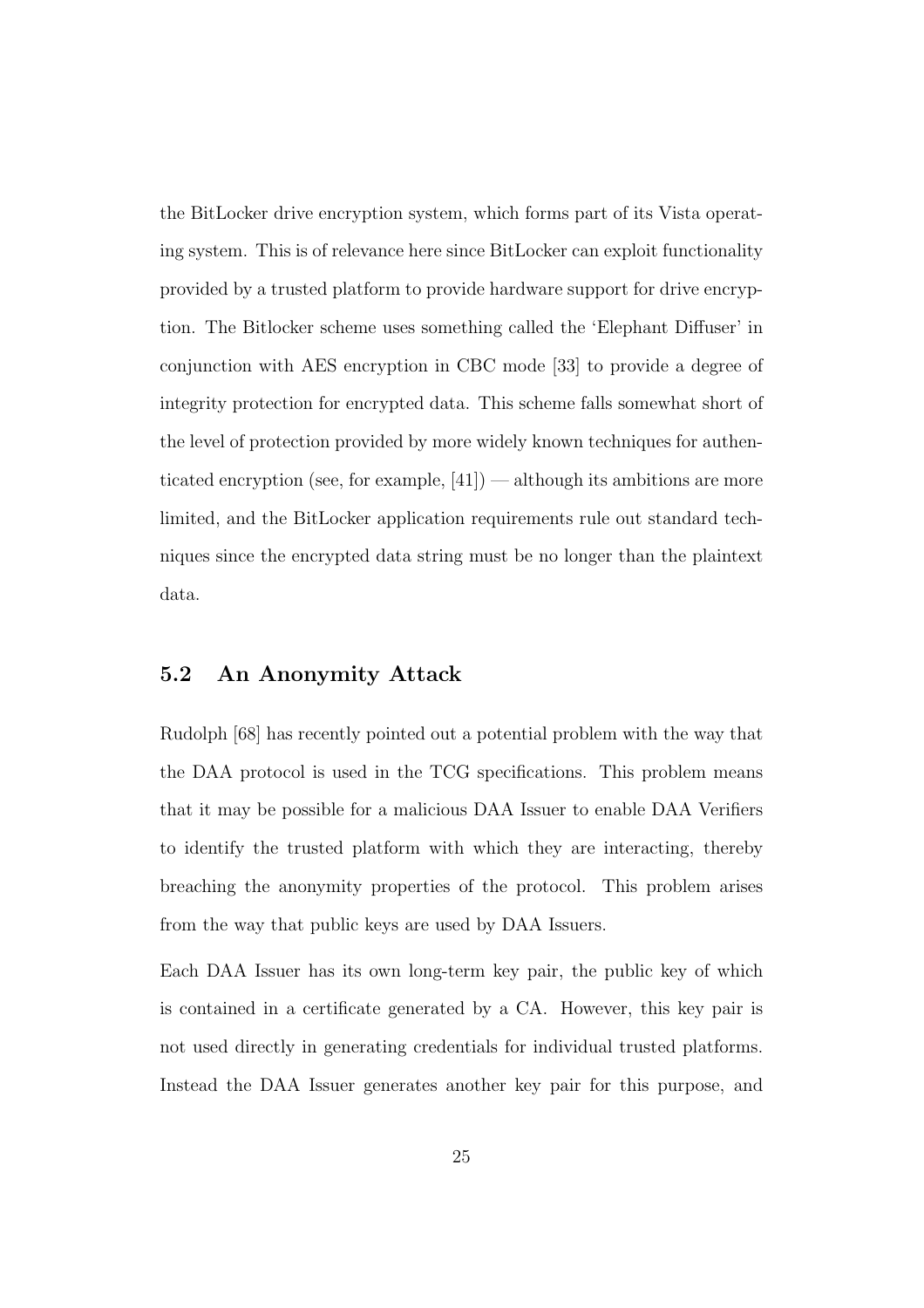it uses the long-term private key to sign the public key of this pair. This enables the DAA Issuer to update its key pair from time to time, without needing to obtain a new certificate from the CA.

Rudolph [68] points out that a malicious DAA Issuer could generate a large number of different key pairs, and use a different key pair for each credential that it generates. This would enable the DAA Issuer to collude with platform verifiers to identify individual trusted platforms.

However, as discussed in [45], it is not clear whether the Rudolph attack would work in practice. In particular, if a DAA Issuer did create a large number of different key pairs, then this would become obvious to the system users. It would be very simple to put in place monitoring procedures which could readily detect such behaviour by a DAA Issuer.

However, more subtle attacks along the lines proposed by Rudolph would be much more difficult to detect. In particular, if a DAA Issuer is only interested in tracking the behaviour of a small number of trusted platforms, then this could be achieved using only a correspondingly small number of distinct key pairs. Such tracking of a small subset of platforms would then be much harder to detect. Possible countermeasures to such an attack are discussed in [45], although this is clearly an area which merits further research.

### 5.3 Corrupt Administrator Attacks

Another possible privacy vulnerability in the implementation of the DAA protocol has been pointed out by Smyth, Ryan and Chen [75]. Giving a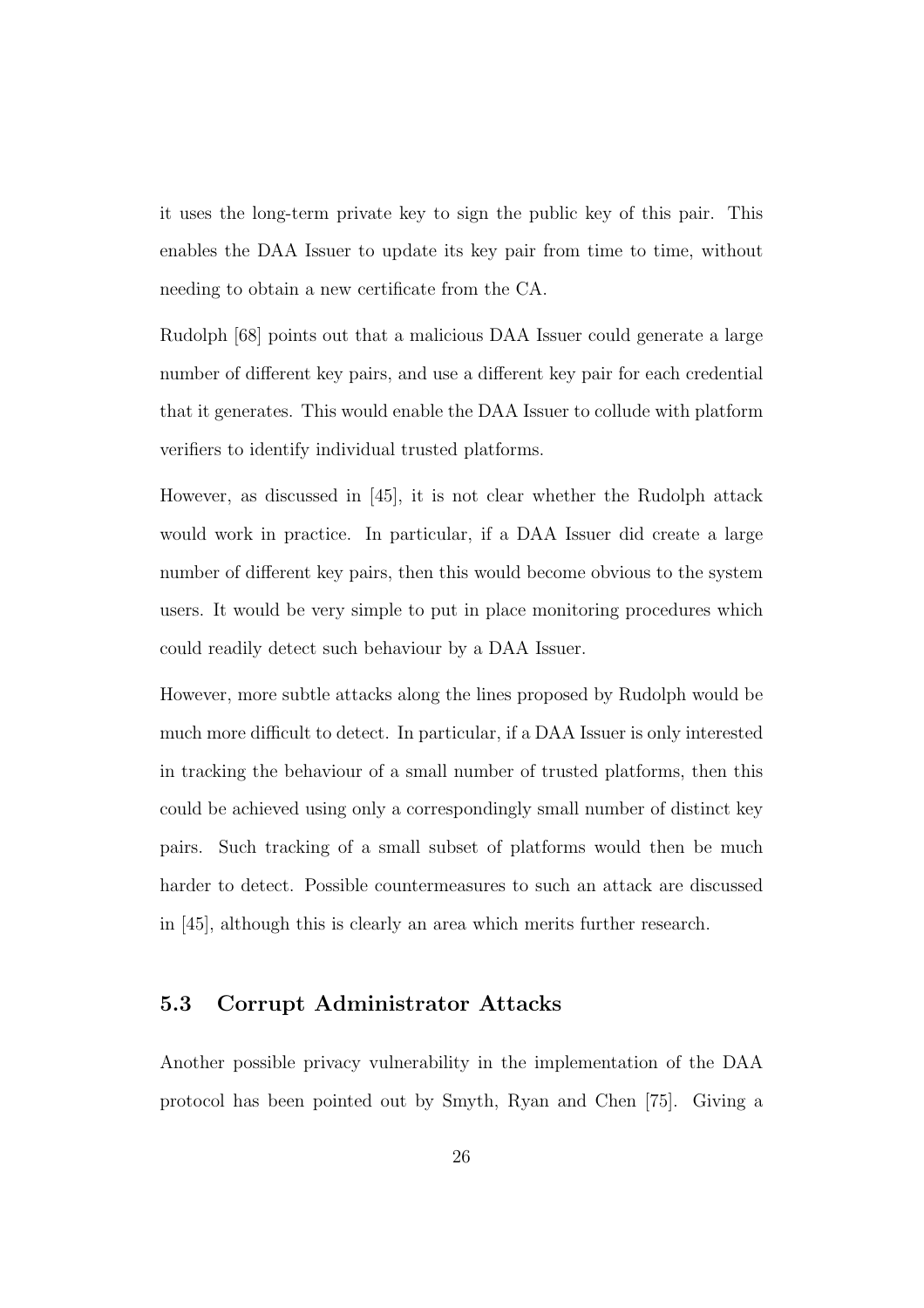complete description of the attack requires going into the details of the DAA protocol, which is beyond the scope of this paper. Nevertheless, we attempt here to summarise the main issue giving rise to the vulnerability.

The DAA protocol is designed so that, if the same platform performs the DAA-signing protocol twice with the same DAA Verifier, then the Verifier can link these two transactions. The purpose of this linking is to enable rogue platforms, e.g. platforms using secrets obtained from a compromised TPM, to be identified. This linking is achieved by binding the name of the Verifier to a parameter used in the DAA signing process.

The problem identified in [75] arises if a corrupt DAA Issuer and the DAA Verifier use the same identifier. If this occurs, then these two entities can link the DAA credential (created by the DAA Issuer) with the DAA signature created by the trusted platform — that is, the Verifier can, with the help of a corrupt DAA Issuer, identify a trusted platform, breaking the anonymity property which DAA was create to provide.

As described in [75], this problem is simple to fix by making a small change to the way the DAA protocol is used in the TCG specifications. Like the attack described in section 5.2, it can be seen as a way in which a provably secure protocol has undesirable properties when used in particular circumstances. This suggests that there may be yet further unexpected vulnerabilities in DAA and/or other security features of the TPM, despite the soundness of the underlying cryptographic protocols and primitives.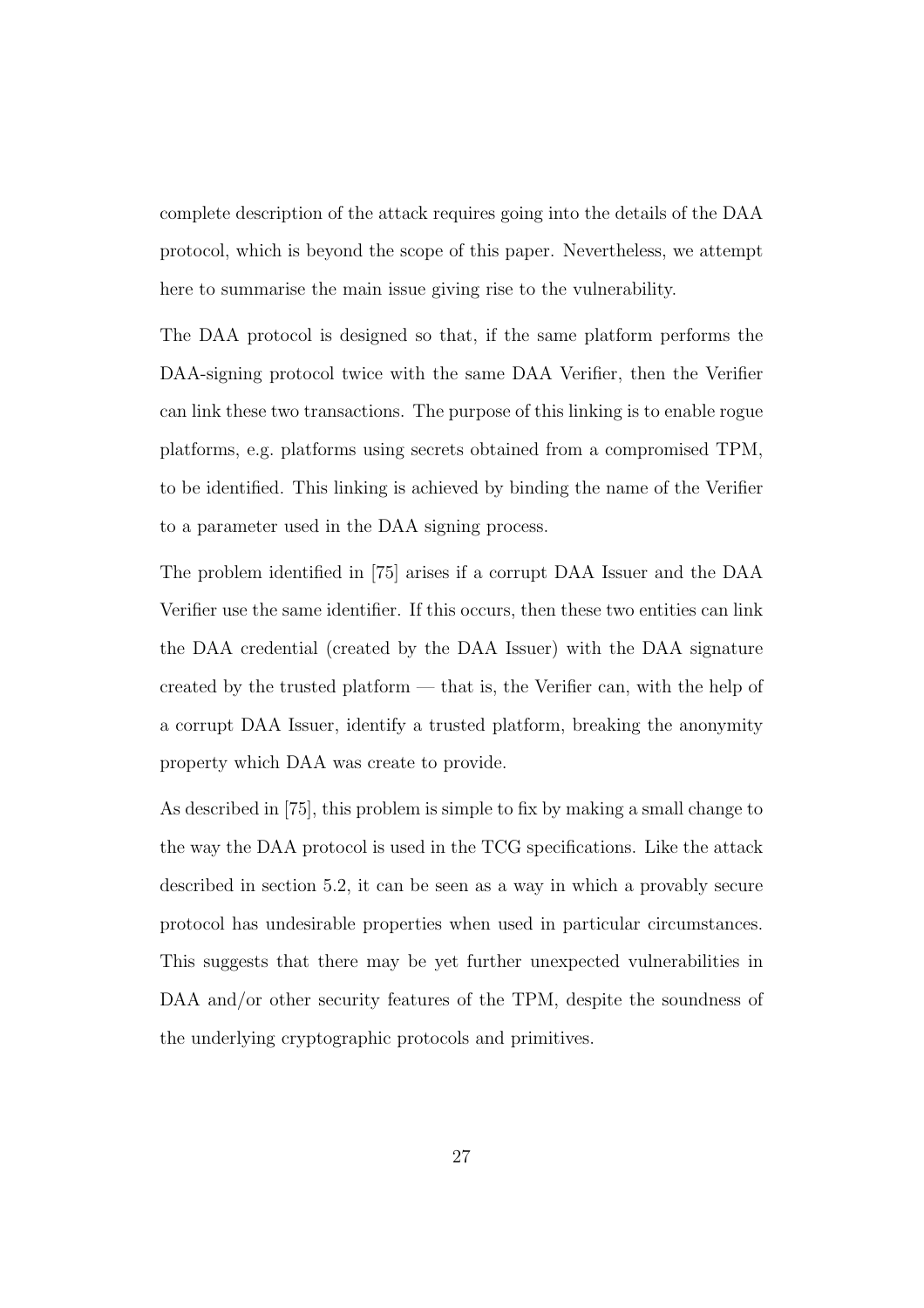### 5.4 Practical Issues

We also highlight a number of problems relating to the establishment of the infrastructure necessary to support the full TCG vision, as discussed in [9]. Topics addressed include issues with setting up and maintaining the Public Key Infrastructure (PKI) required to support the full set of trusted computing functionality, the practical use and verification of attestation evidence, and backwards compatibility, usability and compliance issues.

The deployment and use of trusted computing services is dependent on a fully functioning Trusted Computing PKI (TC-PKI), which is currently unavailable. While the challenges of PKI deployment are well-documented [38, 65], implementing a TC-PKI introduces additional considerations. As described in section 4.3.1, not only does a TC-PKI involve a large number of CAs, but there are also a series of implicit dependencies between these CAs. For example, a platform CA depends on the due diligence of an endorsement CA and one or more conformance CAs. Furthermore, these dependencies are currently only informally defined and there is therefore no indication as to where any liability will lie. While certificate polices and certification practice statements are traditionally used to define and limit the liability of CAs to relying parties, they are difficult and costly to create.

Issues are further complicated because of the reliance of every CA within the TC-PKI on the endorsement CA and, indeed, on the validity of the endorsement credential. This implies that, if a TP's endorsement key is compromised and the endorsement credential is revoked, all dependent credentials must in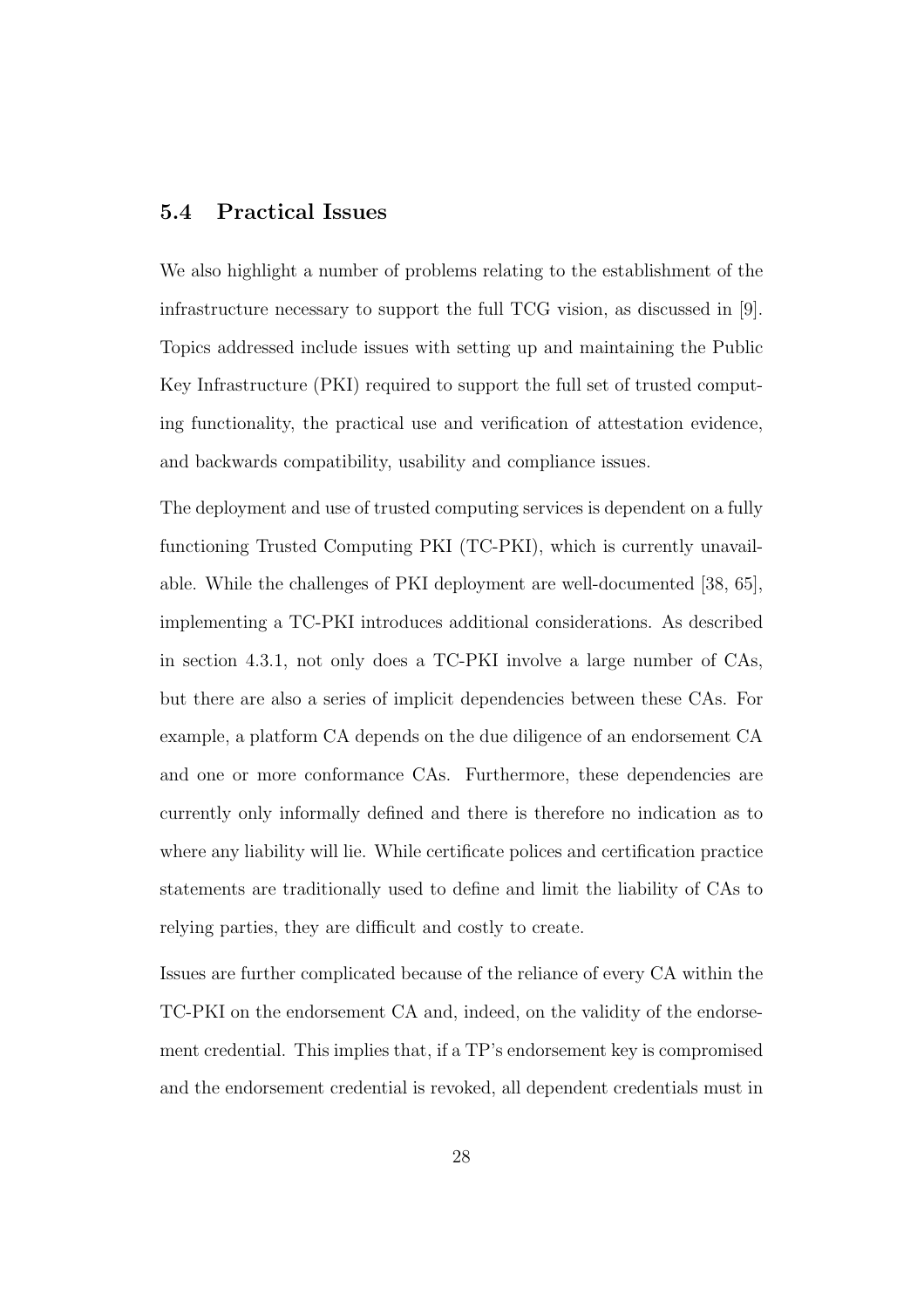turn be revoked. This would include the TP's platform credential and all attestation identity credentials. Contacting all relevant CAs regarding the revocation decision may prove costly and time-consuming.

Further issues arise with respect to TPM compromise and revocation. A TPM is only required to be tamper-evident rather than tamper resistant. An attack enabling a TPM's PCRs to be reset without a platform reboot, thereby destroying the transitive chain of trust upon which a remote verifier relies to assess a platform, has recently been documented [78]. The demonstration of a PCR reset using a relatively unsophisticated hardware attack underlines the need for a verifier to consider the quality of a trusted platform when assessing its state; this also suggests that it may not be long before a TPM is completely compromised, and all its keys and credentials extracted. To help address this threat, a TPM's interactions with P-CAs and DAA Issuers could be monitored, and an excessive number of certification requests from a particular TPM could be used to detect a compromised platform. A number of issues arise with this approach.

- CAs might specify different thresholds for determining what is meant by "excessive", potentially leading to a high number of false positives for CAs with low thresholds.
- Once a compromised TPM has been detected, there is a need to globally propagate this information to prevent the compromised TPM host platform from being (mis)used elsewhere. This requires the establishment of a global revocation infrastructure.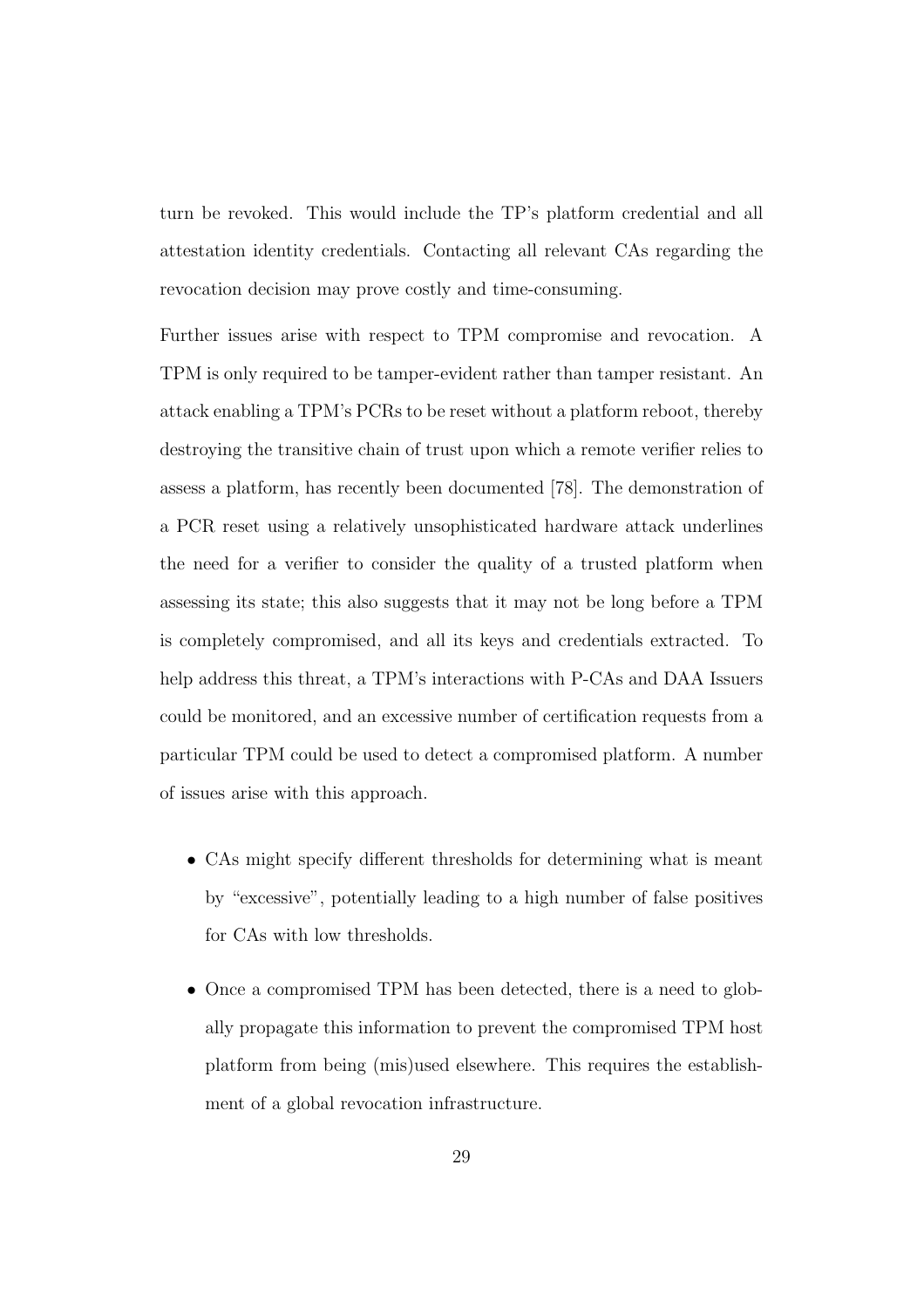- A CA must consider potential legal issues that might result from the wrongful issuance of revocation statements damaging a platform's ability to interact with other parts of the infrastructure.
- To alleviate the risk of a malicious P-CA issuing falsified revocation statements, a means by which the credibility of CAs in issuing such statements can be assessed must be provided.

Problems relating to the binary representation of platform state information have also been widely documented [9, 70]. The exact parameters to be considered when performing integrity measurements on platform components have yet to be standardised.

Because of the limited number of PCRs in a TPM, each PCR can be used to record multiple measurements. However, as the number of platform components increases, so does the complexity of third party verification of attestation statements. It also becomes difficult for a challenger to verify a single component running on a platform.

Problems relating to platform component updates and patching are also likely to arise. The order in which patches are applied can result in a "combinatorial explosion" of distinct configurations for a single application, each configuration requiring a distinct reference value for attestation purposes. Frequent patching may also lead to problems with sealed data. If an update or patch is applied to a software component to which a key or data is sealed, this key or data must be unsealed and resealed to the updated software component measurements. Failure to reseal to the updated component measurements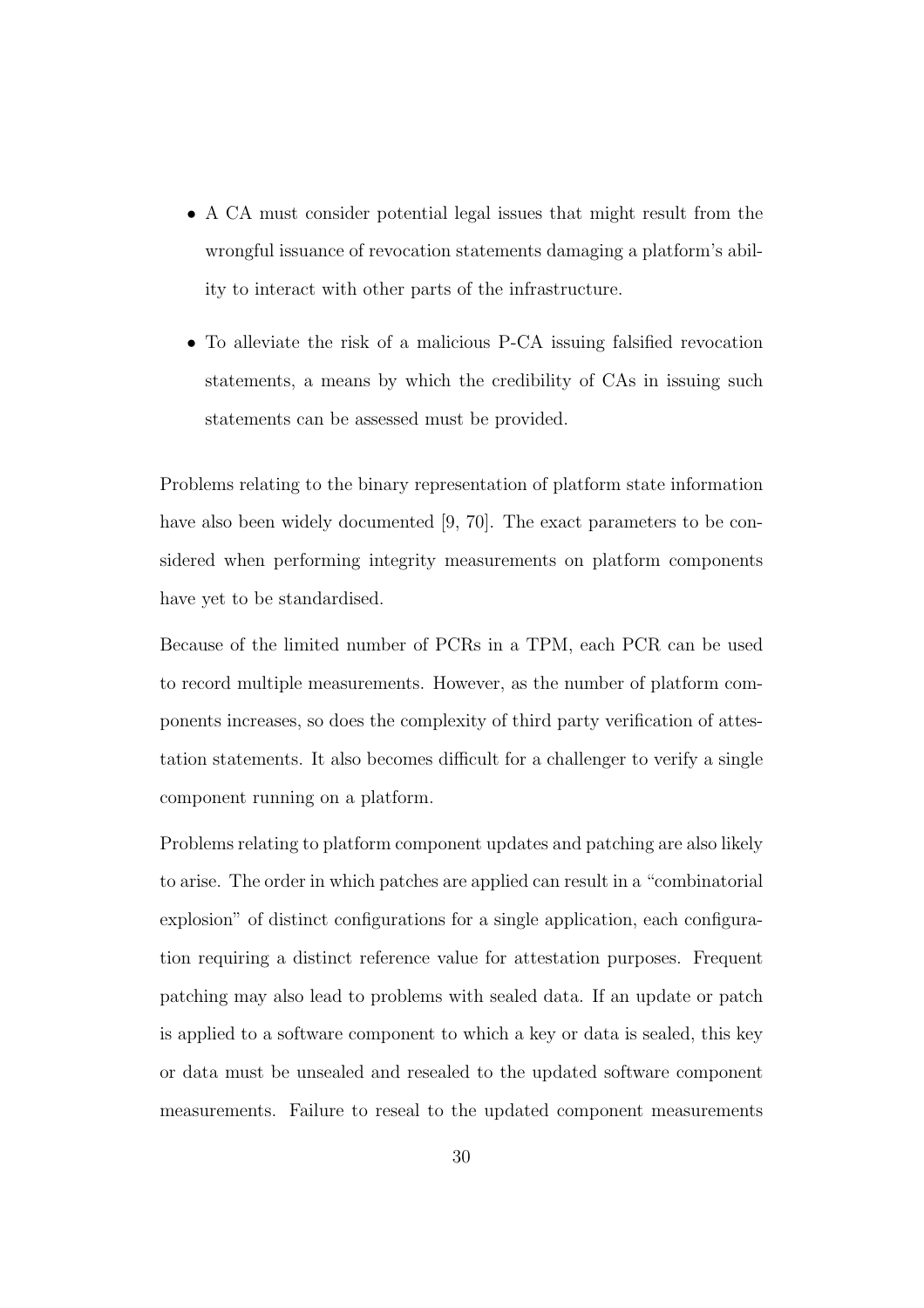will result in the key or data being inaccessible after the patch has been applied.

The issue of user observable verification must also be considered. McCune et al. [51] describe a scenario in which a user's platform has become infected with malware. Despite the fact that this infection can be detected by an external entity during an attestation process, the external entity has no way of reliably informing the end user that the user platform has 'failed' the attestation process. Malware might simply modify the user's display, resulting in the user believing their platform to be in an acceptable state, and, because of this, going on to disclose sensitive information to the malware.

As a consequence of the piecemeal roll-out of TC technologies, current trusted platforms do not come equipped with CRTMs, isolation technologies, processors or chipset extensions. Instead, current trusted platforms include only a TPM meeting the relevant TCG specifications, and, with the exception of Infineon TPMs, do not even include endorsement credentials. To the best of our knowledge, all currently available platforms lack both conformance credentials and platform credentials. This situation has the potential to create an awkward backward compatibility issue as and when fully-deployed TC-PKIs become available. In particular, the absence of these credentials will make it difficult, if not impossible, for a platform to later acquire AIK credentials without operating at reduced assurance levels.

The absence of CRTMs, isolation technologies, processors and chipset extensions in current TPM-enabled platforms makes the use of much of the TC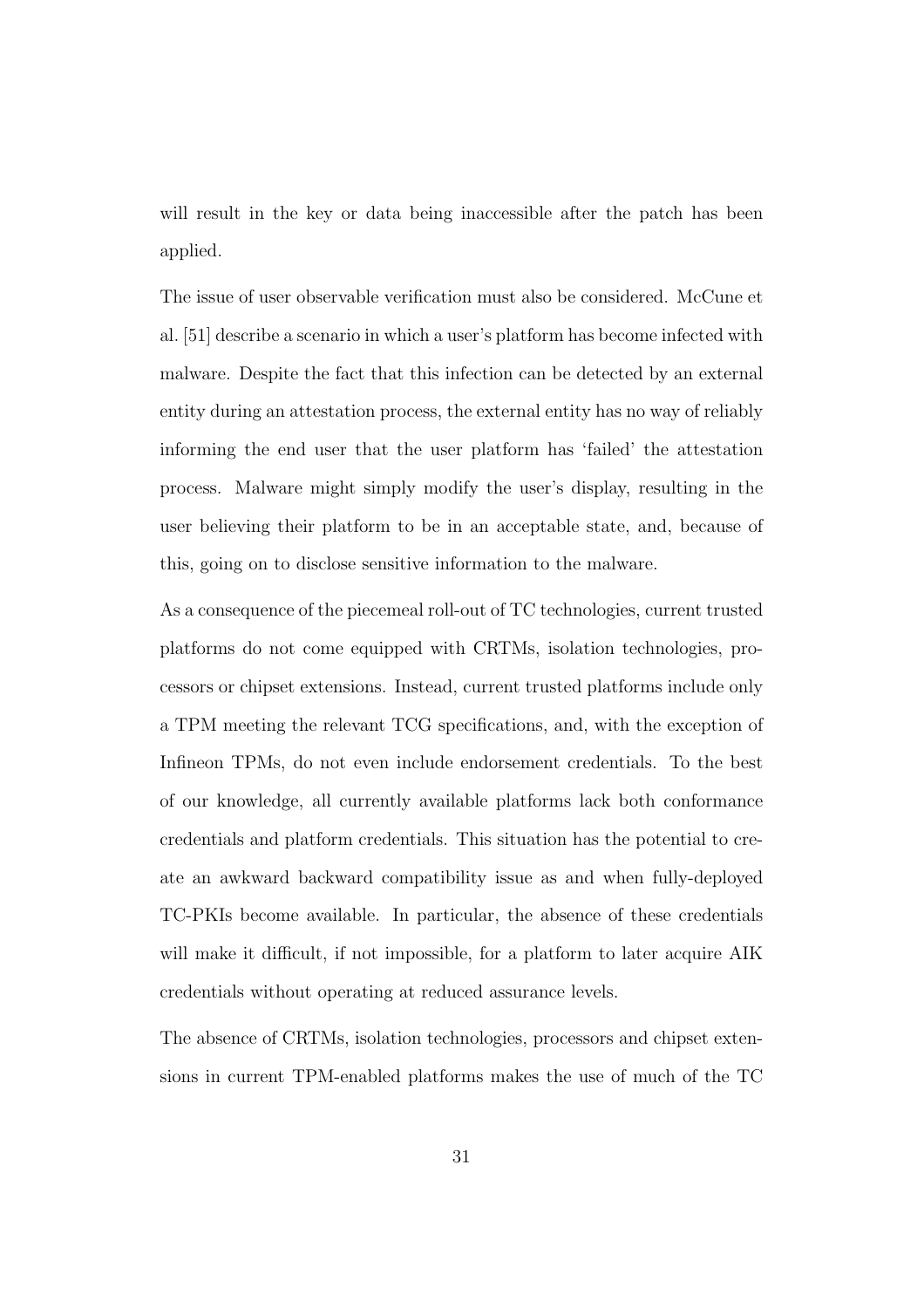functionality described in section 4 essentially unreliable. Techniques such as sealing and attestation are unworkable if the host platform's state cannot be reliably measured. In order to enable these features on an already deployed platform, measurement functionality (in the form of a CRTM and modified operating system) would need to be integrated into the platform after deployment. This would require the installation of a new OS and the BIOS to be flashed, tasks that would prove difficult for the average user. Furthermore, hardware-based isolation, enabled through the processor and chipset extensions, cannot be retrofitted to platforms already in the field. As a result, it seems unlikely that first generation trusted platforms can ever be adequately upgraded to provide all the services associated with a trusted platform, although the problems might be more tractable in a corporate environment.

Problems are also foreseen with respect to usability and conformance. Enabling a TPM prior to its use is a non-trivial task, which requires a user to understand and edit BIOS settings. Once enabled, a user is further confronted with setting a TPM owner password, selecting key types fit for purpose, and enrolling certain keys within a PKI. Further problems may arise with respect to password use and management, as unique passwords may be associated with the TPM owner as well as with data and keys protected by a TPM. While the deployment of multiple passwords may be viewed as a sound security decision, management of such passwords so that access is not jeopardised may prove problematic.

Finally, as many of the additional technological building blocks required to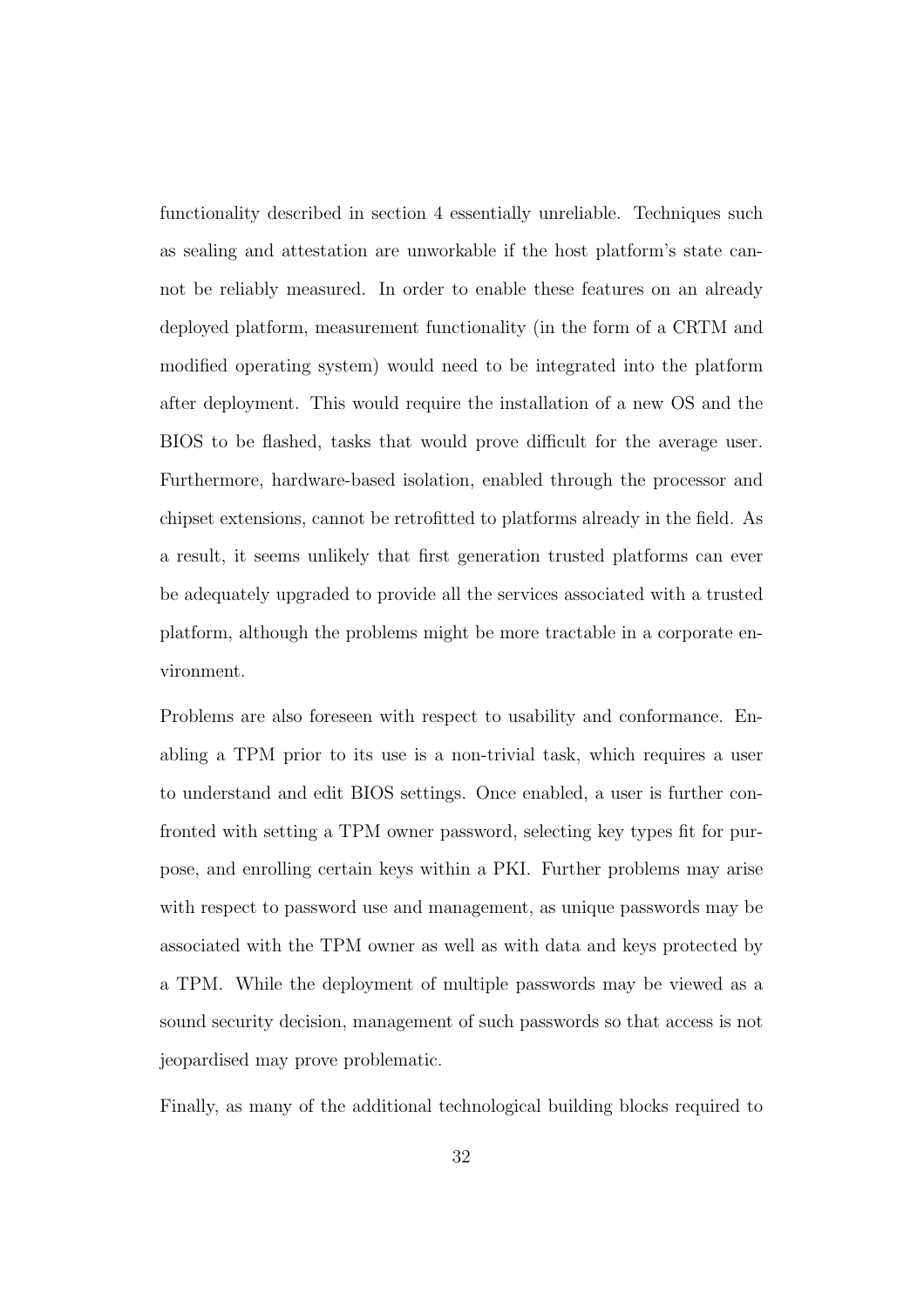instantiate a trusted platform are not standardised, and the TCG does not dictate implementation specifics to its adopters, a number of currently available TPMs do not comply with the TPM specifications [69]. This latter issue may, however, be mitigated by the development (currently ongoing) of compliance and interoperability test suites for TPMs.

# 6 Applications

### 6.1 Existing Applications

Perhaps the most widely discussed existing application of trusted computing technology is that provided within certain versions of Windows Vista. Most notably, if present, a TPM can be used to enhance the security provided by the BitLocker drive encryption feature of Vista<sup>1</sup>.

BitLocker is a full disk encryption feature, i.e. it enables the encryption of the entire system volume. By default it uses the AES encryption algorithm [55] in CBC mode [40] with a 128-bit key, combined with the Elephant diffuser [33] for additional security (see also section 5.1). The main objective of BitLocker is to protect against the compromise of data stored on computers that are lost or stolen, as well as more secure data deletion when BitLocker-protected computers are decommissioned. On computers that have a version 1.2 TPM, BitLocker uses the TPM to help ensure that stored data is accessible only if the computer's boot components are unaltered and the encrypted disk is

<sup>1</sup>BitLocker is only included in the Enterprise and Ultimate editions of Vista.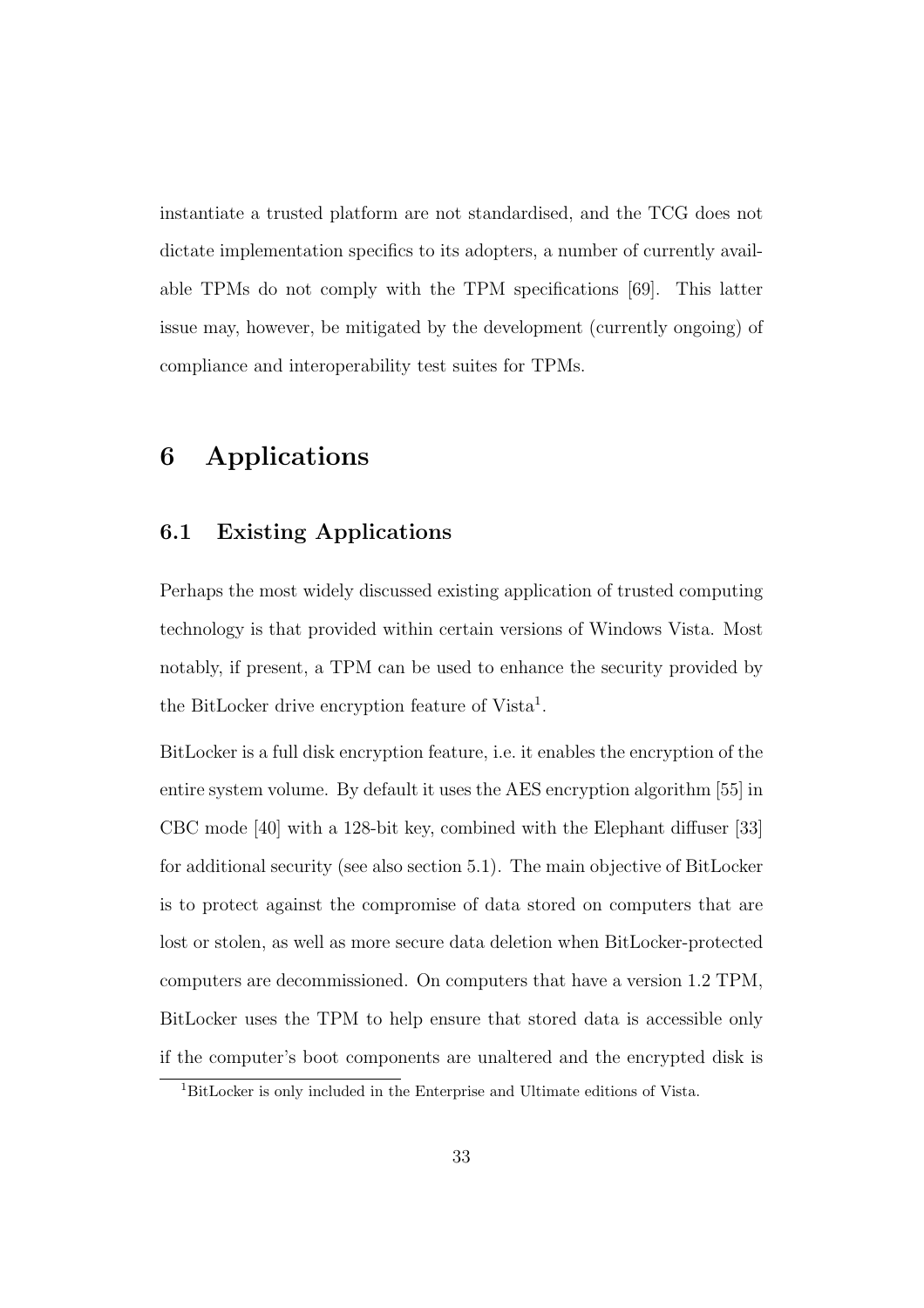located in the original computer.

BitLocker has three modes of operation: Transparent operation, User authentication, and USB key. The first two modes require a version 1.2 TPM to be present, and the PC to possess a compatible BIOS. The three modes differ primarily in how the key necessary to decrypt the system volume is provided to the operating system during the boot process.

- Transparent operation mode uses the TPM to provide a transparent user experience. The key used for disk encryption is sealed (encrypted) by the TPM chip, and is only released to the operating system if the early boot files appear to be unmodified. The pre-operating system components of BitLocker check these files by implementing a Root of Trust for Measurement.
- In User authentication mode, the user must provide authentication information to the pre-boot environment in order to be able to boot the operating system. Two authentication modes are supported; either a pre-boot PIN must be entered by the user, or a USB device must be inserted that contains the required startup key.
- Finally, in USB key mode (which does not require a TPM), the user must insert a USB device containing a startup key into the computer in order to be able to boot the protected operating system. This mode requires that the BIOS on the protected machine supports use of USB devices in the pre-operating system environment.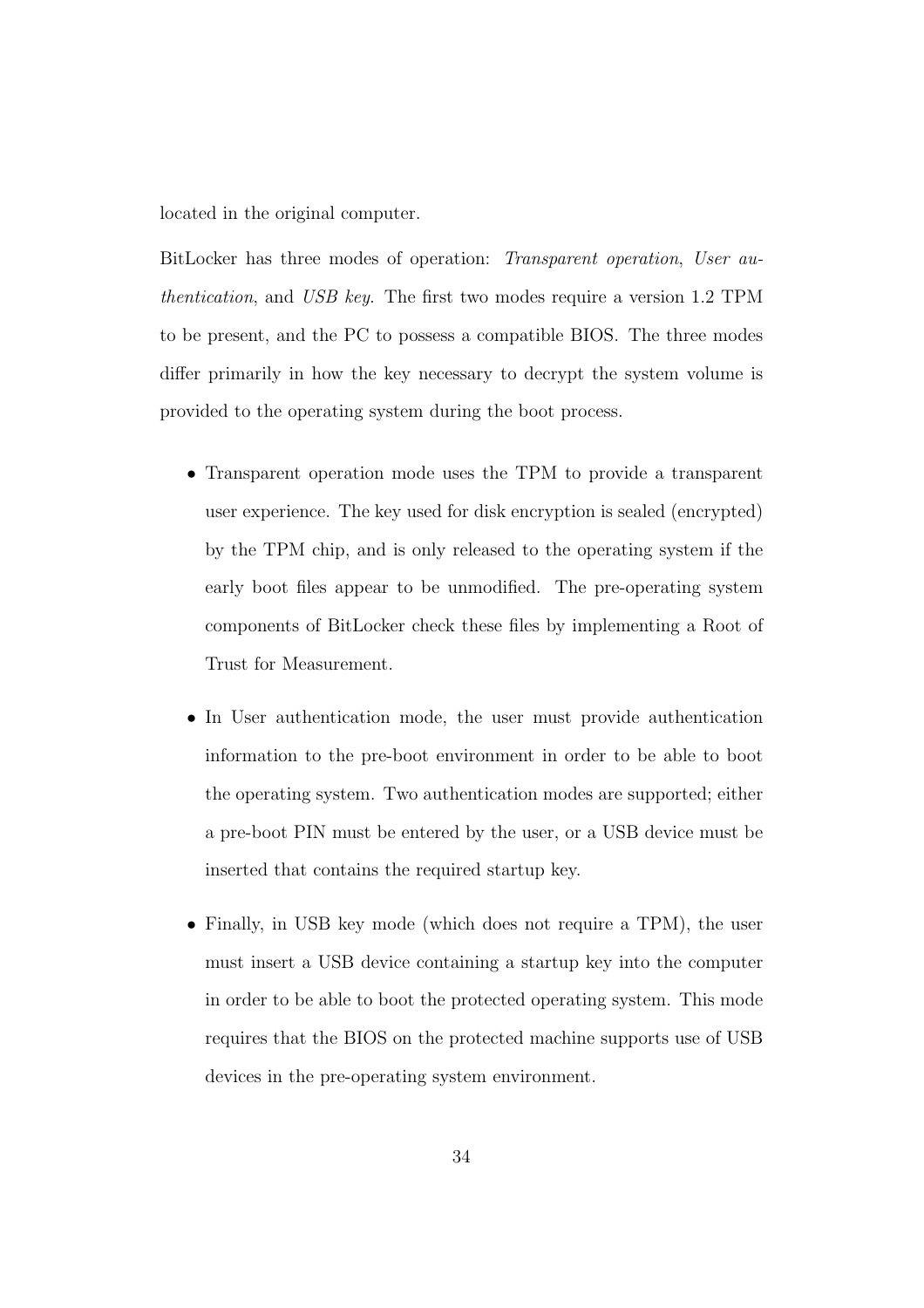Apart from this, a variety of vendor-specific software is provided by PC manufacturers with TC-enabled PCs. For example, HP provide a feature called HP ProtectTools Embedded Security on some of their PCs. This functionality uses the TPM to 'enhance native Microsoft operating system file and folder encryption and lays the foundation for authentication of TPM-enabled PCs to the corporate network'. Similarly, IBM provides trusted computing based enhanced security features for its PCs.

This relative shortage of available applications contrasts with the rapidly growing academic literature on possible uses of the technology. Proposals include uses to enhance the security of a variety of client, network and mobile applications; we examine a sample of these immediately below.

### 6.2 Client Applications

Client applications performing functions such as digital signature generation and verification, defence against crimeware, completion of private electronic transactions, and Internet-based card-not-present transactions, could benefit from the deployment of TC technologies. We briefly examine possible approaches of this type.

The use of TC functionality has been proposed to enhance the security of the digital signature process [7, 77]. Spalka, Cremers and Langweg [77] suggest the use of a secure boot process to provide assurance that security critical signature software is executing as expected on a platform. Balacheff et al. [7] describe how platform attestation could be used to verify the state of a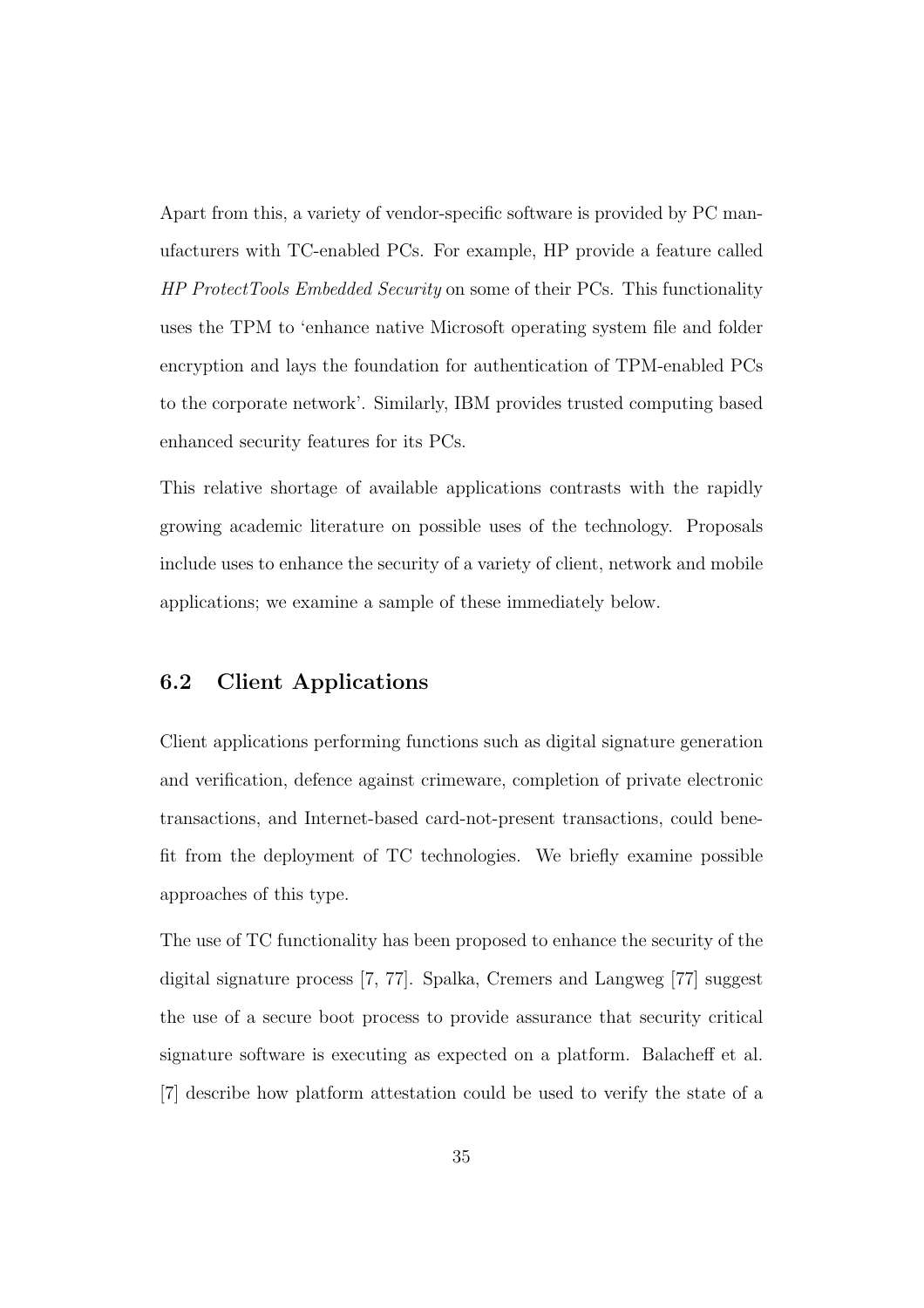trusted display controller. Given a successful verification, an end user can have confidence that what they see displayed on the screen is what they will digitally sign.

Balfe et al. [10] examine how TC could be used to defend against the evergrowing threat posed by crimeware. For example, a platform, on requesting access to a company's intranet, could be required to demonstrate through attestation that it has up-to-date anti-virus software with the latest signature definitions, that its spam filters are operating correctly, and that it has installed the latest OS security patches. Using sealed storage, an end user can protect private data (e.g. credit card numbers) by making access to that data contingent on a platform being in a particular state. For example, a user could seal credit card data to a state that requires a particular banking application to be running on the platform, and nothing else. The presence of crimeware would change the platform state and prevent access. Secure boot functionality could be used to detect the malicious or accidental modification or removal of security-critical software at boot time. For example, the Subvirt rootkit, which modifies a system's boot sequence, could be detected by such functionality. Software isolation enables the segregation of security-critical software and data so that it cannot be observed and/or modified in an unauthorised manner by software executing in parallel execution environments. Additionally, the presence of isolated execution environments could be used to ensure that any infection is contained within the crimeware-infected execution environment.

The OpenTC project has developed a method using trusted computed func-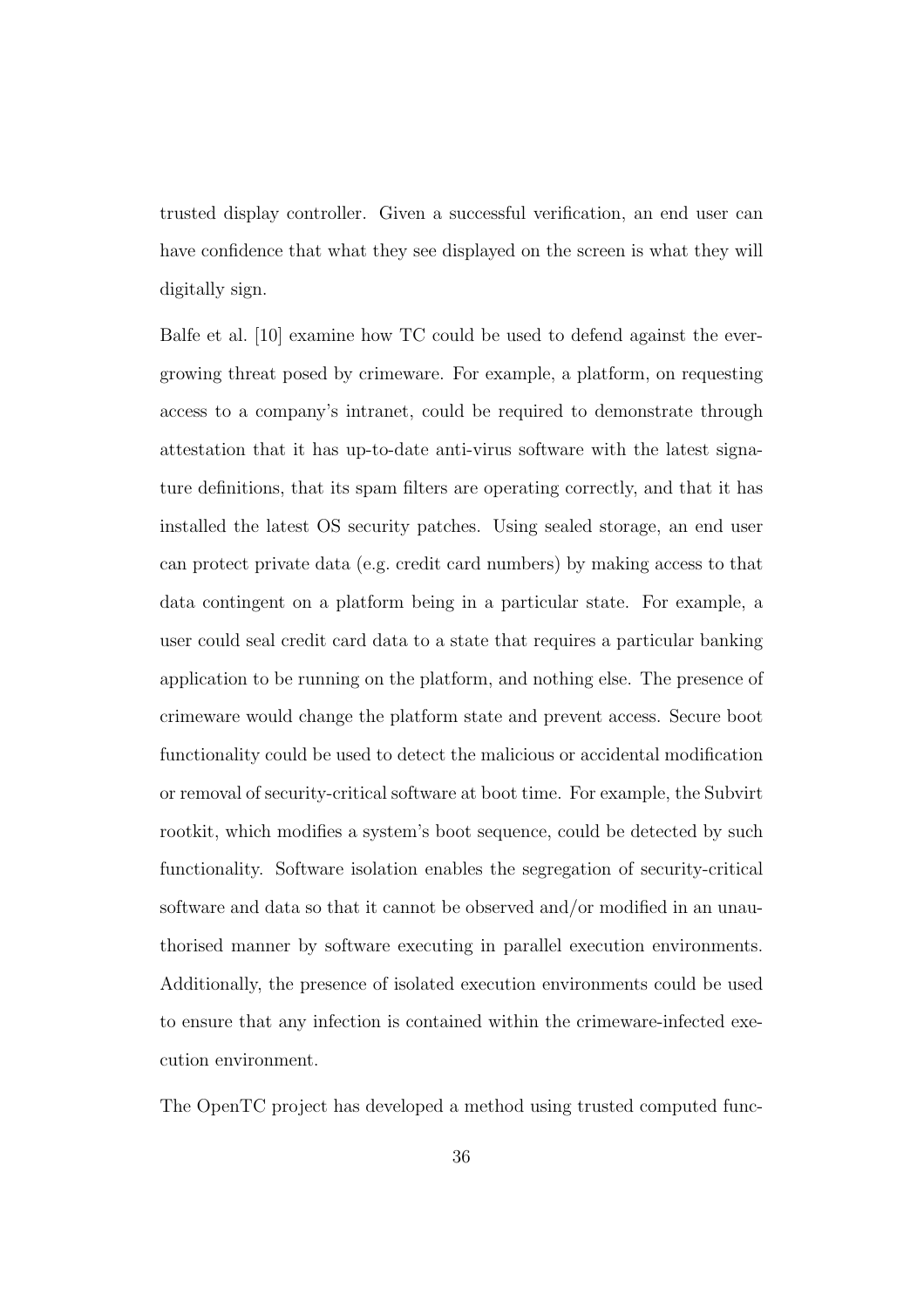tionality by which electronic transactions, such as online banking, can be securely performed with well-known and trusted entities. In this case a system is defined as 'secure' when "(a) a user can validate a given virtual machine that is used for commercial transactions and can convince others of its integrity, and (b) that the user's secrets are securely stored throughout the life-cycle of the virtual machine" [44].

Two trusted computing-based schemes have been proposed to help prevent phishing attacks, network redirection to fake web servers, exploitation of client software vulnerabilities, and/or modification of a client configuration. In both solutions an isolated execution environment is used to compartmentalise a browser on which the private electronic transaction (PET) application runs, so that it is isolated from all other software executing on the platform. Platform software, up to and including the isolation layer (i.e. the Trusted Computing Base (TCB) of the client platform which is assumed to be correct) and the compartment running the browser for the PET application, are measured during an authenticated boot.

In the first solution, which requires modifying both the client and server methods for completing web transactions, the system is configured so that the trusted compartment in which the browser is running looks different from any untrusted compartments running on the platform. In addition, the appearance of the browser changes when connected to the correct website (i.e. following a successful TLS connection). Clients are required to attest to their state, and all outbound traffic is routed through a dedicated compartment (regarded as part of the TCB and therefore correct) which only forwards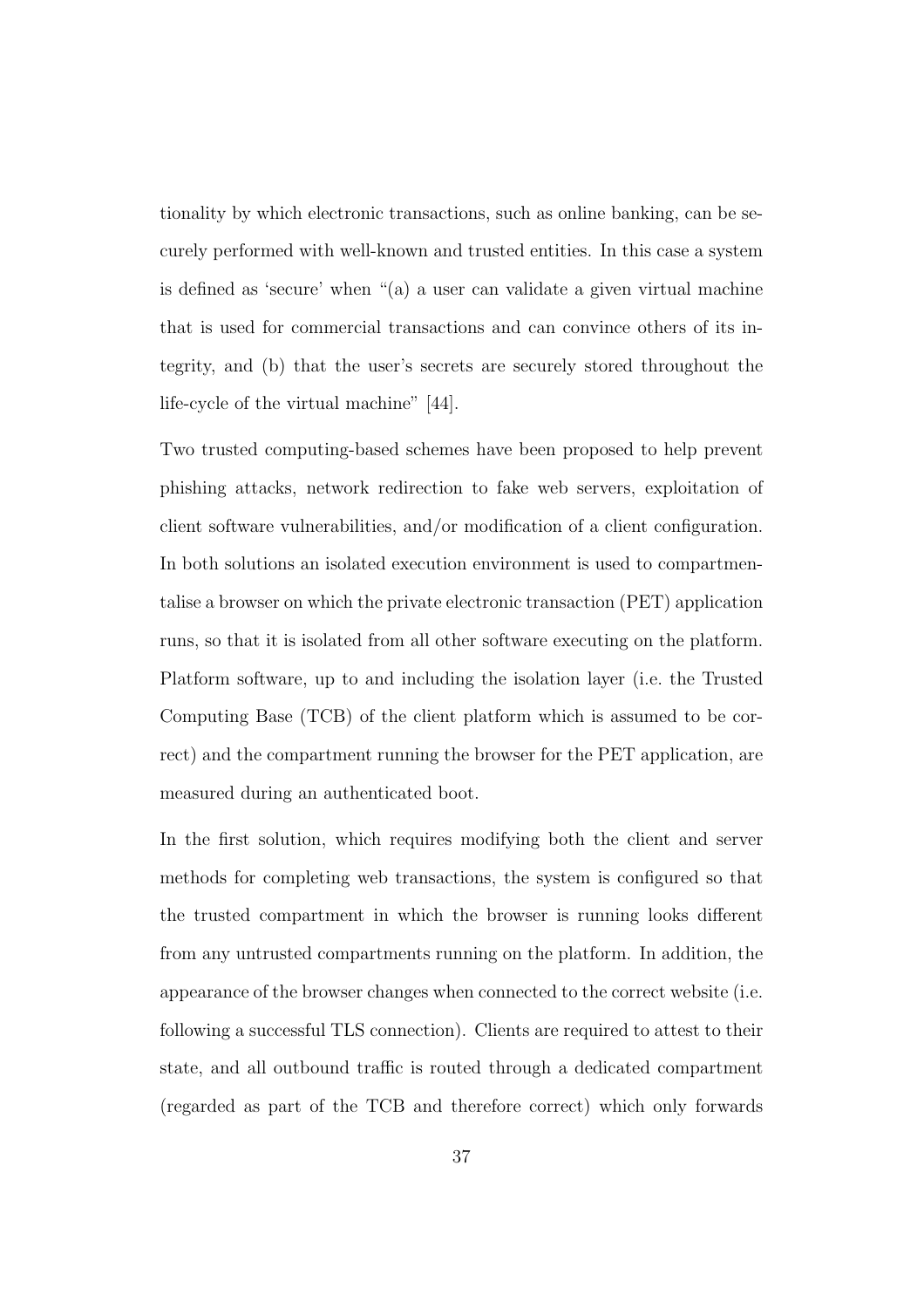traffic to a specified list of trusted websites.

The other solution only involves modifying the client method for completing web transactions. In this case the trusted compartment is securely booted, and a user's credentials are sealed to the trusted compartment so that they can only be released when the compartment is connected to the correct web site. Identification of the web site is triggered by a successful TLS server authentication.

Balfe and Paterson [12] examine how the staged roll-out of trusted computing technology, beginning with ubiquitous client-side TPMs and culminating in trusted computing with processor, chipset and OS support [13], can be used to enhance the security of Internet-based 'cardholder not present' transactions. In [13], a system that makes use of the full spectrum of TC technologies to securely emulate point-of-sale Integrated Circuit Cards compliant with the Europay Mastercard and Visa (EMV) specifications [27, 28, 29, 30] is described. Emulation of EMV-compliant cards confers tamper-resistance properties that are normally associated with physical EMV card use at pointof-sale terminals, making it possible to demonstrate card ownership and cardholder authentication.

Further client applications are described in [37, 44, 59, 93].

### 6.3 Network Applications

The use of trusted computing functionality has also been proposed to harden network access control, to support secure single sign-on solutions [57], to se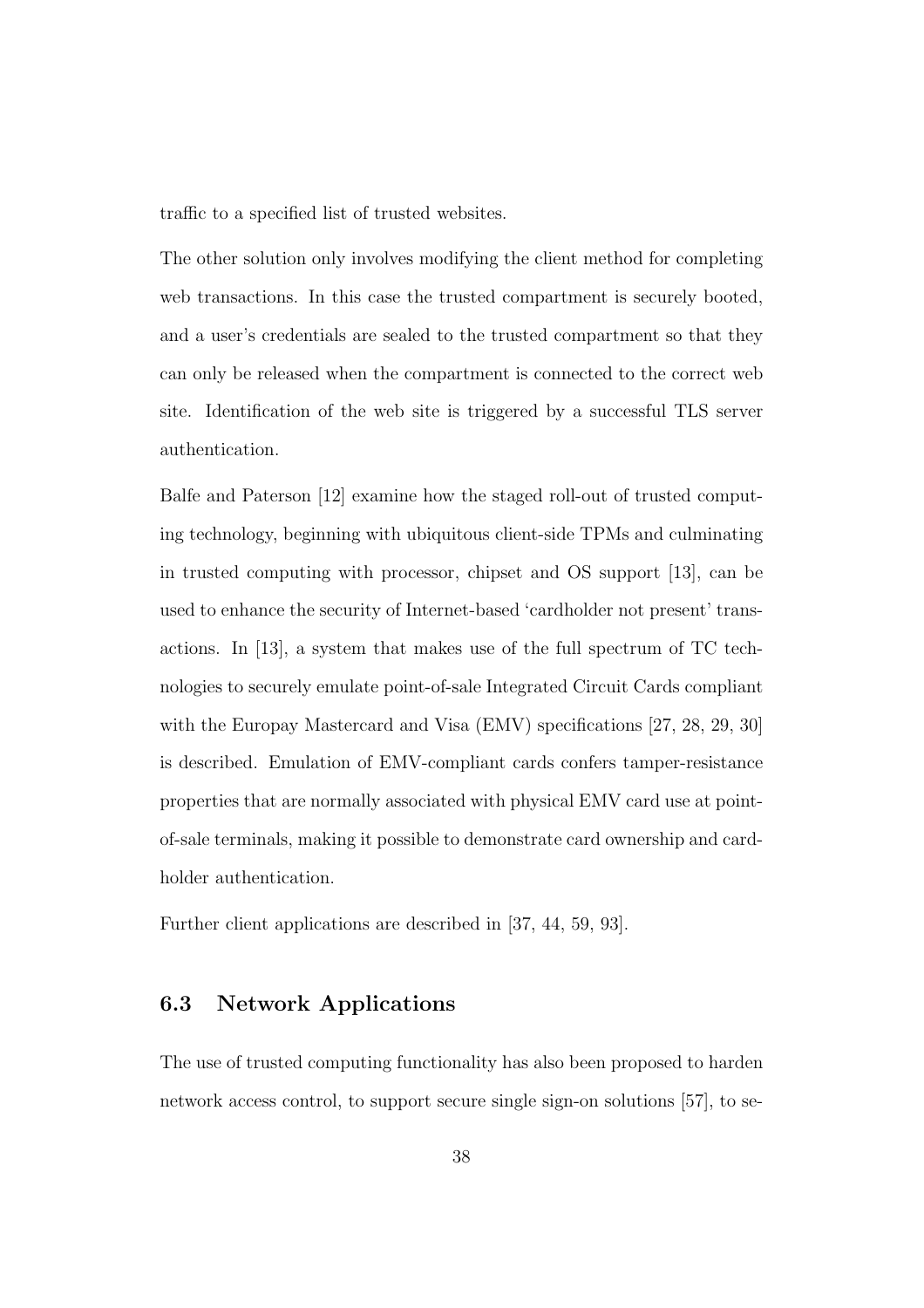cure peer-to-peer networks [11, 43, 73, 74], to improve the security and privacy of a biometric user authentication process [21], and to support identity management [52, 53]. A number of authors have also considered trusted computing's applicability to the agent paradigm [25, 58, 61, 66] and grid security [48, 49].

Attestation features form an important focus of the TCG's Trusted Network Connect (TNC) specifications [89]. TNC offers a way of verifying an endpoint's integrity to ensure that it complies with a particular predefined policy before it is granted network access. The process of checking end-point integrity for compliance with policy occurs in three distinct phases: assessment, isolation and remediation. The assessment phase involves a platform attesting to its current state. A server examines this attestation, compares the platform's integrity metrics to its network access policies, and as a result allows access, denies access or places the platform in an quarantined network (isolation). In this latter case, a platform would typically be able to obtain the requisite integrity-related updates that will allow it to satisfy the server's access policy and be granted access.

Trusted computing functionality could also be used to support secure single sign-on solutions [57]. Single sign-on enables a user to authenticate only once to an Authentication Service Provider (ASP), and then subsequently request services from a variety of Service Providers (SPs) without necessarily reauthenticating. Information about the user's authentication status is handled between the ASP and the desired SP transparently to the user. As described in [57], the end-users computing platform could itself play the role of the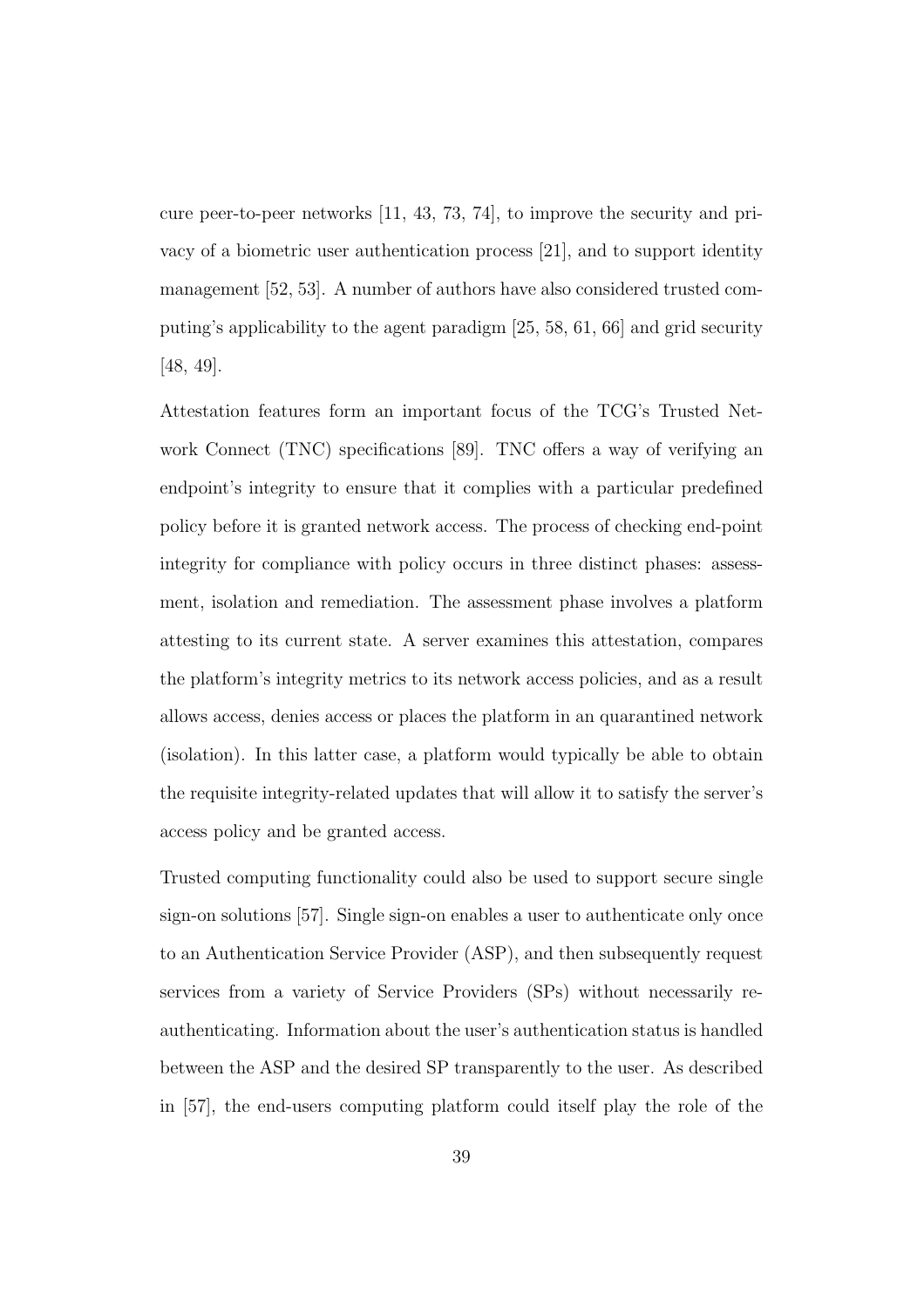ASP. In this case, authenticated boot, protected storage, and attestation functionality could be used to enable an SP to check the authenticity of the user's TP and the integrity of its software state before trusting any authentication assertions.

Trusted computing has also been suggested for use in securing peer-to-peer networks [11, 43, 73, 74]. Balfe, Lakhani and Paterson describe a pseudonymous authentication scheme for peers based on DAA, and extend this scheme to build secure channels between peers for future communications.

Chen, Pearson and Vamvakas [21] examine how trusted computing functionality could be used to improve the security and privacy of a biometric user authentication process in a distributed environment. A user can establish trust in a biometric system by verifying the state attested to by the system, and the user can hence trust that the system (incorporating both reader and platform) will not disclose his or her sensitive biometric information to an unauthorised entity.

Mont et al. [52, 53] describe a system supporting identity management. This system obfuscates user information before it is sent to external entities, and associates policies with the obfuscated data detailing the associated constraints on disclosure. The system enforces tracing and auditing of disclosures to increase a receiver's accountability to a trusted third party. Trusted computing functionality enables the owner of the private data, the recipient of the private data, and any third party users to verify the integrity of all parties with which they must interact, prior to the disclosure of any sensitive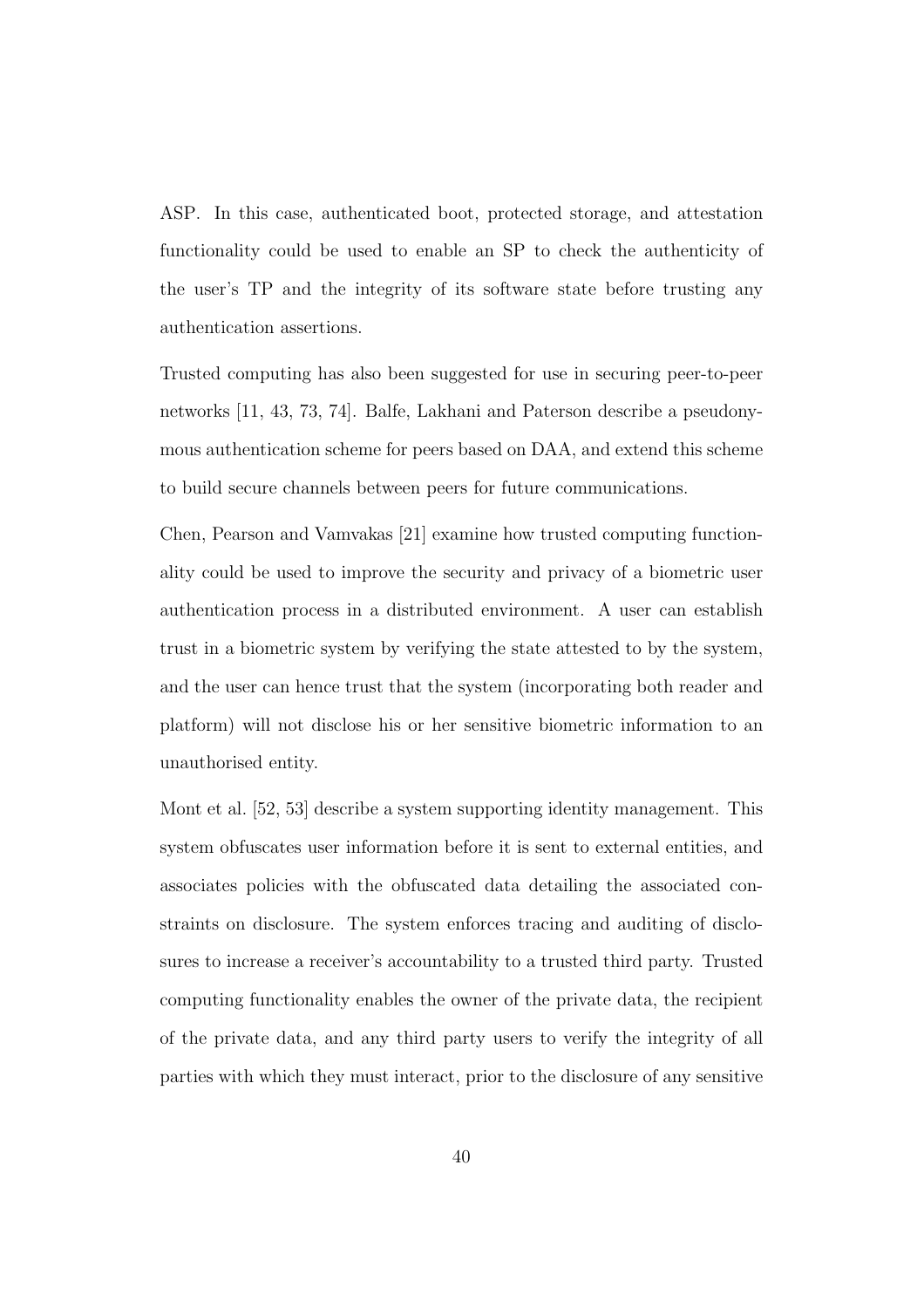information.

A number of authors have considered trusting computing's applicability to the agent paradigm [25, 58, 61, 66]. The use of trusted hardware to protect mobile agents can be traced back to Wilhelm et al.'s work [92] on adding trusted third parties (in the form of an isolated hardware environments) to host systems. In many ways this work was rather prophetic, in that the requirements for trusted hardware are very much mirrored by trusted computing. Wilhelm et al. define a Trusted Processing Environment (TPE) to consist of a CPU, RAM, ROM, and non-volatile storage, all of which execute within a virtual machine. An agent executes within this environment, and hence the host OS will not be able to observe its execution. When it was proposed, Wilhelm's system would have been proprietary and expensive; however, this is no longer the case, as TPMs and LaGrande/Pacifica enabled hardware will soon be ubiquitous in the marketplace.

The use of trusted computing in agent systems has also been proposed in  $[25, 58, 61, 66]$ . Both  $[25]$  and  $[58]$  deal with the use of non-mobile agents to help preserve user privacy. In [61] a number of proposals are made to enhance privacy protection for mobile applications. Each uses sealed storage functionality and exploits the benefits of the ability to recognise when a platform will behave as expected. Recently [66], a trusted computing enhanced mobile agent platform called SMASH was proposed. In this system, trusted computing is deployed to form a middleware-based instantiation of some aspects of Wilhelm et al.'s scheme [92]. In [8], the TPM's sealing mechanism is used in various ways to protect security critical functions within a mobile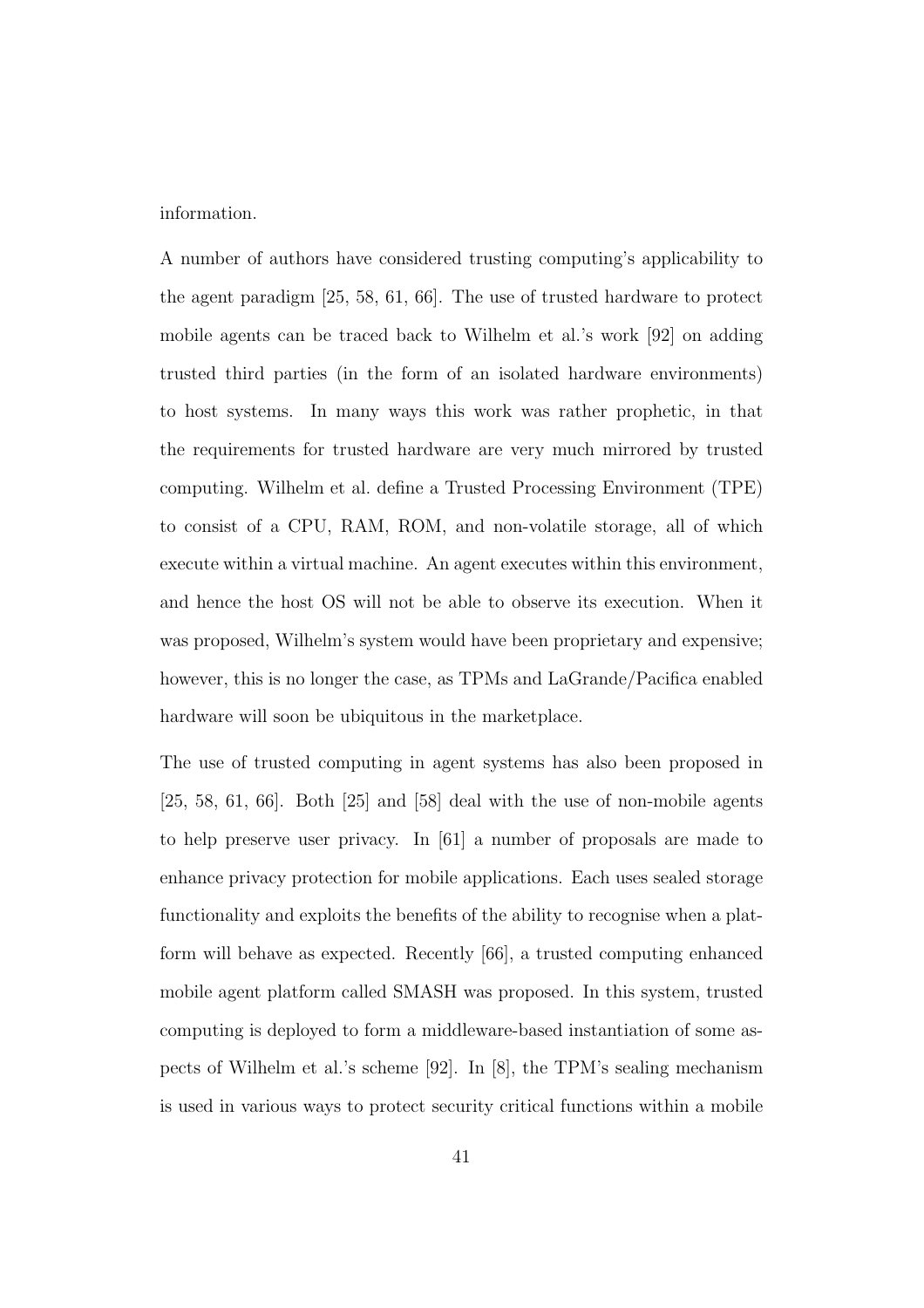agent. The use of sealing in this context provides a mechanism to enable a mobile agent to securely migrate from one platform to another, whilst retaining a guarantee that the next visited platform will behave as expected to meet the agent's objectives.

The application of trusted computing to Grid Computing has been widely discussed (see, for example, [23, 24, 50, 94]). Much of this work aims to prevent or detect resource provider misbehavior. Mao et al. [19] propose Daonity, a system to establish a relocatable key, which enables controlled group sharing of encrypted content. Löhr et al. [48] propose a scheme in which resource providers publish attestation tokens containing public keys from non-migratable TPM key pairs and the platform states to which private key use is bound. Each token is signed to prove that it was produced by an authentic TPM.

### 6.4 Mobile Applications

Whilst trusted computing technology is already becoming commonplace in new PCs, at least as far as the inclusion of TPMs is concerned, the situation is not so advanced for other types of platform. In particular, whilst many potential applications for the technology can be identified for mobile devices (e.g. PDAs, smart phones, etc.), the inclusion of TPMs in such platforms has yet to occur.

Indeed, for a variety of reasons, including cost and complexity, it would appear that trusted computing technology may be implemented in rather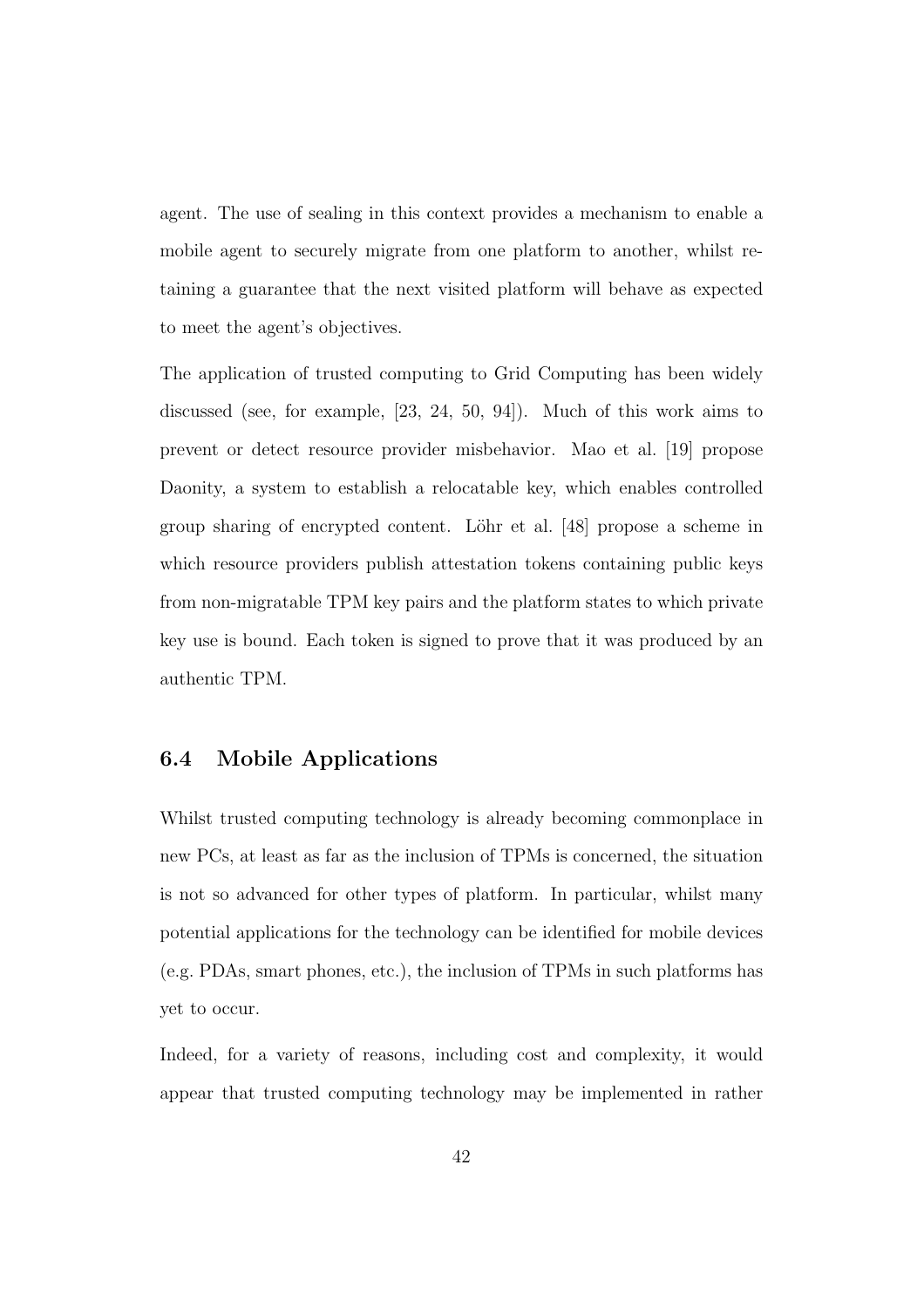different ways in mobile devices. In particular, it seems that such devices may not include an identifiable separate TPM, but instead the functionality of the TPM could be implemented using a combination of trusted hardware functionality built into a mobile platform and software. How this might be achieved will probably vary widely from manufacturer to manufacturer.

The TCG has always had the mission of providing specifications for any type of device that connects to a network. However, the initial standardisation work centred around the specification of the TPM and a standard set of APIs which provide an abstraction of the TPM to software developers/vendors. More recently, the baseline TCG specification set has been expanded by platform-specific working groups to include specifications describing specific platform implementations for PC clients, servers, peripherals and storage systems.

One such working group is the TCG Mobile Phone Working Group (MPWG), the main challenge for which is to determine the 'roots of trust', see section 3, required within a trusted mobile phone. In order to identify the capabilities required of a trusted mobile phone, a number of use cases have been identified by the MPWG, whose secure implementation may be aided by the application of trusted platform functionality. Among these are SIMLock, device authentication, mobile ticketing, mobile payment, and robust Digital Rights Management (DRM) [80]. As stated by the MPWG [80], the use cases lay a foundation for the ways in which:

• the MPWG derives requirements that address situations described in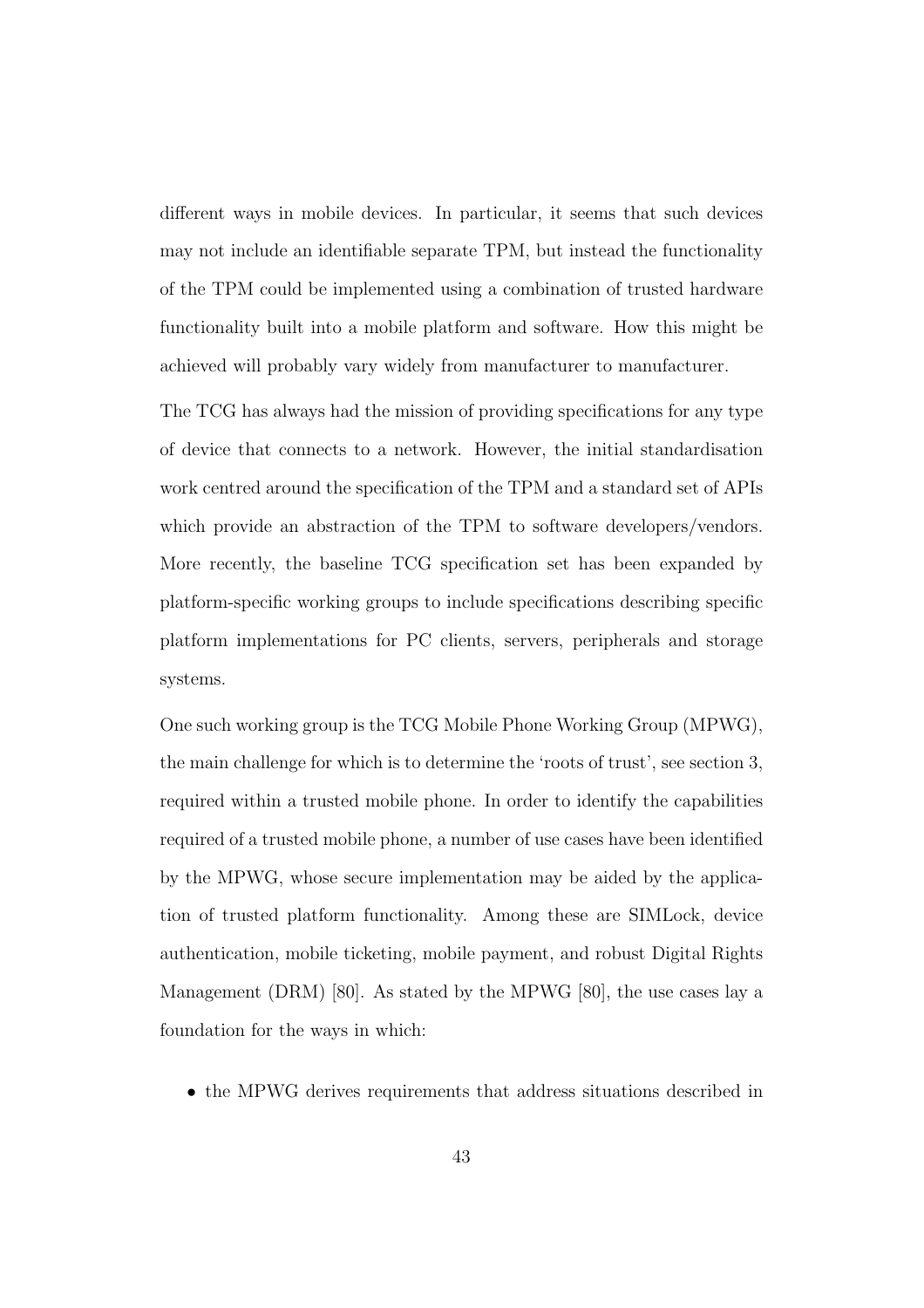the use cases;

- the MPWG specifies an architecture based on the TCG architecture that meet these requirements; and
- the MPWG specifies the functions and interfaces that meet the requirements in the specified architecture.

In 2006, the MPWG published the TCG Mobile Trusted Module (MTM) Specification [84]. It is assumed that a mobile platform will typically contain multiple MTMs to support multiple mobile device stakeholders. It is envisaged that each MTM will provide a subset of the TPM v1.2 functionality. Some MTMs may also contain additional functionality to ensure that parts of the device boot into a preset state (i.e. secure boot functionality) [82]. More specifically, two types of MTM have been defined.

A Mobile Local-owner Trusted Module (MLTM) supports uses (or a subset of uses) similar to those of existing v1.2 TPMs (controlled by an entity with physical access to the platform). Some TPM v1.2 functionality may not be supported because of the restrictions inherent in today's phone technologies [82]. The use cases described by the TCG in [80] have been analysed, along the lines of the analyses given in [34], in order to determine the subset of functionality required within an MTM to support them.

A Mobile Remote-owner Trusted Module (MLTM) also supports a subset of uses similar to those of existing v1.2 TPMs. It moreover enables a remote entity (such as the device manufacturer or network operator) to predetermine the state into which some parts of the phone must boot [82].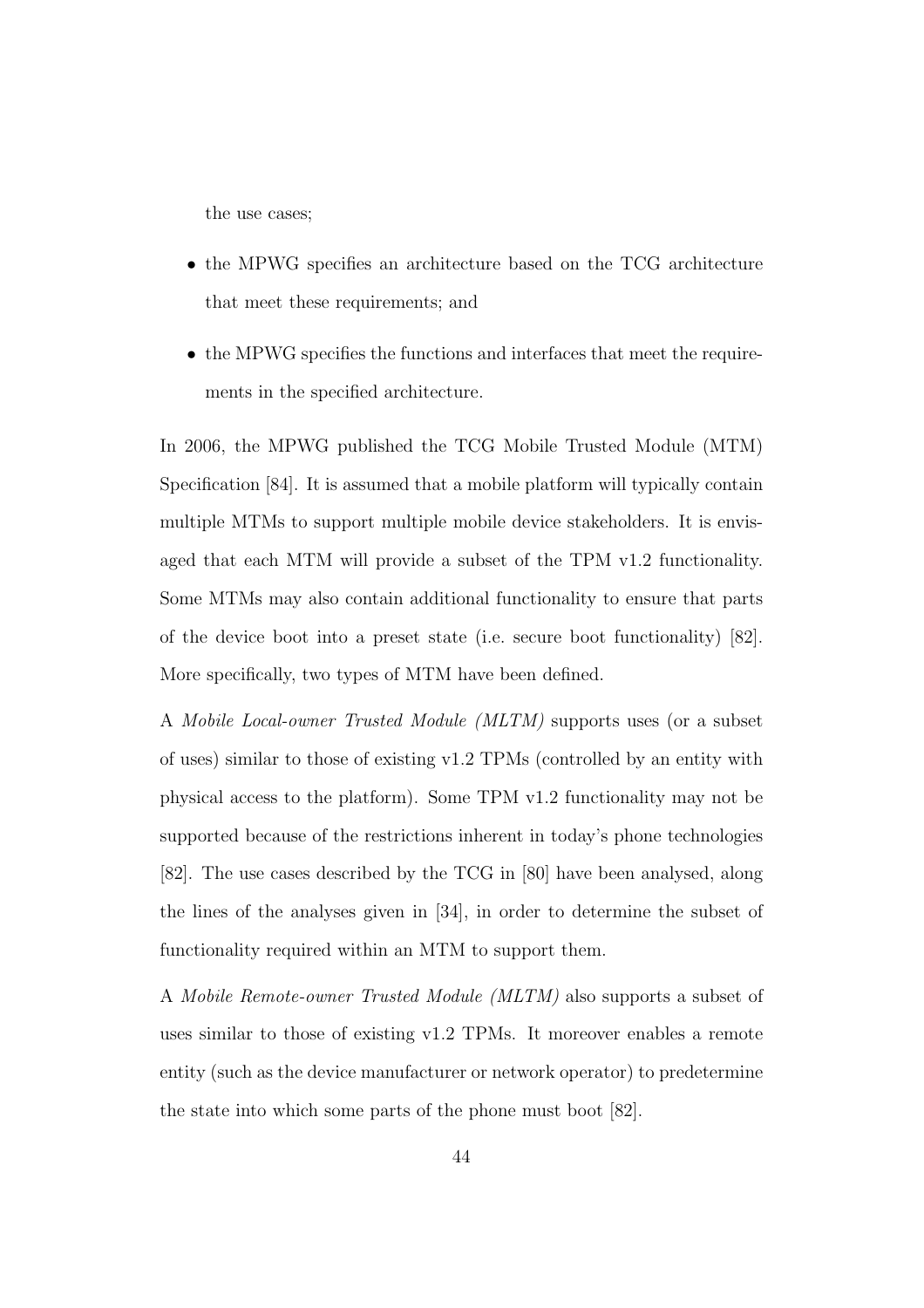We focus here on three specific use-cases, namely robust implementations of OMA DRM v2, secure SIMLock, and secure software download.

#### 6.4.1 OMA DRM v2

The OMA DRM version 2 specifications describe a DRM system for a mobile environment [56]. It is supported by a 'trust model' which has been defined by the Content Management Licensing Administrator for Digital Rights Management (CMLA DRM). Such a trust model enables a rights issuer to obtain assurances about the robustness of an OMA DRM v2 implementation on a mobile device [56].

The following trusted computing functionality could be used to meet the robustness rules defined by the CMLA. While TC functionality cannot guarantee the integrity of the OMA DRM v2 agent while it is being stored, a secure boot process can help detect malicious or accidental modifications or removal. Stored security-critical data associated with the OMA DRM v2 agent requiring integrity protection can also be verified as part of a secure boot process.

Alternatively, sealed storage functionality could be used to detect the malicious or accidental modification or removal of the mobile device OMA DRM v2 application while in storage, and indeed, to store data and/or keys which need to be confidentiality and/or integrity-protected. It can also ensure that sensitive data is only accessible by authorised entities when the mobile device is in a predefined state, for example when a legitimate OMA DRM v2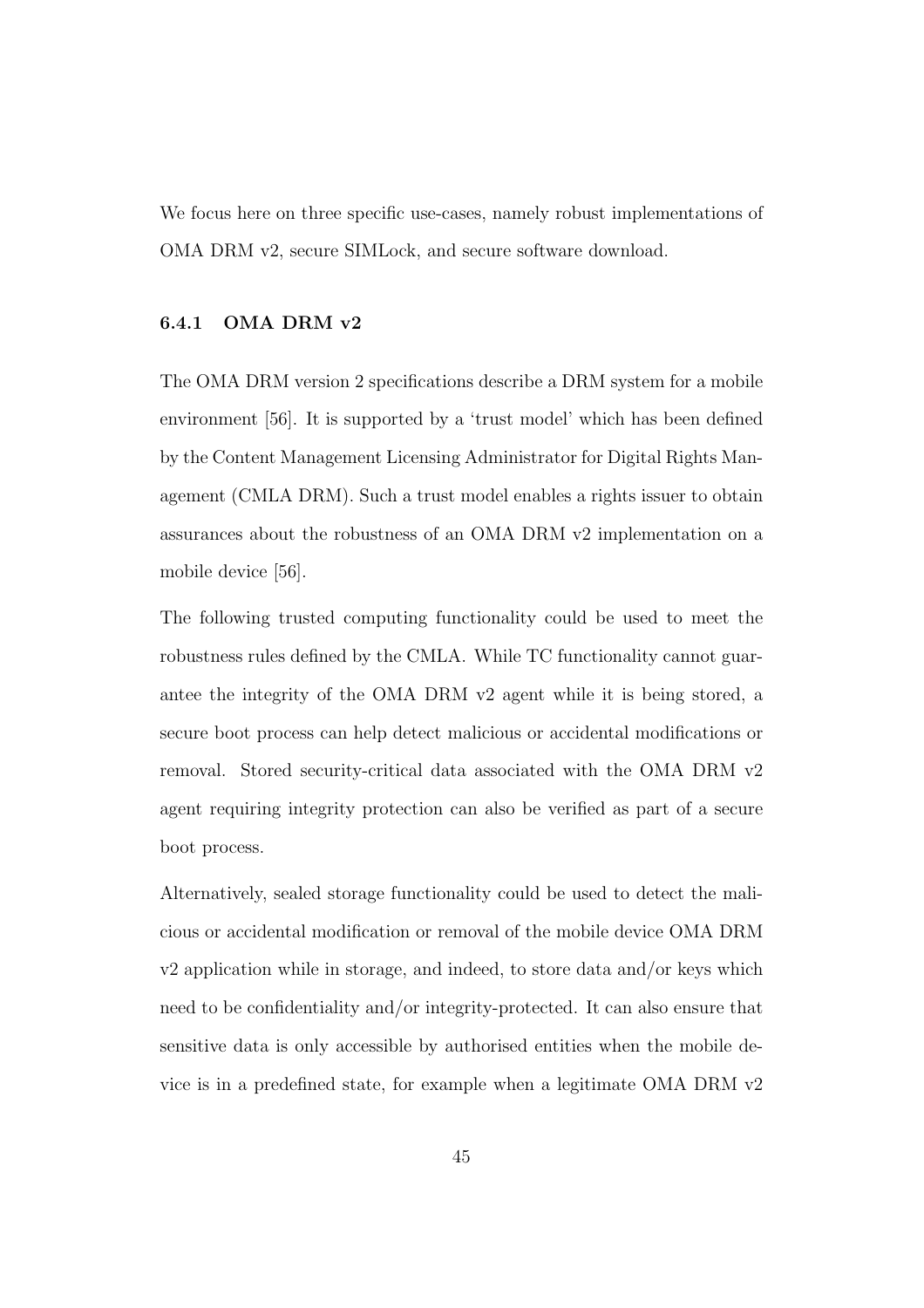application is executing in an isolated execution environment. Isolation technologies, in turn, enables security-critical software and data to be isolated in a secure execution environment, so that it cannot be observed and/or modified by software executing in parallel execution environments.

A good quality random number generator is provided by a TPM, enabling the generation of non-repeating unpredictable nonces for use in the OMA DRM protocols. The TPM can also be used to provide accurate time source synchronisation, as described in [85].

#### 6.4.2 Secure SIMLock

Mobile device personalisation, or SIMLocking (see [1]), enables a device to be constrained to operate only with (U)SIMs associated with a network, network subset, service provider, corporate customer, or, indeed, with a unique (U)SIM; this is achieved using a pre-defined series of personalisation categories. Each category has an independent personalisation indicator, used to show whether a particular personalisation category is active (on) or deactivated (off). An independent personalisation code or code group is defined for each category; this indicates how the device is personalised for this category (e.g. which networks the device will work with).

When a  $(U)$ SIM is inserted into a device, or when a device is powered on, it checks which personalisation indicators are set to 'on'. The personalisation agent then reads the (U)SIM, and extracts the required code(s)/code group(s). The code(s)/code group(s) are then verified against the list of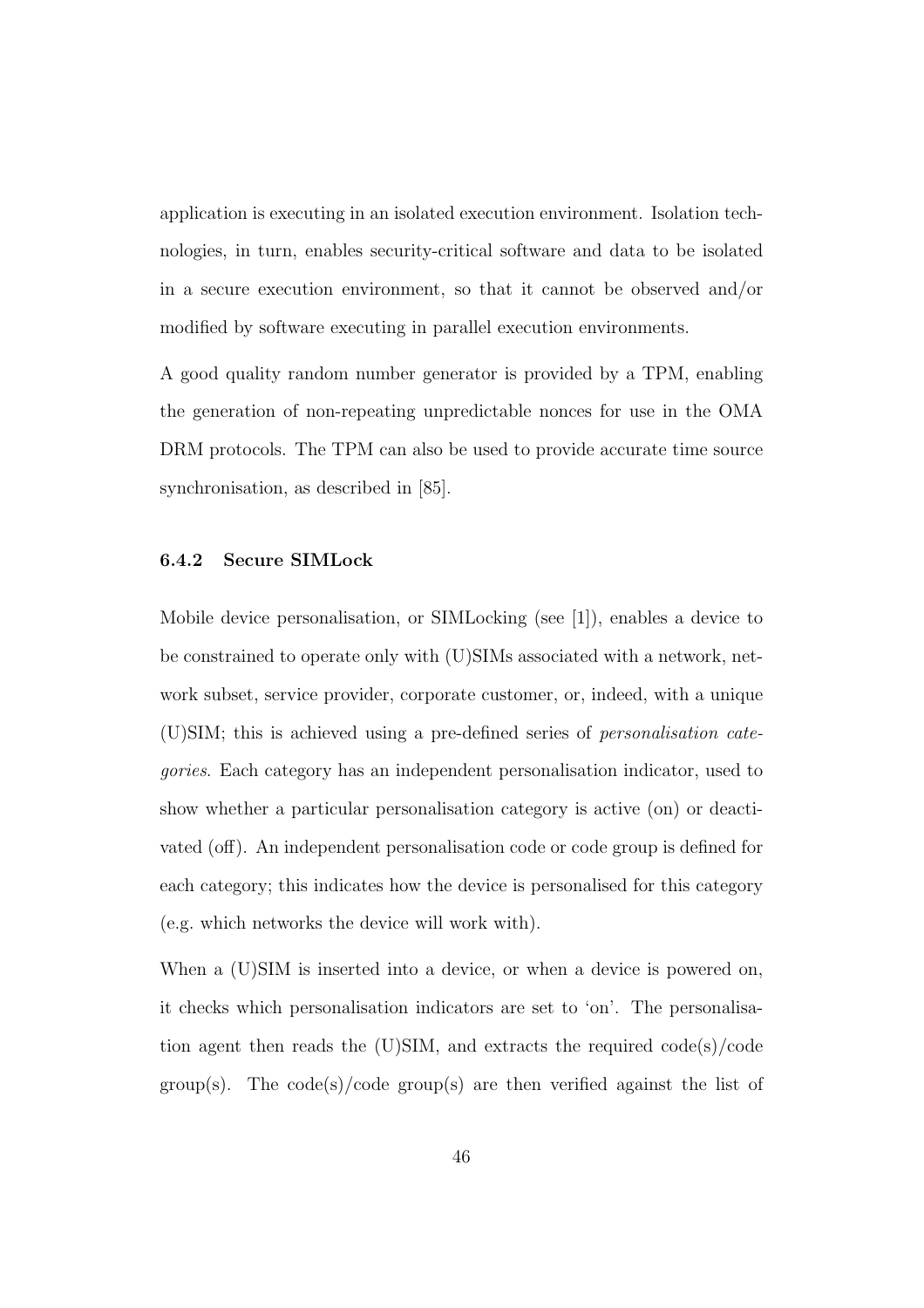values stored on the mobile device. The mobile device then responds accordingly, displaying a message of success or failure to the device user.

Unauthorised modification or removal of the device personalisation agent cannot be prevented using trusted computing technology. However, while the software is stored, secure boot functionality can be used so that, at start-up, a measurement of the device personalisation agent software is verified against an expected value. This enables any unauthorised modification and/or removal to be detected. Any security-critical data requiring integrity protection, such as network, network subset, corporate and service provider codes or code groups and indicators, can also be covered by the secure boot process. Isolation technologies can be used to ensure the integrity of the personalisation agent, and that any security-critical data is protected while in use on the device.

Alternatively, personalisation codes/code groups, personalisation indicators and control keys could simply be sealed to an isolated execution environment which hosts a device personalisation agent. In this way, security-critical data can be both integrity and confidentiality-protected while stored. If the personalisation agent, and/or the supporting environment to which the data is sealed, is modified, then the security-critical data will be inaccessible. While sealing ensures that data is released into a predefined execution environment, isolation technologies are necessary to ensure that both the device personalisation agent and the security related data remain confidentiality and integrity-protected while in use on the platform.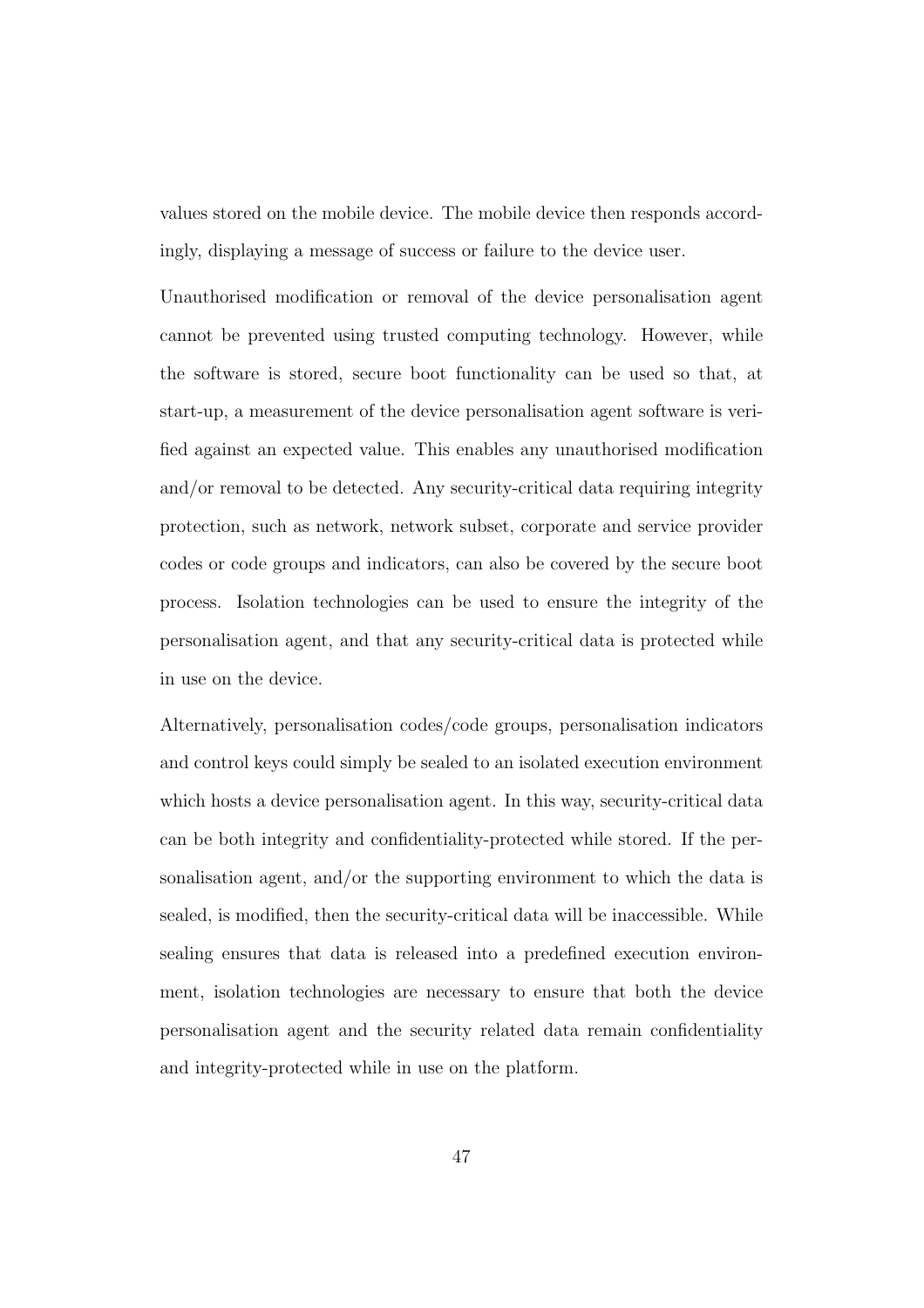#### 6.4.3 Secure Software Download

A Software Defined Radio (SDR) is a communications device "whose operational modes and parameters can be changed or augmented, post manufacturing via software" [76]. This implies that the device can be reconfigured to communicate using multiple frequency bands and protocols, or upgraded in a low cost and efficient manner. Trusted computing functionality can be deployed to protect the downloaded SDR software from the host and, indeed, the mobile host from the downloaded software.

TC mechanisms could be used to confidentiality-protect the reconfiguration software in transit between the software provider and the end host, while stored or executing on the end host, and to ensure that only the intended recipient device can access the software. [35, 36] describe a secure software download protocol using trusted computing functionality, or, more specifically, sealed storage, platform attestation, and isolation techniques.

Alternatively, if a more traditional mechanism such as SSL/TLS is used to provide secure download of the reconfiguration software, TC functionality can be used to 'harden' the SSL/TLS implementation. In this case, prior to the completion of any SSL/TLS protocol, the TPM is used to generate the client-side (SDR device) key pair for SSL authentication, which is bound to a set of integrity metrics so that the private key can only be used by the TPM on which it was generated and when the TPM host platform is in the required state. This hardened implementation of SSL/TLS gives the software provider some assurance that the SDR device's SSL/TLS private key is stored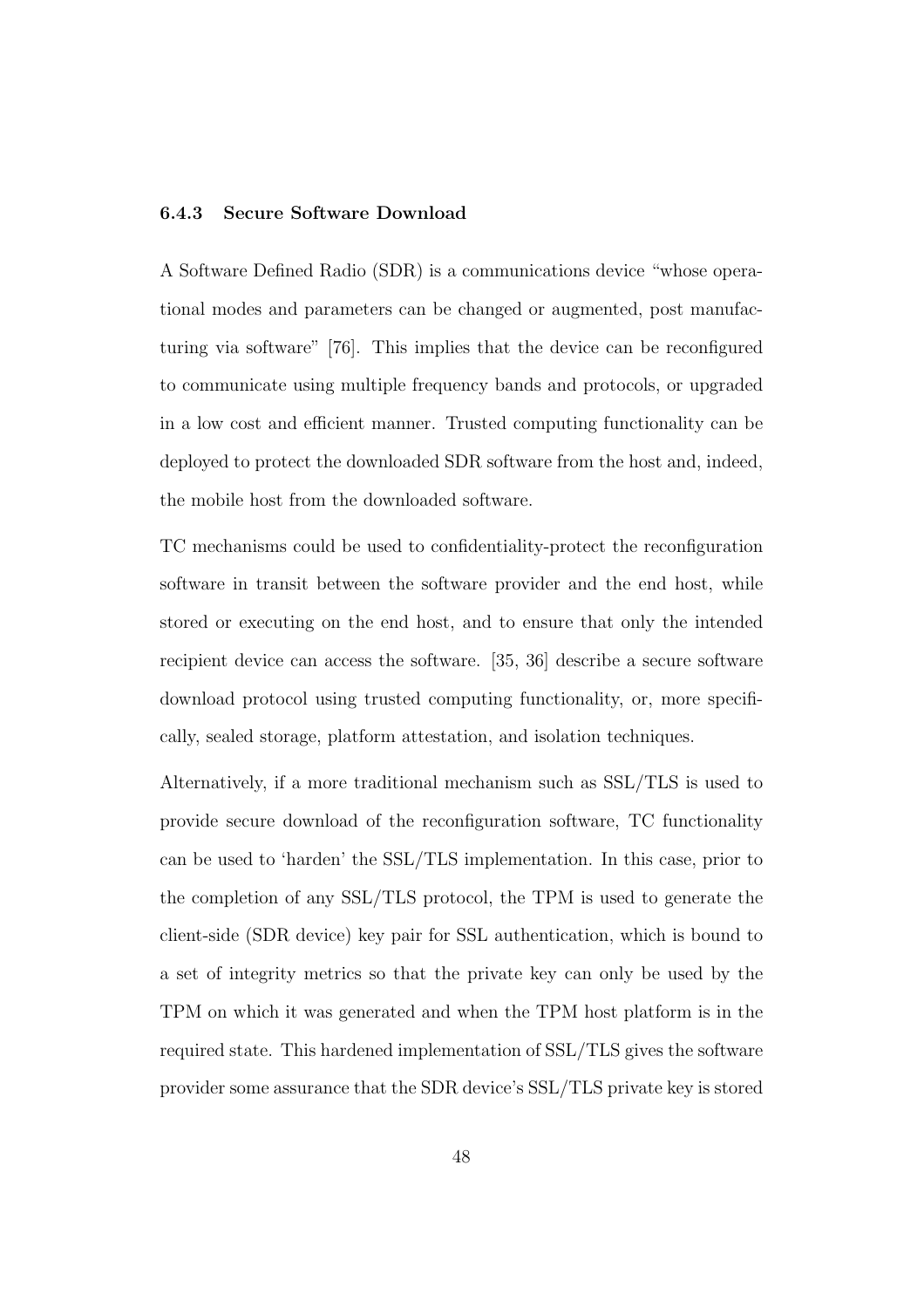securely and cannot been stolen. Evidence of the device's ability to provide an isolated execution environment for the downloaded software can also be demonstrated.

A capability exchange can be completed by the network and the SDR prior to software download to ensure that the appropriate software entities and parameter sets are selected for a particular SDR device. The use of platform attestation could be used to ensure that the reports sent by the device are accurate.

While the integrity of stored security-critical host software cannot be ensured using TC functionality, a secure boot procedure can be used to help detect its malicious or accidental modification or removal. TC functionality also enables the isolation of security-critical software in a secure execution environment so that it cannot be observed or modified by software executing in a parallel insecure execution environment.

Also, if the downloaded software is isolated in its own execution environment, then any malicious behavior can be controlled and its effects limited. If sealed storage is used by the end user to protect private data (e.g., credit card numbers), then the impact of malicious software may be lessened, as it cannot gain access to security sensitive data which has been protected. On reconnection to a commercial network, a trusted SDR device could be required to attest to its state so that a decision can be made as to whether or not the device should be authorised to access the network.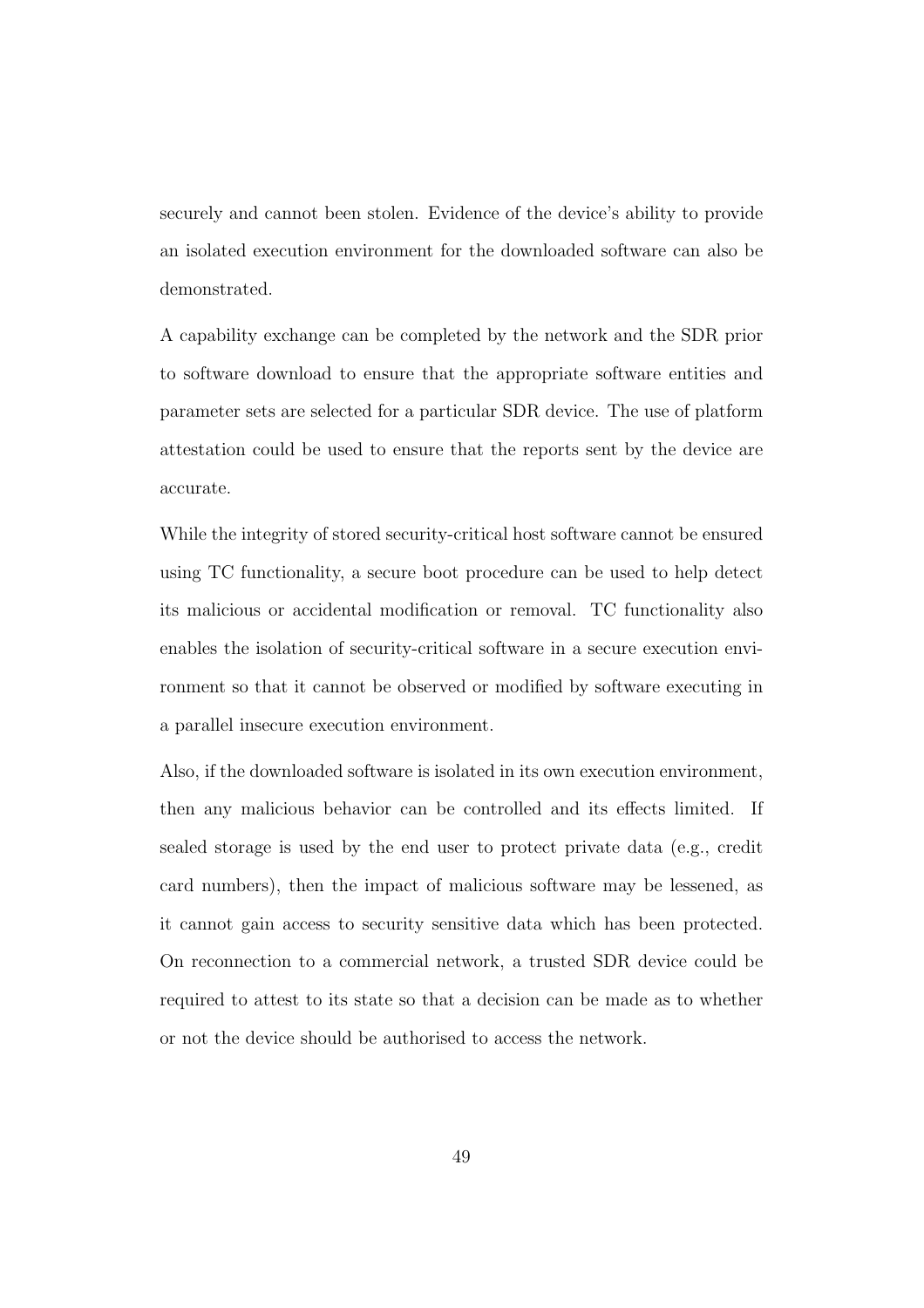# 7 The Future

We conclude this paper by briefly considering the future of trusted computing technology. Perhaps the most fundamental question regards whether or not the technology will succeed in its objectives. That is, will it really be possible to use trusted computing to determine the state of a remote PC, and to seal data to the state of a PC with confidence that this sealing will work effectively. For this to be possible requires a number of obstacles to be overcome, notably:

- the hardware must become ubiquitous;
- the infrastructure necessary to support use of trusted computing must be established (as discussed in section 5.4); and
- virtualisation technology must become widely available on desktop and notebook PCs, using techniques which enable the virtualisation layer to be verified using trusted computing.

With regard to the first point, the prospects are good, since the technology has already been deployed in desktop and notebook PCs. Moreover, work is under way within the MPWG to support the provision of trusted computing functionality on mobile phones, suggesting that the technology will become even more widespread.

Overcoming the second obstacle is more problematic, although within a corporate setting the obstacles may be much less significant. Indeed, it seems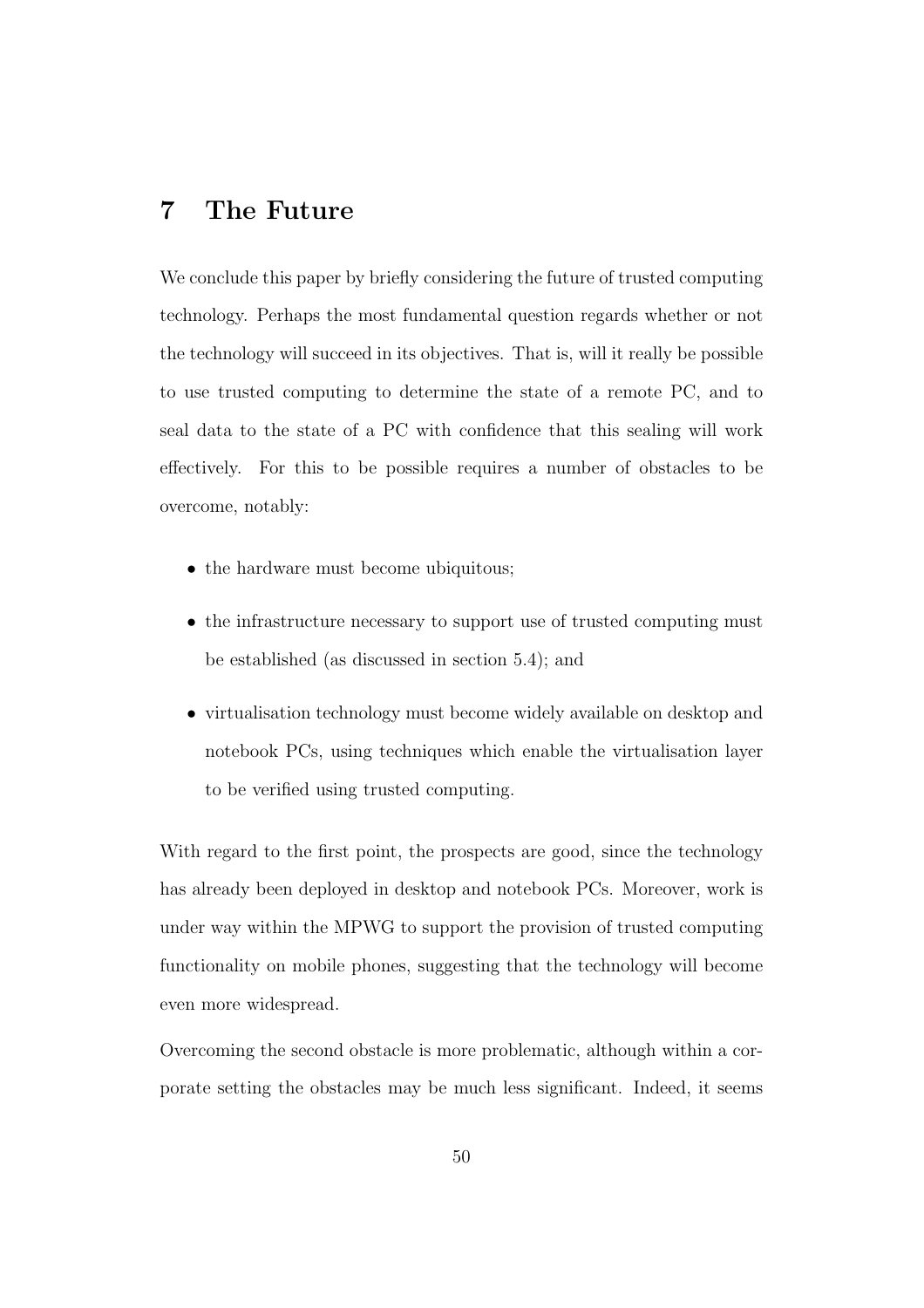likely that the technology will succeed first in a corporate setting rather than for home use.

The third issue is almost certainly the most difficult of all. Despite much activity over the past few years, including white papers and announcements at conferences and shows, Microsoft has provided only very limited support for trusted computing in Windows Vista. The NGSCB vision appears to be a long way from being realised. Microsoft's future plans in this direction are far from clear.

However, much greater support for trusted computing technology is emerging from the open source community, and from collaborative research projects such as OpenTC and EMSCB. Open source trusted virtualisation layers are being developed by both the Xen and L4 communities. Thus it may well be that open source users will be able to enjoy the benefits of trusted computing based security long before Windows users — we must wait and see!

# Acknowledgements

The development of this article was sponsored by the Open Trusted Computing project of the European Commission Framework 6 Programme. We would like to thank Stéphane Lo Presti and other partners in the OpenTC project for valuable guidance and advice over the last couple of years.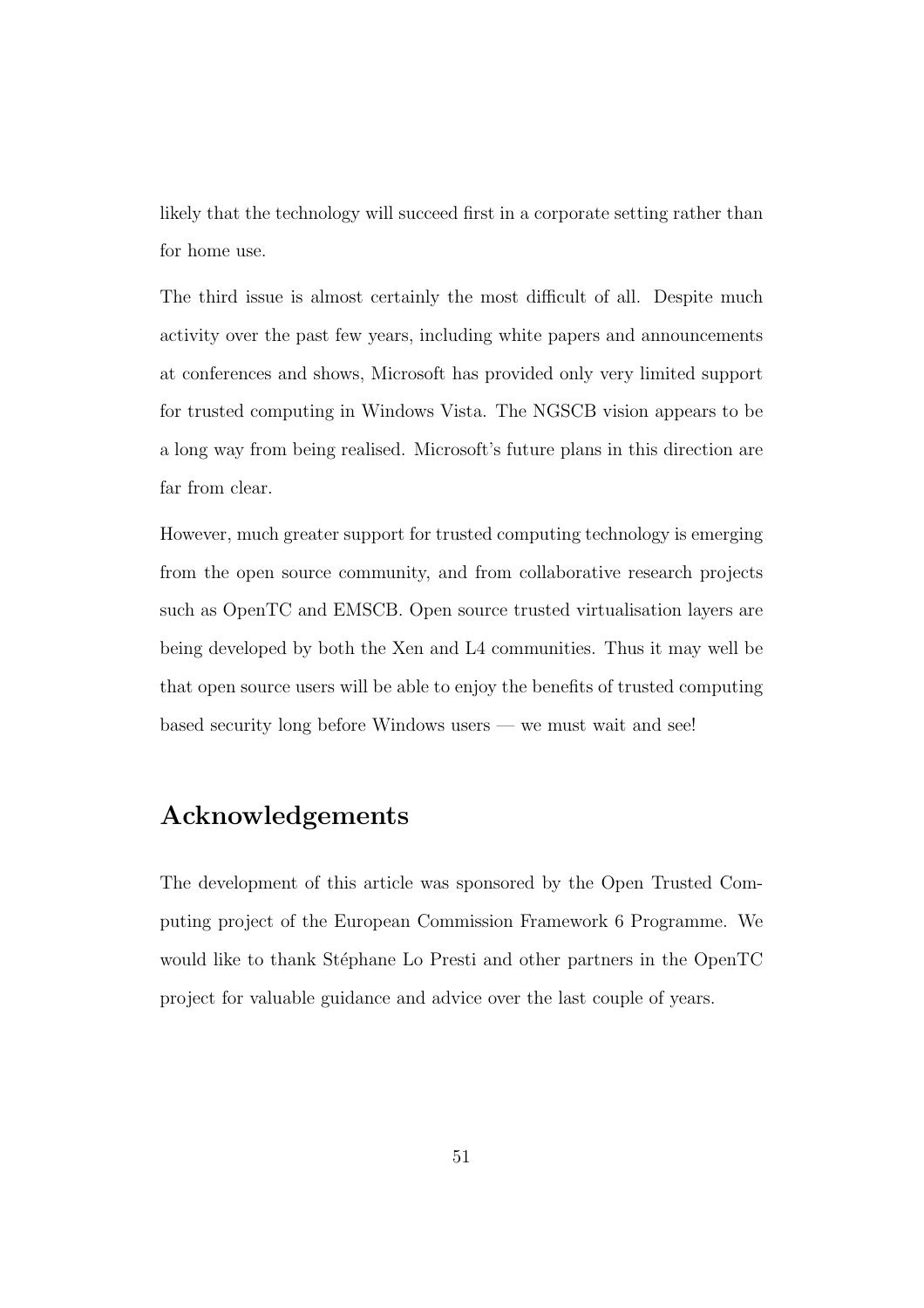# References

- [1] 3rd Generation Partnership Project (3GPP), Global System for Mobile Communications (GSM) — Technical Specification Group Services and System Aspects, Sophia Antipolis, France, Personalisation of mobile equipment (ME), Mobile functionality specification (release 5), 2002.
- [2] D. Abraham, J. Jackson, S. Muthrasanallur, G. Neiger, G. Regnier, R. Sankaran, I Schionas, R. Uhlig, B Vembu, and J. Wiegert, Intel virtualization technology for directed  $i/o$ , Intel Technology Journal 10 (2006), no. 3, 179–192.
- [3] R. Anderson, Cryptography and competition policy Issues with 'trusted computing', Proceedings of PODC '03, July 13-16, 2003, Boston, Massachsetts, USA, ACM, 2003, pp. 3–10.
- [4] B. Arbaugh, *Improving the TCPA specification*, IEEE Computer 35 (2002), no. 8, 77–79.
- [5] W. A. Arbaugh, D. J. Farber, and J. M. Smith, A secure and reliable bootstrap architecture, Proceedings of the 1997 IEEE Symposium on Security and Privacy (S&P 1997) (Oakland, California, USA), IEEE Computer Society Press, Los Alamitos, California, May 1997, pp. 65– 71.
- [6] B. Balacheff, L. Chen, S. Pearson, G. Proudler, and D. Chan, Computing platform security in cyberspace, Information Security Technical Report 5 (2000), no. 1, 54–63.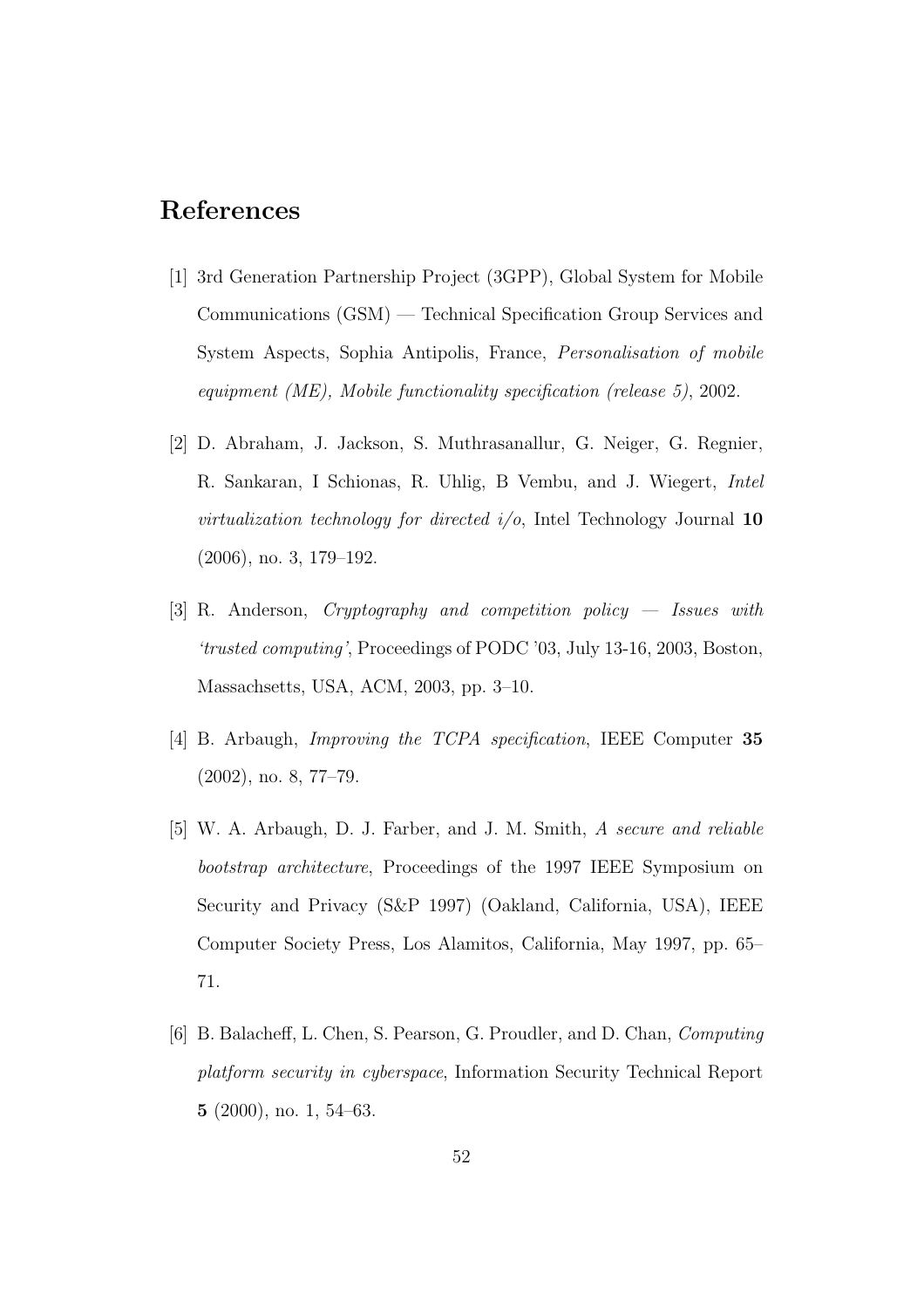- [7] B. Balacheff, L. Chen, D. Plaquin, and G. Proudler, A trusted process to digitally sign a document, Proceedings of the 2001 New Security Paradigms Workshop (V. Raskin and C. F. Hempelmann, eds.), ACM Press, 2001, pp. 79–86.
- [8] S. Balfe and E. Gallery, Mobile agents and the deus ex machina, Proceedings of the 2007 IEEE International Symposium on Ubisafe Computing (UBISAFE 2007), vol. 2, IEEE Computer Society, 2007, pp. 486–492.
- [9] S. Balfe, E. Gallery, C. J. Mitchell, and K. G. Paterson, Challenges for trusted computing, Tech. Report RHUL-MA-2008-14, Department of Mathematics, Royal Holloway, University of London, 2008.
- [10] , Crimeware and trusted computing, Crimeware: Understanding new attacks and defenses (M. Jakobsson and Z. Ramzan, eds.), Addison-Wesley, Upper Saddle River, NJ, 2008, pp. 457–472.
- [11] S. Balfe, A. D. Lakhani, and K. G. Paterson, Securing peer-to-peer networks using trusted computing, Trusted Computing (C. J. Mitchell, ed.), IEE Press, London, 2005, pp. 271–298.
- [12] S. Balfe and K. G. Paterson, Augmenting internet-based card not present transactions with trusted computing: An analysis, Tech. Report RHUL-MA-2006-9, Department of Mathematics, Royal Holloway, University of London, 2005.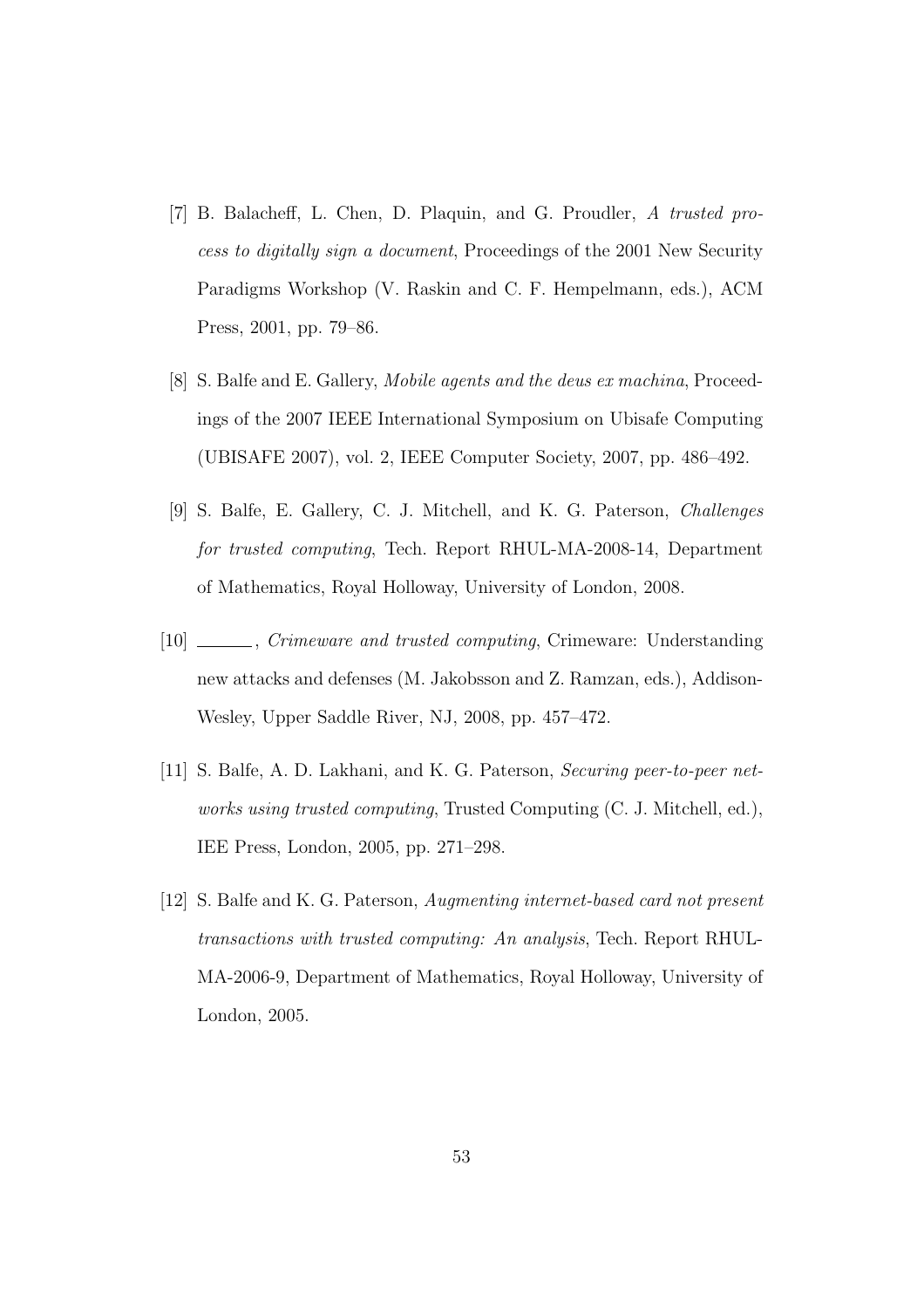- [13]  $\_\_\_\_\_\$ ge-EMV: Emulating EMV for internet payments using trusted computing technology, Tech. Report RHUL-MA-2006-10, Department of Mathematics, Royal Holloway, University of London, 2005.
- [14] P. Barham, B. Dragovic, K. Fraser, S. Hand, T. Harris, A. Ho, R. Neugebauery, I. Pratt, and A. Warfield, XEN and the art of virtualization, Proceedings of the 19th ACM Symposium on Operating Systems Principles (SOSP 2003), Bolton Landing, New York, USA, 19–22 October 2003, ACM Press, New York, USA, 2003, pp. 164–177.
- [15] E. Brickell, J. Camenisch, and L. Chen, Direct anonymous attestation, Tech. Report HPL-2004-93, Hewlett-Packard Laboratories, June 2004, Available at http://www.hpl.hp.com/techreports/.
- [16] , Direct anonymous attestation, Proceedings of CCS '04 (B. Pfitzmann and P. Liu, eds.), ACM Press, 2004, pp. 132–145.
- [17] \_\_\_\_\_\_, The DAA scheme in context, Trusted Computing (C. J. Mitchell, ed.), IEE Press, London, 2005, pp. 143–174.
- [18] J. Camenisch, Better privacy for trusted computing platforms (extended abstract), Computer Security — ESORICS 2004, 9th European Symposium on Research in Computer Security, Sophia Antipolis, France, September 13-15, 2004, Proceedings (P. Samarati, D. Gollmann, and R. Molva, eds.), Lecture Notes in Computer Science, vol. 3193, Springer-Verlag, Berlin, 2004, pp. 73–88.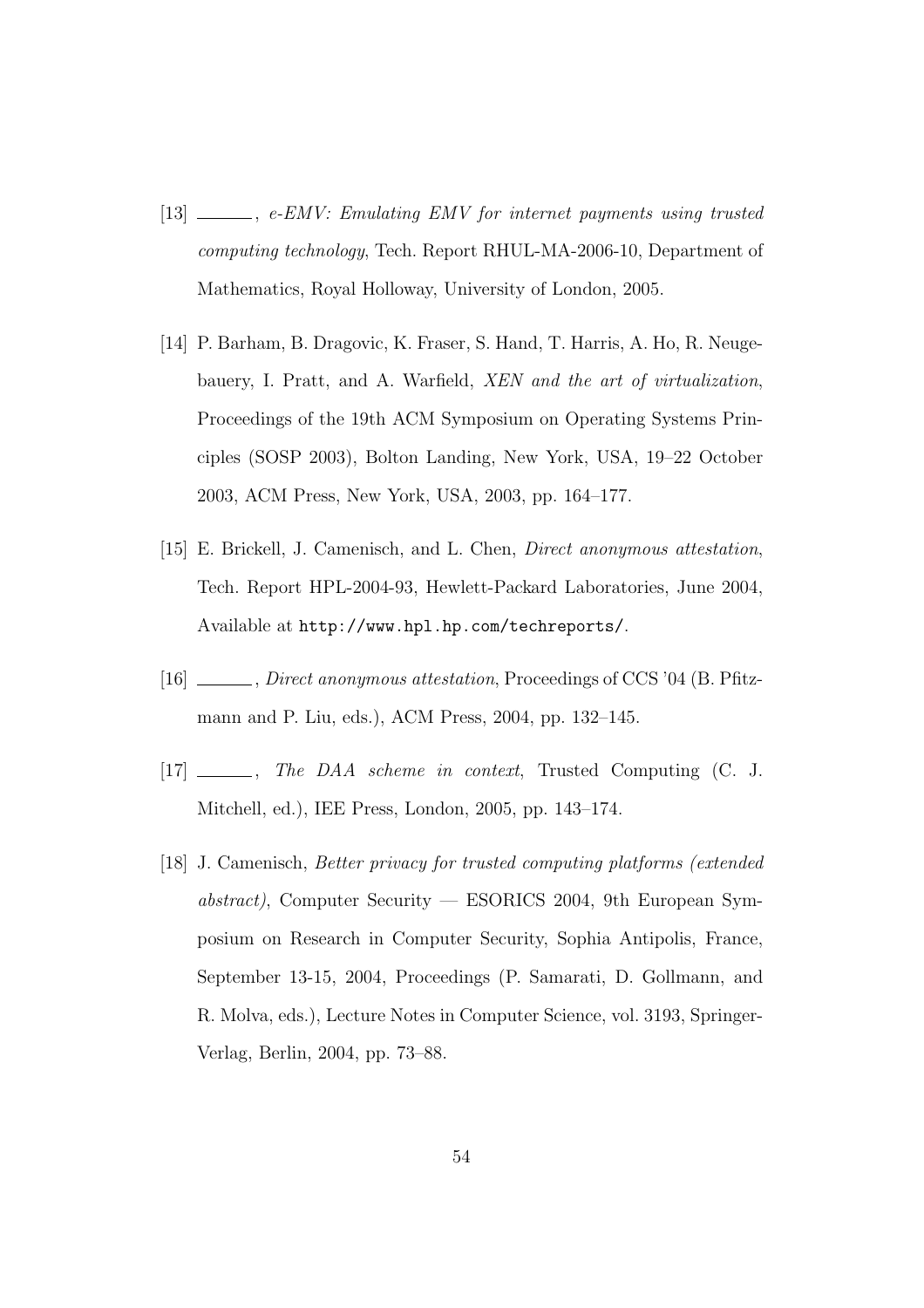- [19] H. Chen, J. Chen, W. Mao, and F. Yan,  $\textit{Daonity} \textit{Grid security from}$ two levels of virtualisation, Information Security Technical Report 12 (2007), no. 3, 123–138.
- [20] L. Chen, S. Pearson, G. Proudler, D. Chan, and B. Balacheff, How can you trust a computing platform?, Proceedings of Information Security Solutions Europe (ISSE 2000), 2000.
- [21] L. Chen, S. Pearson, and A. Vamvakas, On enhancing biometric authentication with data protection, Proceedings of the Fourth International Conference on Knowledge-Based Intelligent Engineering Systems and Allied Technologies (R. J. Howlett and L. C. Jain, eds.), vol. 1, IEEE, 2000, pp. 249–252.
- [22] P. C. Clark and L. J. Hoffman, BITS: a smartcard protected operating system, Communications of the ACM **37** (1994), 66–94.
- [23] A. Cooper and A. Martin, Towards a secure, tamper-proof grid platform, Proceedings of the 6th IEEE International Symposium on Cluster Computing and the Grid, Singapore, May 2006, IEEE Press, 2006, pp. 373–380.
- [24] \_\_\_\_, Towards an open, trusted digital rights management platform, Proceedings of the ACM workshop on Digital rights management (DRM '06), Alexandria, Virginia, USA, October 30, 2006, ACM Press, 2006, pp. 79–88.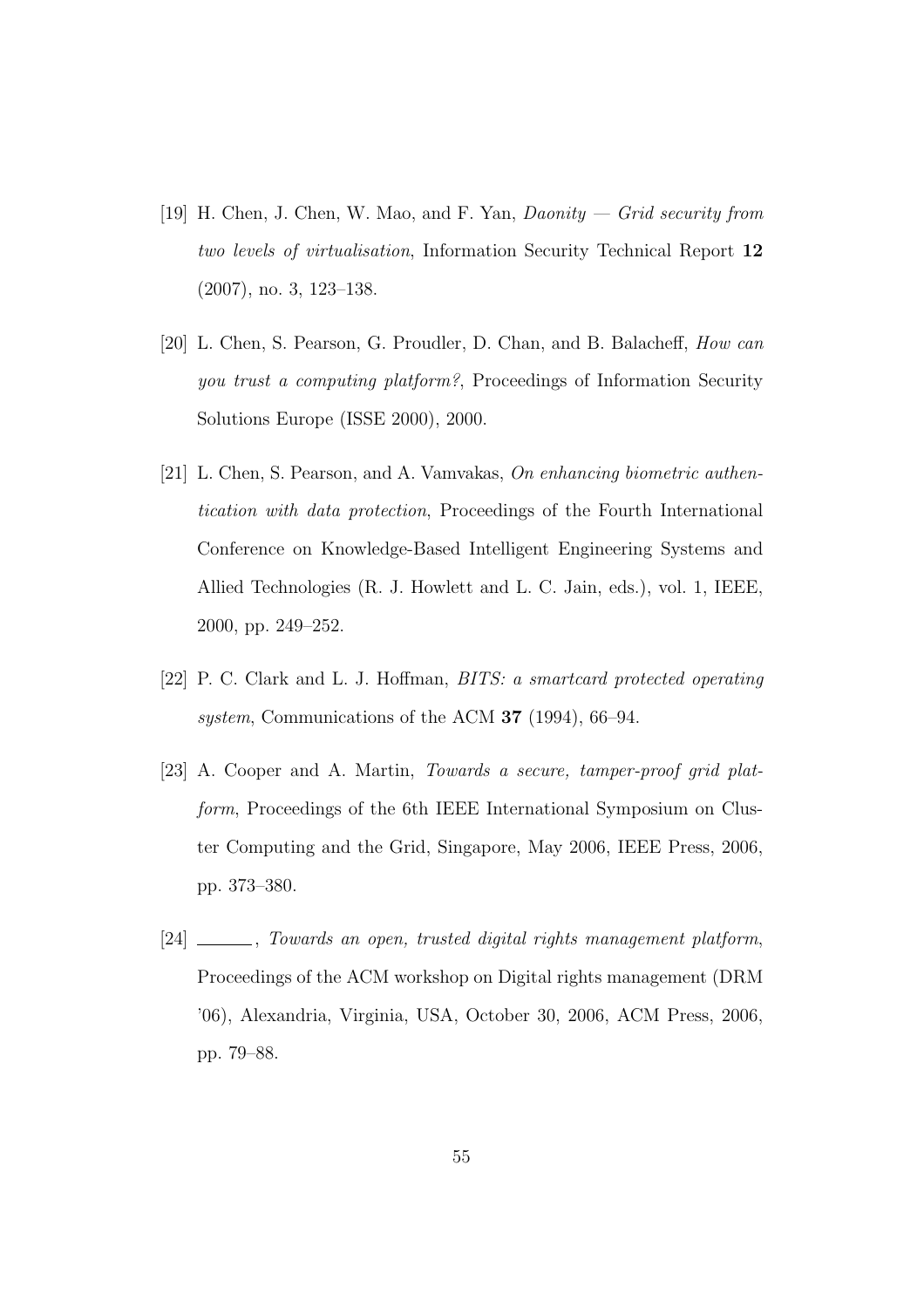- [25] S. Crane, Privacy preserving trust agents, Tech. Report HPL-2004-197, Hewlett-Packard Laboratories, Bristol, UK, November 2004.
- [26] A. W. Dent and C. J. Mitchell, User's guide to cryptography and standards, Artech House, Boston, MA, 2005.
- [27] EMVCo, Book  $1$  Application independent ICC to terminal interface requirements, May 2004, Version 4.1.
- [28] EMVCo, Book 2 Security and Key Management, May 2004, Version 4.1.
- [29] EMVCo, Book 3 Application Specification, May 2004, Version 4.1.
- [30] EMVCo, Book 4 Cardholder, Attendant, and Acquirer Interface Requirements, June 2004, Version 4.1.
- [31] P. England, B. Lampson, J. Manferdelli, M. Peinado, and B. Willman, A trusted open platform, IEEE Computer 36 (2003), no. 7, 55–62.
- [32] P. England and M. Peinado, Authenticated operation of open computing devices, Information Security and Privacy, 7th Australasian Conference, ACISP 2002, Melbourne, Australia, July 3-5, 2002, Proceedings (L. Batten and J. Seberry, eds.), Lecture Notes in Computer Science, vol. 2384, Springer-Verlag, Berlin, 2002, pp. 346–361.
- [33] N. Ferguson,  $AES\text{-}CBC + Elephant\ different{} difuser: A disk\ encryption\ algo$ rithm for Windows Vista, Microsoft Corporation, August 2006.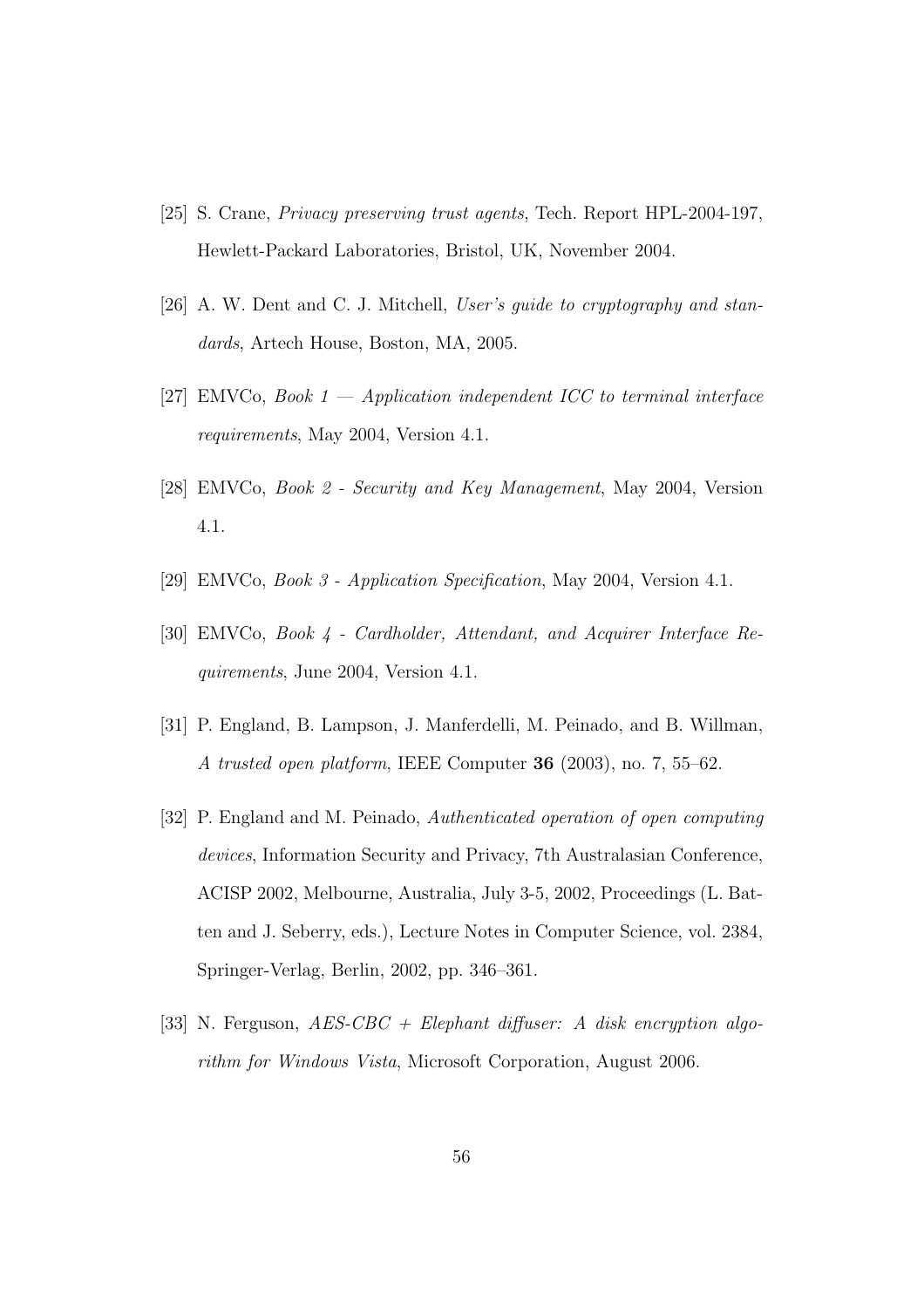- [34] E. Gallery, Authorisation issues for mobile code in mobile systems, Tech. Report RHUL-MA-2007-3, Department of Mathematics, Royal Holloway, University of London, 2007.
- [35] E. Gallery and A. Tomlinson, Protection of downloadable software on SDR devices, Proceedings of the 4th Software Defined Radio Forum Technical Conference (SDR 2005) (Orange County, California, USA), Software Defined Radio Forum (SDRF), November 2005.
- [36] Secure delivery of conditional access applications to mobile receivers, Trusted Computing (C. J. Mitchell, ed.), The Institute of Electrical Engineers (IEE), London, UK, 2005, pp. 195–238.
- [37] T. Garfinkel, M. Rosenblum, and D. Boneh, Flexible OS support and applications for trusted computing, Proceedings of HotOS IX: The 9th Workshop on Hot Topics in Operating Systems, Lihue, Hawaii, USA, May 18–21, 2003, USENIX Association, 2003, pp. 145–150.
- [38] P. Gutmann, PKI: It's not dead, just resting, IEEE Computer 35 (2002), no. 8, 41–49.
- [39] Intel, LaGrande technology architectural overview, Tech. Report 252491- 001, Intel Corporation, September 2003.
- [40] International Organization for Standardization, Genève, Switzerland,  $ISO/IEC$  10116: 2006, Information technology — Security techniques — Modes of operation for an n-bit block cipher, 3rd ed., 1997.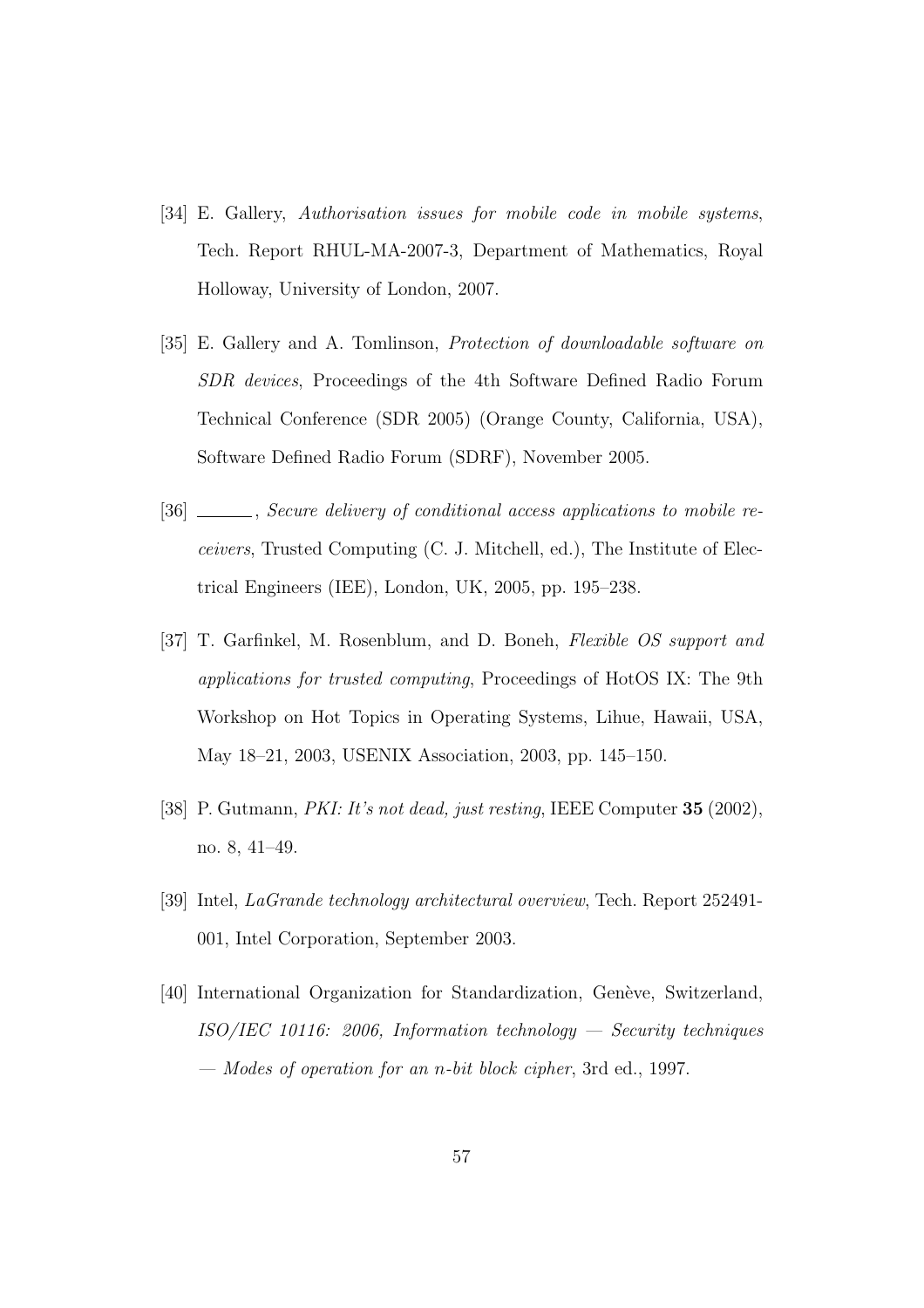- [41] International Organization for Standardization, Genève, Switzerland, ISO/IEC FCD 19772, Information technology — Security techniques — Authenticated encryption mechanisms, October 2007.
- [42] N. Itoi, W. A. Arbaugh, S. J. Pollack, and D. M. Reeves, Personal secure booting, Information Security and Privacy, 6th Australasian Conference, ACISP 2001, Sydney, Australia, July 11-13 2001, Proceedings (V. Varadharajan and Y. Mu, eds.), Lecture Notes in Computer Science, vol. 2119, Springer-Verlag, Berlin, 2001, pp. 130–144.
- [43] M. Kinateder and S. Pearson, A privacy-enhanced peer-to-peer reputation system, E-Commerce and Web Technologies, 4th International Conference, EC-Web, Prague, Czech Republic, September 2-5, 2003, Proceedings (K. Bauknecht, A. Min Tjoa, and G. Quirchmayr, eds.), Lecture Notes in Computer Science, vol. 2738, Springer-Verlag, Berlin, 2003, pp. 206–216.
- [44] D. Kuhlmann, R. Landfermann, H. Ramasamy, M. Schunter, G. Ramunno, and D. Vernizzi, An open trusted computing architecture — secure virtual machines enabling user-defined policy enforcement, www.opentc.net, June 2006.
- [45] A. Leung, L. Chen, and C. J. Mitchell, On a possible privacy flaw in Direct Anonymous Attestation (DAA), Tech. Report RHUL-MA-2007- 10, Mathematics Department, Royal Holloway, University of London, December 2007.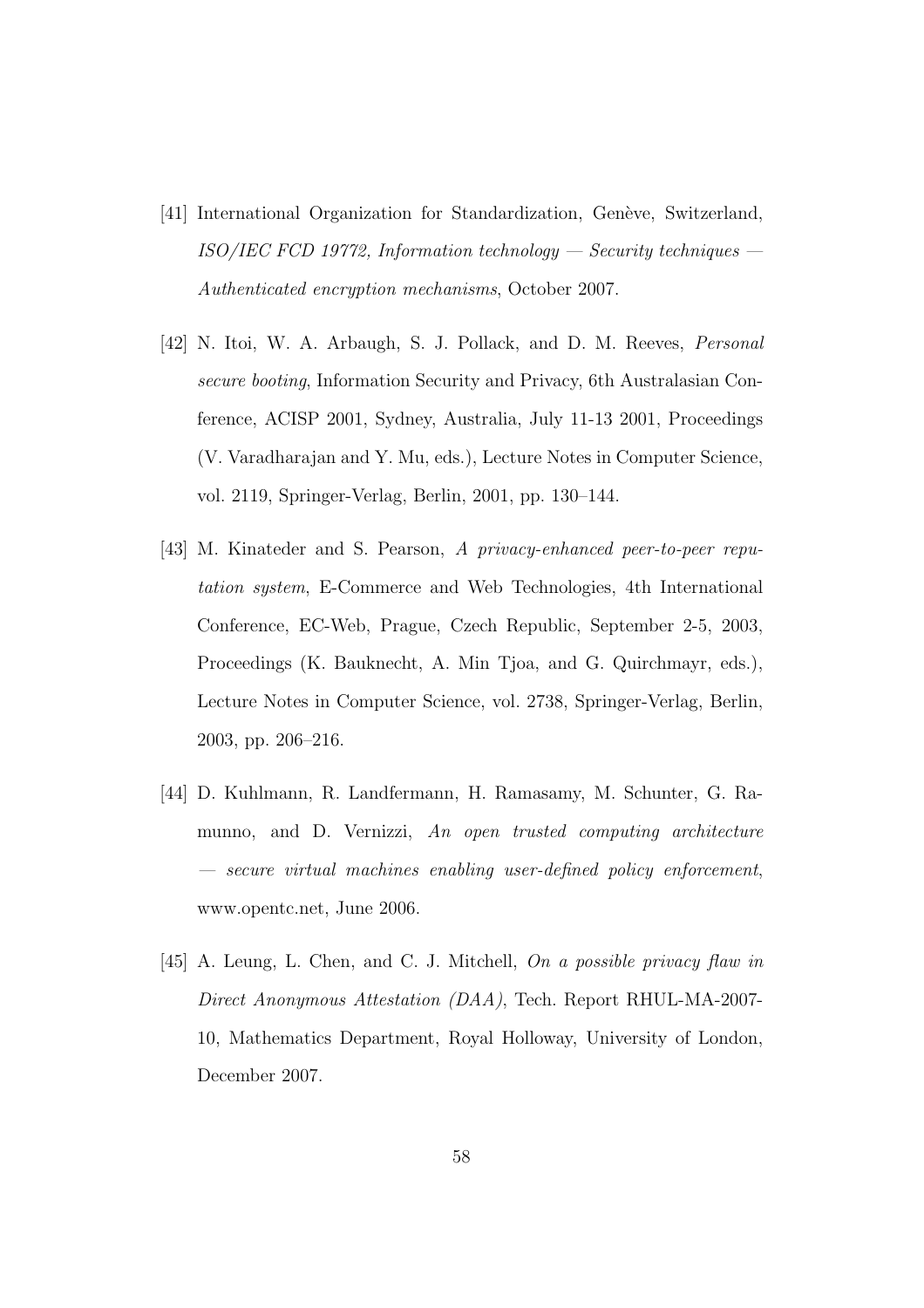- [46] D. Lie, Architectural support for copy and tamper resistant software, Ph.D. thesis, Department of Electrical Engineering, Stanford University, Stanford, California, USA, December 2003.
- [47] D. Lie, C. Thekkath, M. Mitchell, P. Lincoln, D. Boneh, J. Mitchell, and M. Horowitz, Architectural support for copy and tamper resistant software, Proceedings of the 9th International Conference on Architectural Support for Programming Languages and Operating Systems (ASPLOS-IX) (Cambridge, Massachusetts, USA), ACM Press, New York, USA, 12–15 November 2000, pp. 169–177.
- [48] H. Löhr, H. V. Ramasamy, A.-R. Sadeghi, S. Schulz, M. Schunter, and C. Stüble, Enhancing Grid security using trusted virtualization, Proceedings of the 4th International Conference on Autonomic and Trusted Computing (ATC 2007), Lecture Notes in Computer Science, vol. 4610, Springer-Verlag, Berlin, 2007, pp. 372–384.
- [49] W. Mao, F. Yan, and C. Chen, Daonity: Grid security with behaviour conformity from trusted computing, Proceedings of the 1st ACM workshop on Scalable Trusted Computing (STC 2006), ACM Press, New York, NY, USA, 2006, pp. 43–46.
- [50] A. Martin and P.-W. Yau, Grid security: Next steps, Information Security Technical Report 12 (2007), no. 3, 113–122.
- [51] J. McCune, A. Perrig, A. Seshadri, and Leendert van Doorn, Turtles all the way down: Research challenges in user-based attestation, Pro-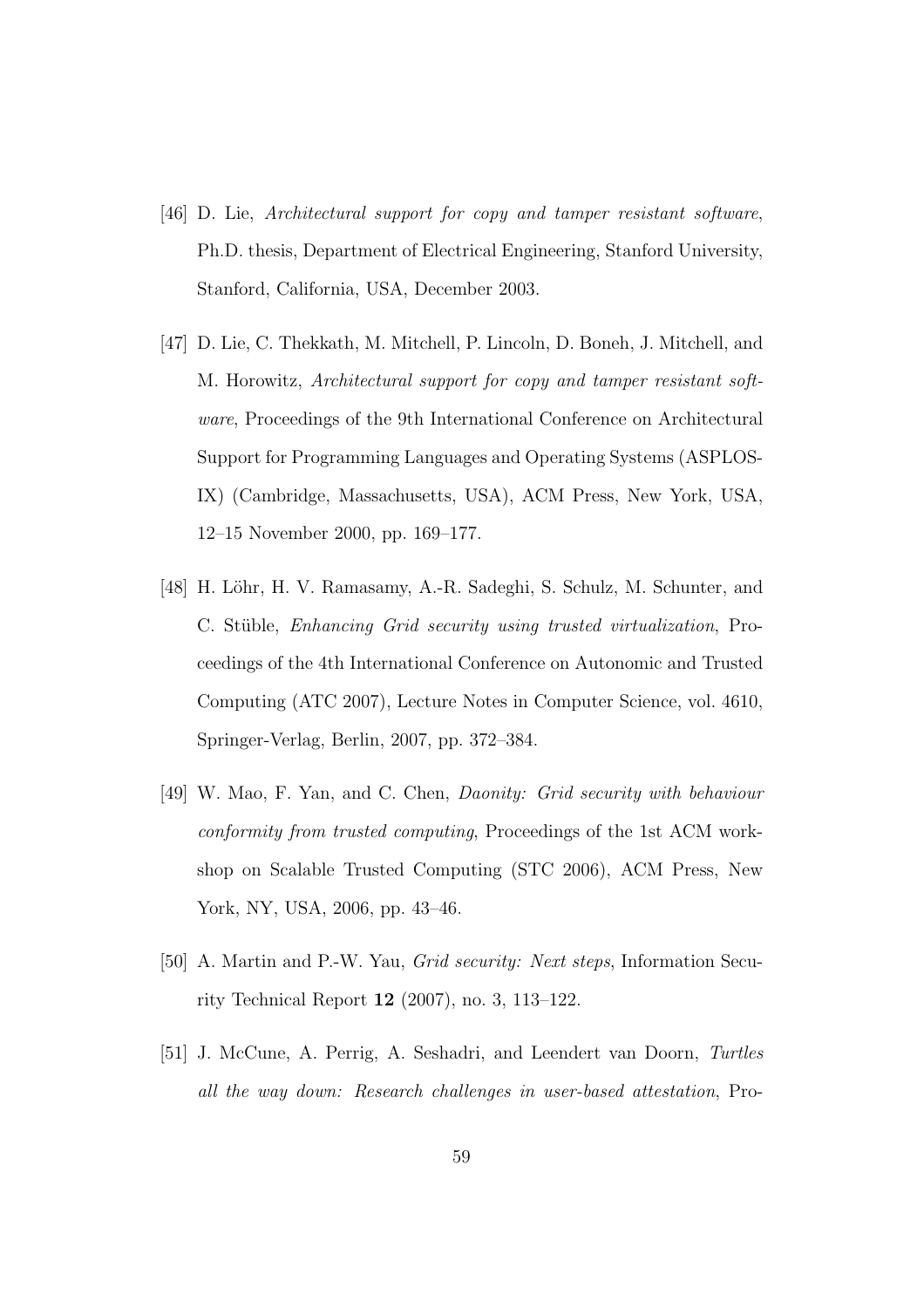ceedings of 2nd USENIX Workshop on Hot Topics in Security (HotSec 2007), August 2007.

- [52] M. C. Mont, S. Pearson, and P. Bramhall, Towards accountable management of identity and privacy: Sticky policies and enforceable tracing services, 14th International Workshop on Database and Expert Systems Applications (DEXA '03), September 1-5, 2003, Prague, Czech Republic, IEEE Computer Society, 2003, pp. 377–382.
- [53] \_\_\_\_\_\_, Towards accountable management of privacy and identity information, Computer Security — ESORICS 2003, 8th European Symposium on Research in Computer Security, Gjøvik, Norway, October 13-15, 2003, Proceedings (E. Snekkenes and D. Gollmann, eds.), Lecture Notes in Computer Science, vol. 2808, Springer-Verlag, Berlin, 2003, pp. 146– 161.
- [54] National Institute of Standards and Technology, Gaithersburg, MD, USA, Announcing request for candidate algorithm nominations for a new cryptographic hash algorithm (SHA-3) family, November 2007, Docket No. 070911510-7512-01.
- [55] National Institute of Standards and Technology (NIST), Gaithersburg, MD, Federal information processing standards publication 197 (fips pub 197): Specification for the advanced encryption standard (aes), November 2001.
- [56] The Open Mobile Alliance (OMA), *DRM architecture v2.0*, July 2004.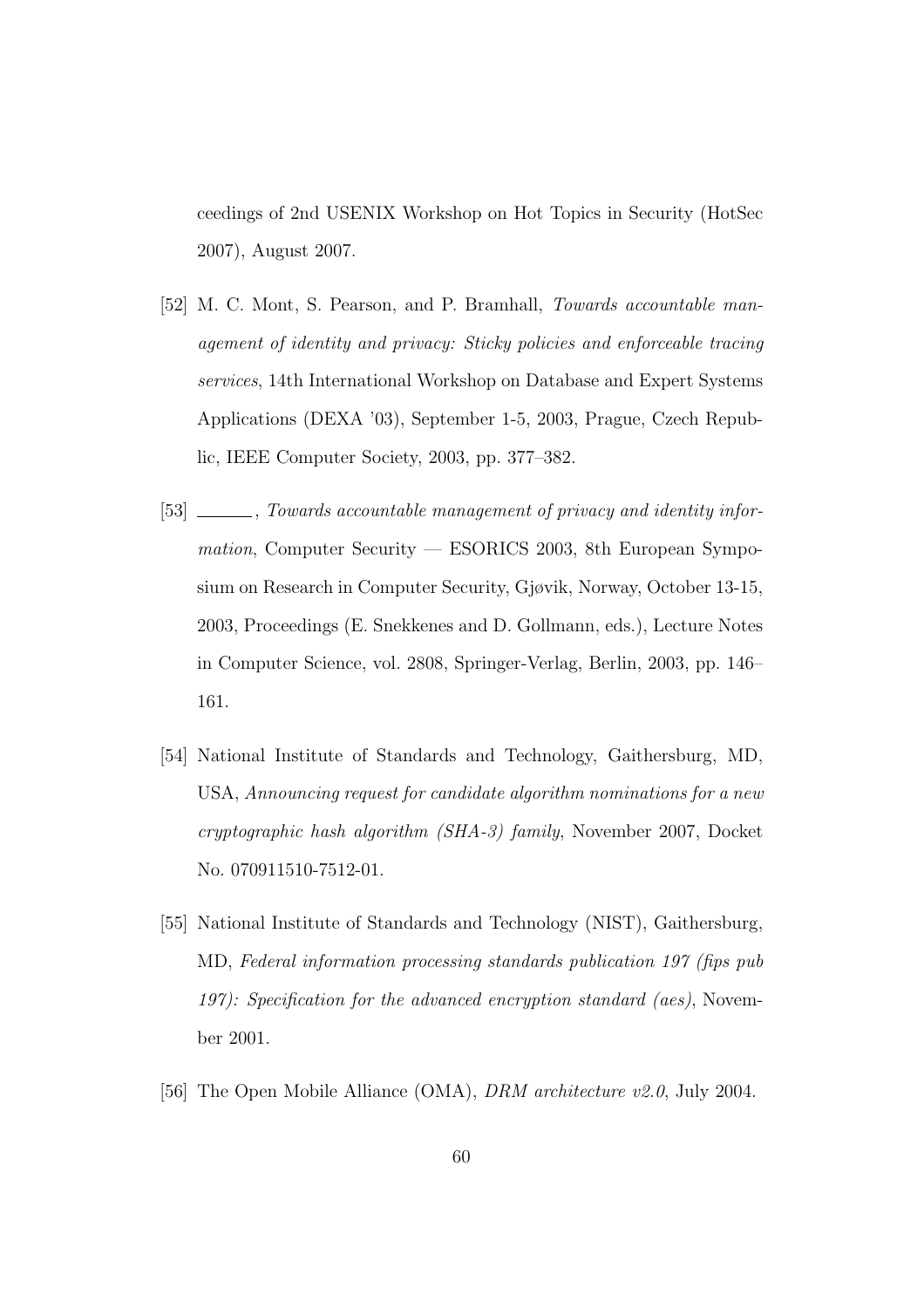- [57] A. Pashalidis and C. J. Mitchell, *Single sign-on using trusted platforms*, Information Security, 6th International Conference, ISC 2003, Bristol, UK, October 1-3, 2003, Proceedings (C. Boyd and W. Mao, eds.), Lecture Notes in Computer Science, vol. 2851, Springer-Verlag, Berlin, 2003, pp. 54–68.
- [58] S. Pearson, Trusted agents that enhance user privacy by self-profiling, Tech. Report HPL-2002-196, Hewlett-Packard Laboratories, Bristol, UK, July 2002.
- [59] S. Pearson (ed.), Trusted computing platforms: TCPA technology in context, Prentice Hall PTR, 2002.
- [60] , Trusted computing platforms, the next security solution, Tech. Report HPL-2002-221, Hewlett-Packard Laboratories, November 2002, Available at http://www.hpl.hp.com/techreports/.
- [61] \_\_\_\_\_, How trusted computers can enhance for privacy preserving mobile applications, Proceedings of the 1st International IEEE WoWMoM Workshop on Trust, Security and Privacy for Ubiquitous Computing (WOWMOM '05), IEEE Computer Society, Washington, DC, USA, 2005, pp. 609–613.
- [62] M. Peinado, Y. Chen, P. England, and J. Manferdelli, NGSCB: A trusted open system, Information Security and Privacy, 9th Australasian Conference, ACISP 2004, Sydney, Australia, July 13-15 2004, Proceedings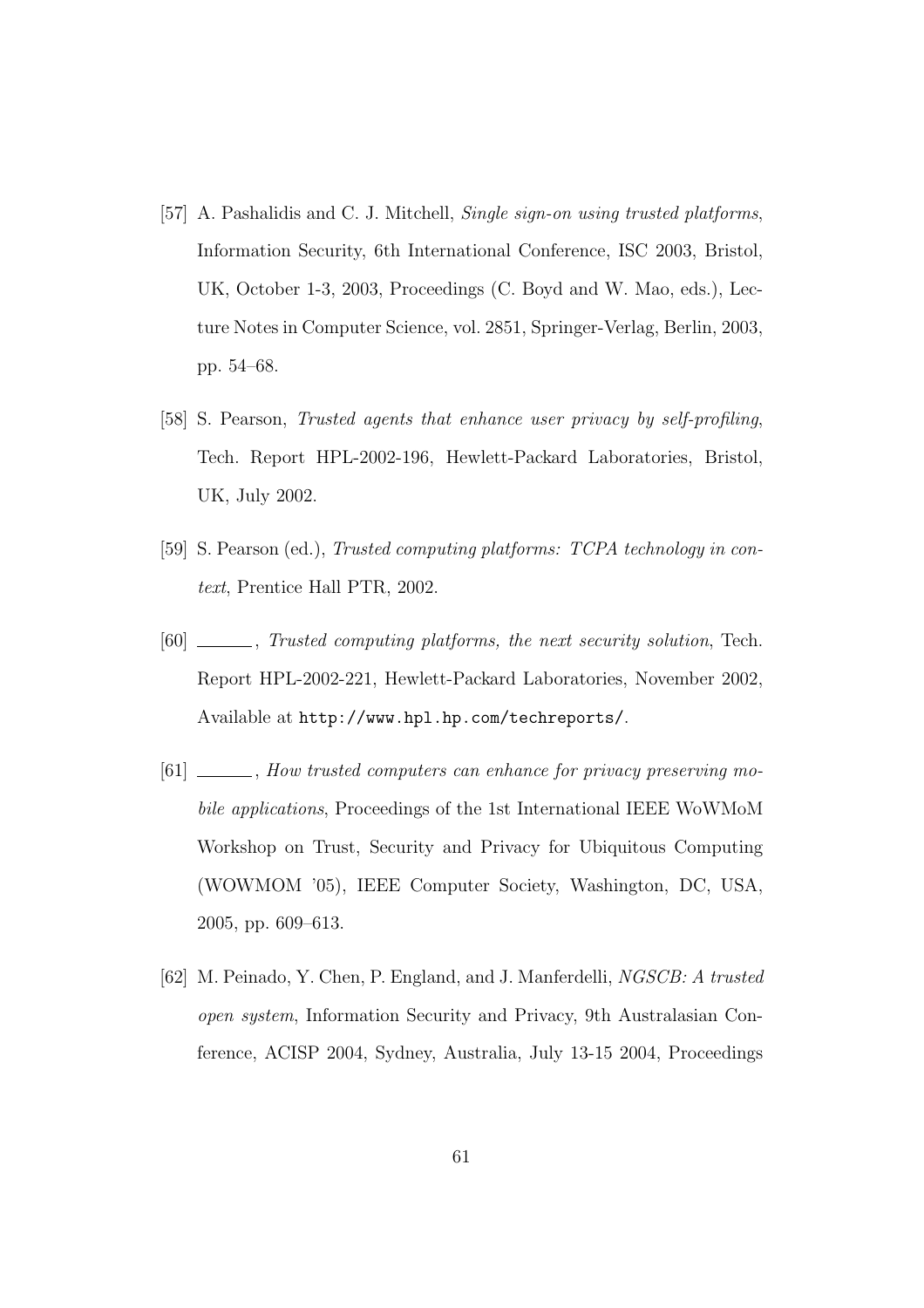(H. Wang, J. Pieprzyk, and V. Varadharajan, eds.), Lecture Notes in Computer Science, vol. 3108, Springer-Verlag, Berlin, 2004, pp. 86–97.

- [63] M. Peinado, P. England, and Y. Chen, An overview of NGSCB, Trusted Computing (C. J. Mitchell, ed.), IEE Professional Applications of Computing Series 6, The Institute of Electrical Engineers (IEE), London, 2005, pp. 115–141.
- [64] B. Pfitzmann, J. Riordan, C. Stuble, M. Waidner, and A. Weber, The PERSEUS system architecture, Tech. Report RZ 3335 (#93381), IBM Research Division, Zurich Laboratory, April 2001.
- [65] G. Price,  $PKI An\ insider's\ view\ (extended\ abstract)$ , Technical Report RHUL-MA-2005-8, Department of Mathematics, Royal Holloway, University of London, June 2005.
- [66] A. Pridgen and C. Julien, A secure modular mobile agent system, Proceedings of the 2006 international workshop on Software engineering for large-scale multi-agent systems (SELMAS '06), ACM Press, New York, NY, USA, 2006, pp. 67–74.
- [67] J. Reid, J. M. Gonzalez Nieto, and E. Dawson, Privacy and trusted computing, 14th International Workshop on Database and Expert Systems Applications (DEXA '03), September 1-5, 2003, Prague, Czech Republic, IEEE Computer Society, 2003, pp. 383–388.
- [68] C. Rudolph, Covert identity information in Direct Anonymous Attestation (DAA), New Approaches for Security, Privacy and Trust in Com-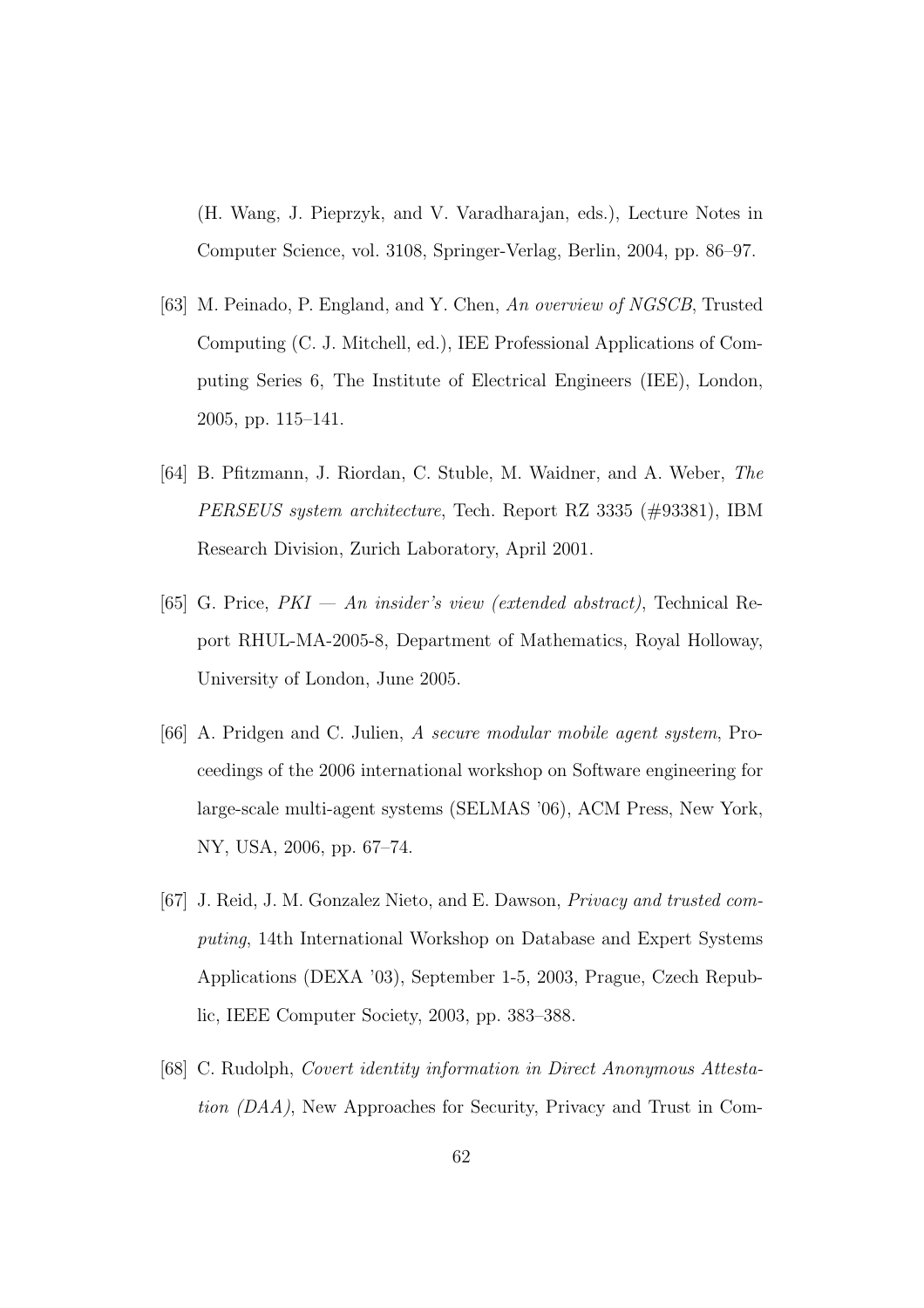plex Environments: Proceedings of the IFIP TC-11 22nd International Information Security Conference (SEC 2007), 14-16 May 2007, Sandton, South Africa (H. Venter, M. Eloff, L. Lebuschagne, J. Eloff, and R. von Solms, eds.), IFIP International Federation for Information Processing, vol. 232, Springer, Boston, 2007, pp. 443–448.

- [69] A.-R. Sadeghi, M. Selhorst, C. Stüble, C. Wachsmann, and M. Winandy, TCG inside?: a note on TPM specification compliance, Proceedings of the 1st ACM workshop on Scalable trusted computing (STC 2006) (Alexandria, Virginia, USA), ACM, New York, NY, USA, 2006, pp. 47– 56.
- [70] A.-R. Sadeghi and C. Stüble, *Property-based attestation for comput*ing platforms: Caring about properties, not mechanisms, Proceedings of the 2004 Workshop on New Security Paradigms (NSPW 2004) (C. F. Hempelmann, ed.), ACM, New York, NY, USA, 2004, pp. 67–77.
- [71] A.-R. Sadeghi and C. Stüble, *Taming "trusted platforms" by operat*ing system design, Information Security Applications, 4th International Workshop, WISA 2003, Jeju Island, Korea, August 25-27, 2003, Revised Papers (K. Chae and M. Yung, eds.), Lecture Notes in Computer Science, vol. 2908, Springer-Verlag, Berlin, 2004, pp. 286–302.
- [72] A.-R. Sadeghi, C. Stüble, and N. Pohlmann, *European multilateral se*cure computing base  $\sim$  open trusted computing for you and me, White paper, 2004, www.emscb.de.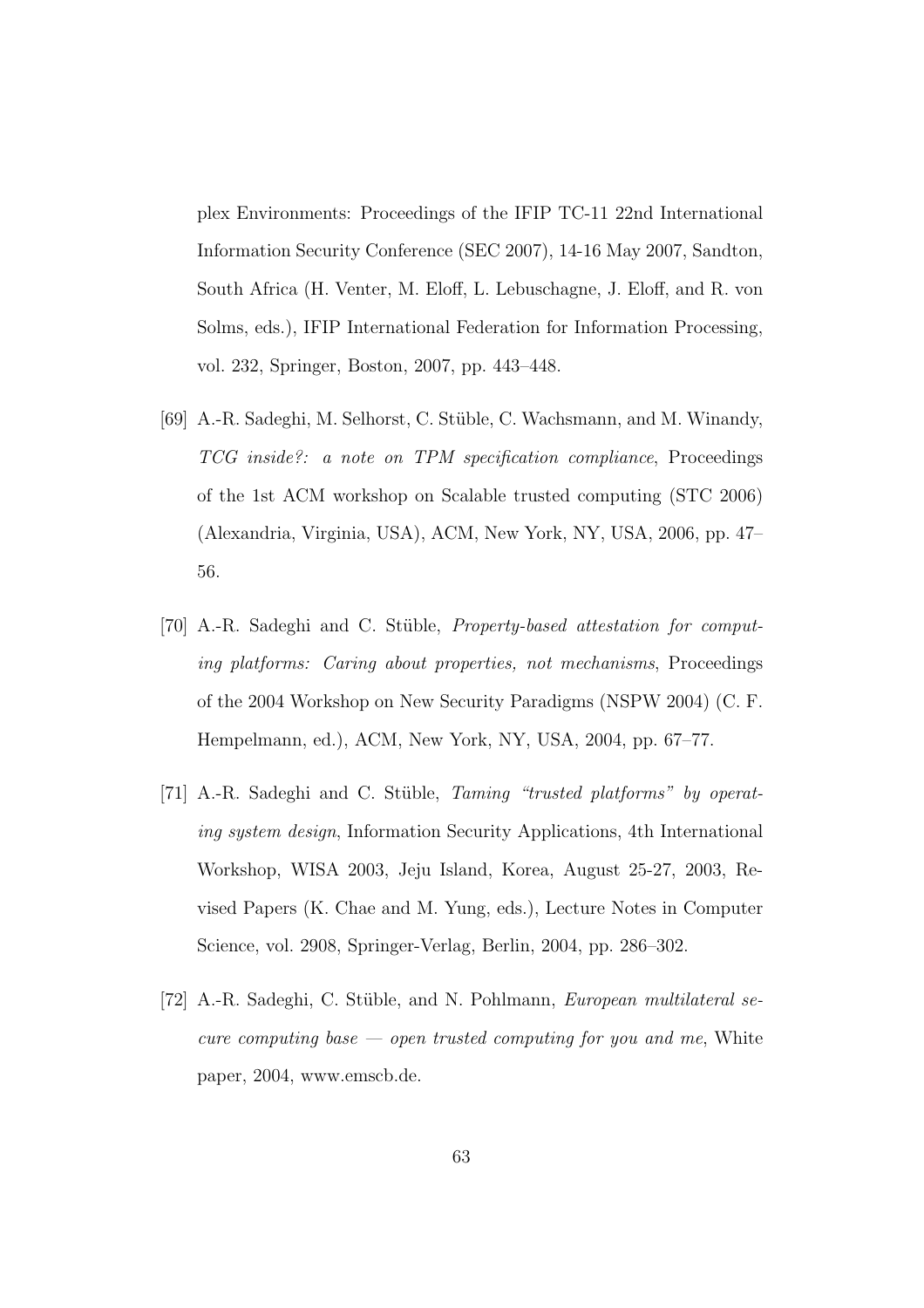- [73] R. Sandhu and X. Zhang, Peer-to-peer access control architecture using trusted computing technology, Proceedings of the 10th ACM symposium on Access control models and technologies (SACMAT 2005) (E. Ferrari and G.-J. Ahn, eds.), ACM, New York, NY, USA, 2005, pp. 147–158.
- [74] S. E. Schechter, R. A. Greenstadt, and M. D. Smith, Trusted computing, peer-to-peer distribution, and the economics of pirated entertainment, Proceedings of The Second Annual Workshop on Economics and Information Security, 2003, College Park, Maryland, May 29–30, 2003.
- [75] B. Smyth, M. Ryan, and L. Chen, Direct anonymous attestation (DAA): Ensuring privacy with corrupt administrators, Security and Privacy in Ad-hoc and Sensor Networks: 4th European Workshop, ESAS 2007, Cambridge, UK, July 2–3, 2007, Proceedings (F. Stajano, C. Meadows, S. Capkun, and T. Moore, eds.), Lecture Notes in Computer Science, vol. 4572, Springer-Verlag, Berlin, 2007, pp. 218–231.
- [76] Software Defined Radio Forum (SDRF), Overview and definition of software download for RF reconfiguration, August 2002.
- [77] A. Spalka, A. B. Cremers, and H. Langweg, Protecting the creation of digital signatures with trusted computing platform technology against attacks by Trojan Horse programs, Trusted Information: The New Decade Challenge, IFIP TC11 Sixteenth Annual Working Conference on Information Security (IFIP/Sec'01), June 11-13, 2001, Paris, France (M. Dupuy and P. Paradinas, eds.), IFIP Conference Proceedings, vol. 193, Kluwer Academic Publishers, Boston, 2001, pp. 403–419.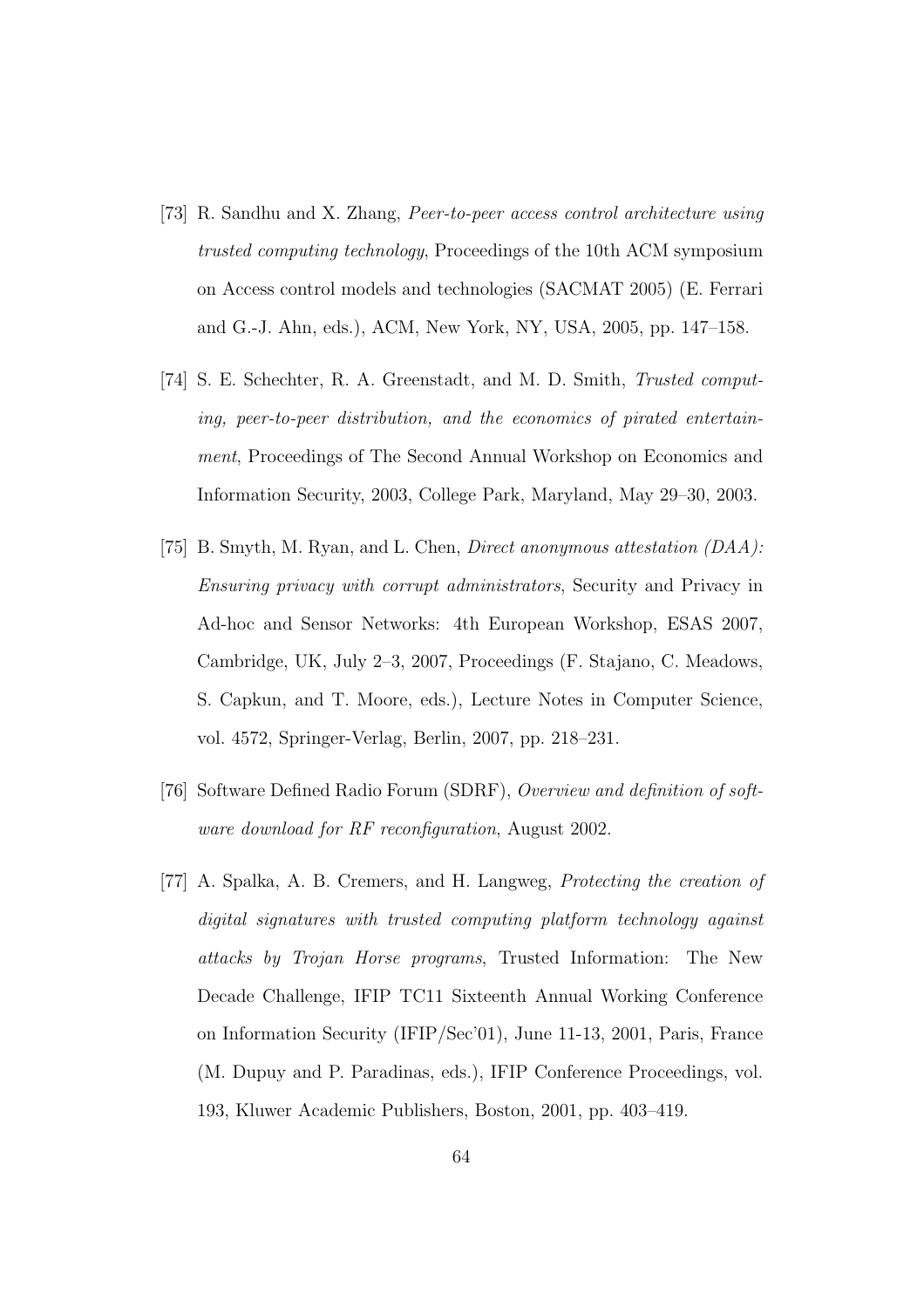- [78] E. Sparks, A security assessment of trusted platform modules, Tech. Report TR-2007-597, Department of Computer Science, Dartmouth College, June 2007.
- [79] E. Suh, D. Clarke, B. Gassend, M. van Dyke, and S. Devadas, The AEGIS processor architecture for tamper-evident and tamper-resistant processing, 17th Annual ACM International Conference on Supercomputing (ICS '03) (San Francisco, California, USA), ACM Press, New York, USA, 23–26 June 2003, pp. 160–171.
- [80] Trusted Computing Group, Mobile Phone Working Group, Portland, Oregon, USA, Use case scenarios, September 2005, Version 2.7.
- [81] Trusted Computing Group (TCG), Portland, Oregon, USA, TCG PC client specific implementation specification for conventional BIOS, July 2005, Version 1.2 Final.
- [82] Trusted Computing Group (TCG), Beaverton, Oregon, USA, Mobile trusted module specification overview document, 2006.
- [83] Trusted Computing Group (TCG), Portland, Oregon, USA, TCG EFI platform  $-$  for TPM family 1.1 or 1.2, June 2006, Version 1.2 Final.
- [84] Trusted Computing Group (TCG), Portland, Oregon, USA, The TCG mobile trusted module specification, September 2006.
- [85] Trusted Computing Group (TCG), Portland, Oregon, USA, TPM main, Part 1: Design principles, March 2006, Version 1.2 Revision 94.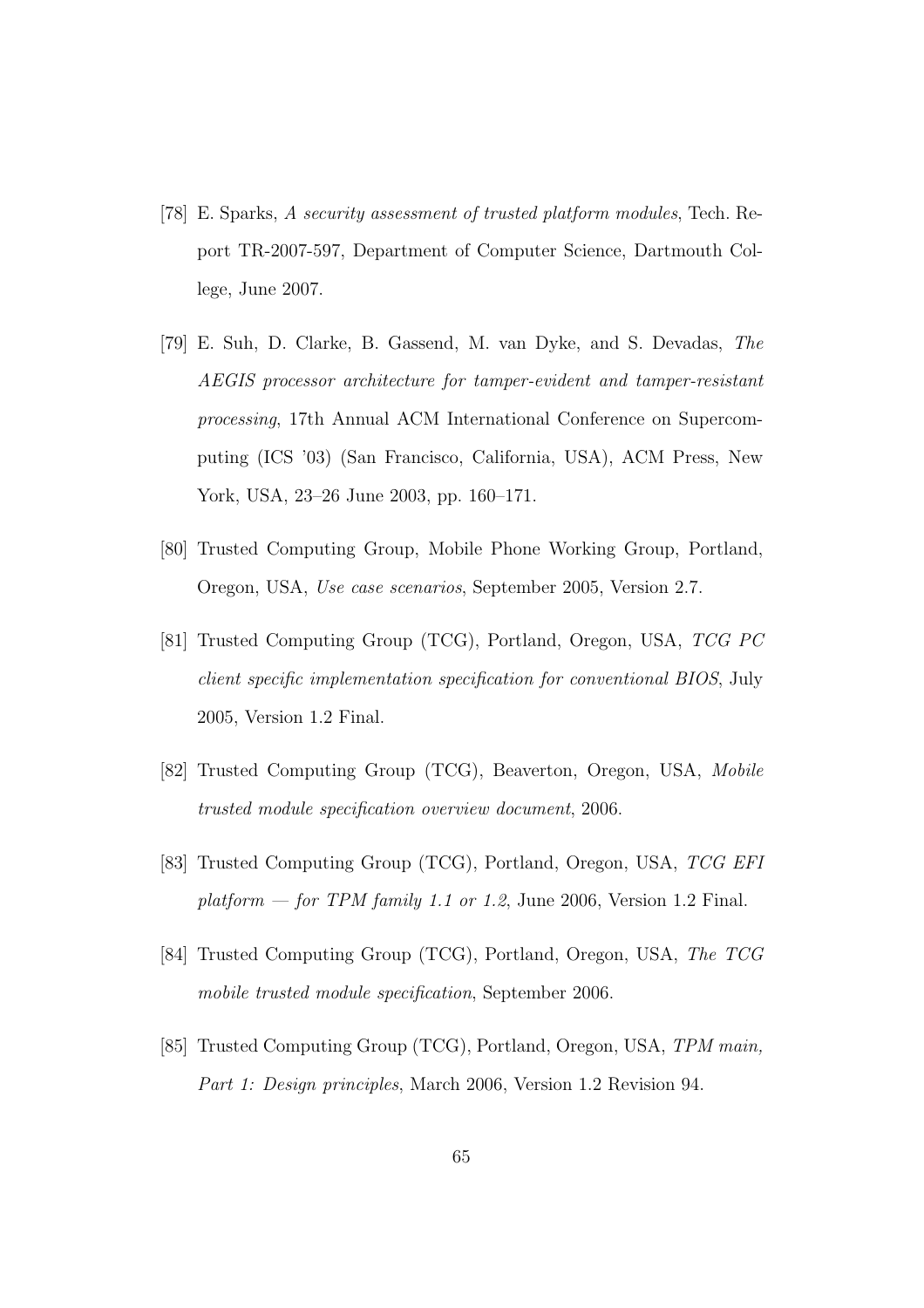- [86] Trusted Computing Group (TCG), Portland, Oregon, USA, TPM main, Part 2: TPM data structures, March 2006, Version 1.2 Revision 94.
- [87] Trusted Computing Group (TCG), Portland, Oregon, USA, TPM Main, Part 3: Commands, March 2006, Version 1.2 Revision 94.
- [88] Trusted Computing Group (TCG), Portland, Oregon, USA, TCG credential profiles, May 2007, Version 1.1 Revision 1.014 For TPM Family 1,2; Level 2.
- [89] Trusted Computing Group (TCG), Portland, Oregon, USA, TNC architecture for interoperability, September 2007.
- [90] J. Tygar and B. Yee, Dyad: A system for using physically secure coprocessors, Technical Report CMU-CS-91-140R, Carnigie Mellon University, Pittsburgh, Pennsylvania, USA, May 1991.
- [91] X. Wang, Y. L. Yin, and X. Yu, Finding collisions in the full SHA-1, Advances in Cryptology — CRYPTO 2005: 25th Annual International Cryptology Conference, Santa Barbara, California, USA, August 14–18, 2005, Proceedings (V. Shoup, ed.), Lecture Notes in Computer Science, vol. 3621, Springer, 2005, pp. 17–36.
- [92] U. G. Wilhelm, S. Staamann, and L. Butty, Introducing trusted third parties to the mobile agent paradigm, Secure Internet Programming: Security Issues for Mobile and Distributed Objects (J. Vitek and C. Jensen, eds.), Lecture Notes In Computer Science, vol. 1603, Springer-Verlag, Berlin, 1999, pp. 469–489.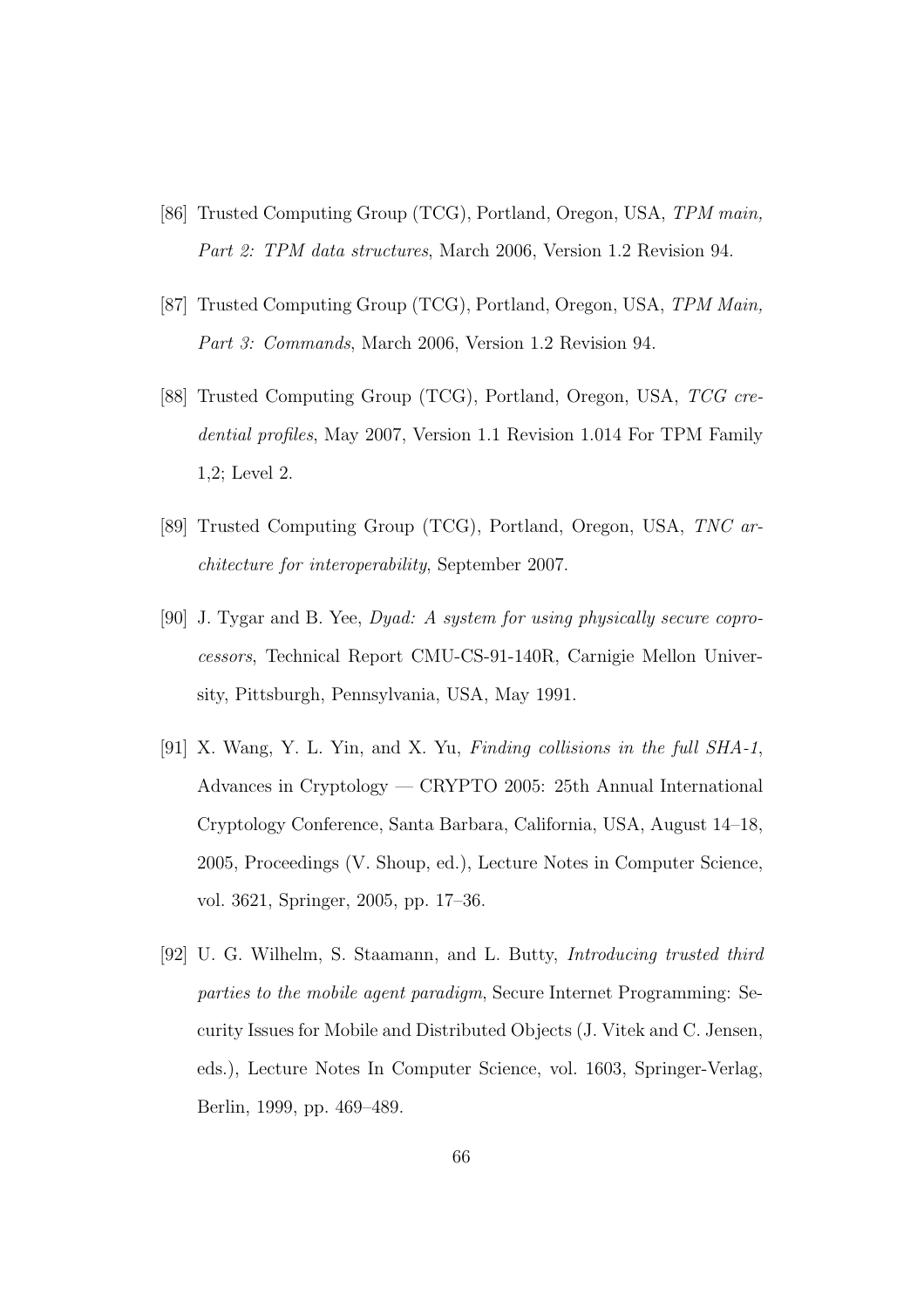- [93] Z. Yan and Z. Cofta, A method for trust sustainability among trusted computing platforms, Trust and Privacy in Digital Business: First International Conference, TrustBus 2004, Zaragoza, Spain, August 30 – September 1, 2004, Proceedings (S. Katsikas, J. Lopez, and G. Pernul, eds.), Lecture Notes in Computer Science, vol. 3184, Springer-Verlag, Berlin, 2004, pp. 11–19.
- [94] P.-W. Yau and A. Tomlinson, Using trusted computing in commercial grids, Proceedings of the 15th International Workshop on Conceptual Structures (ICCS 2007), Sheffield, UK, July 22–27, 2007 (B. Akhgar, ed.), Springer-Verlag, 2007, pp. 31–36.

### 8 Biographical sketches

Eimear Gallery received her M.Sc. (2002) and Ph.D. (2006) degrees in Information Security from Royal Holloway, University of London. While completing her Ph.D. at Royal Holloway she worked as a consultant in trusted computing for Vodafone, participating in the TCG MPWG on their behalf. Since joining Royal Holloway, she has launched a course in trusted computing as part of the M.Sc. in Information Security. She is currently working as a post-doctoral researcher in the Open Trusted Computing (OpenTC) collaborative project.

Chris Mitchell received his B.Sc. (1975) and Ph.D. (1979) degrees in Mathematics from Westfield College, University of London. He has been a Professor